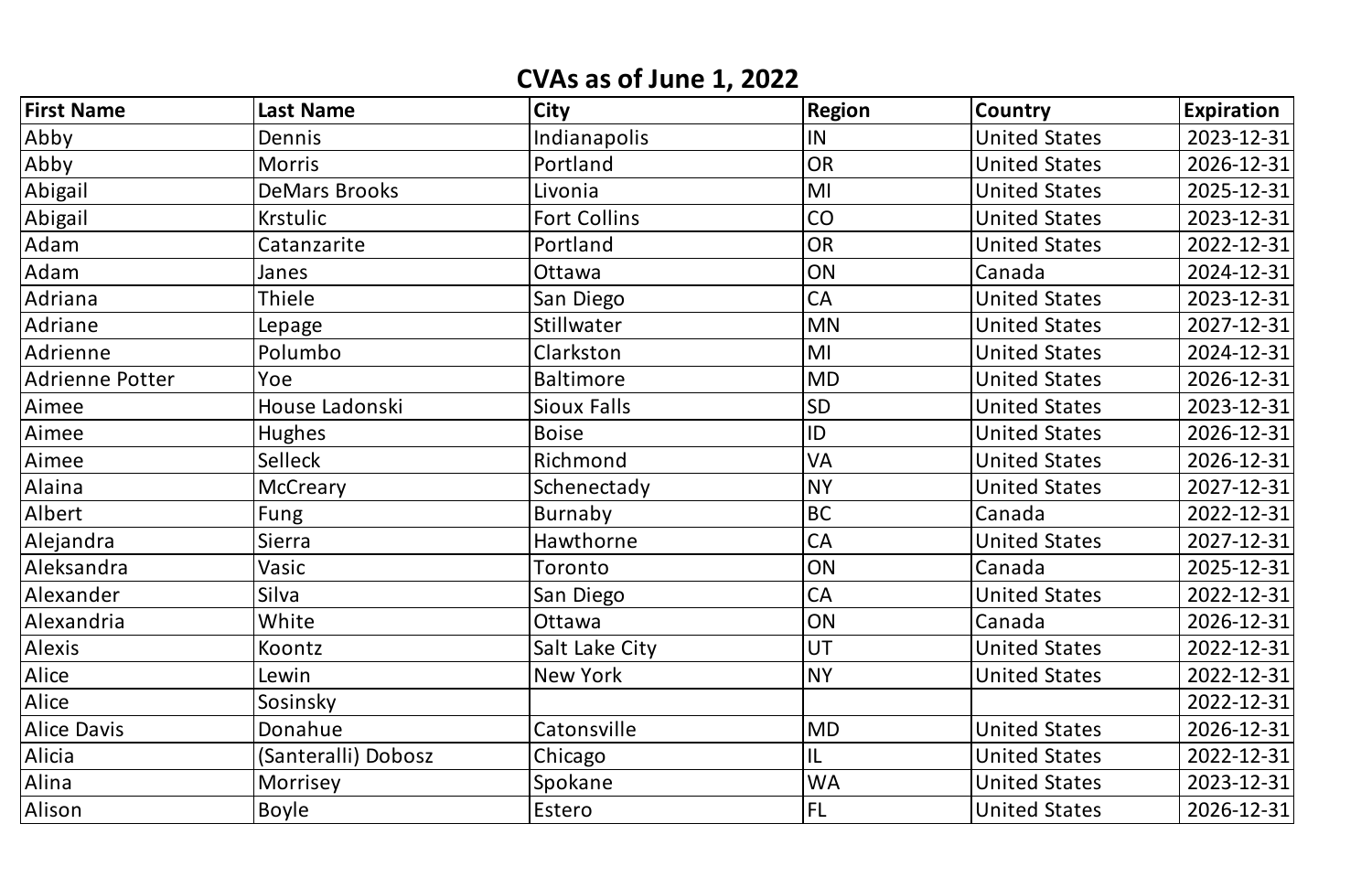| Alison           | Jones-Nassar   | Richmond                | <b>VA</b> | <b>United States</b> | 2026-12-31 |
|------------------|----------------|-------------------------|-----------|----------------------|------------|
| Alison           | Jorgensen      | Roanoke                 | <b>VA</b> | <b>United States</b> | 2024-12-31 |
| Alison           | Liebel         | <b>Campbell River</b>   | <b>BC</b> | Canada               | 2027-12-31 |
| Alison           | Reed           | Ann Arbor               | MI        | <b>United States</b> | 2024-12-31 |
| Alison           | <b>Tibbits</b> | Chicago                 | L         | <b>United States</b> | 2023-12-31 |
| Alison J.        | Hendrickson    | Alexandria              | <b>VA</b> | <b>United States</b> | 2026-12-31 |
| Alissa           | May            | San Francisco           | <b>CA</b> | <b>United States</b> | 2025-12-31 |
| Allan            | Crosby         | Fort Worth              | <b>TX</b> | <b>United States</b> | 2023-12-31 |
| Allison          | Hildebrandt    | Canandaigua             | <b>NY</b> | <b>United States</b> | 2024-12-31 |
| Allison          | Waldvogel      | <b>Colorado Springs</b> | CO        | <b>United States</b> | 2024-12-31 |
| Allison A.       | Zuel           | Kansas City             | <b>KS</b> | <b>United States</b> | 2026-12-31 |
| Allison N.       | Zimmerman      | Fairborn                | OH        | <b>United States</b> | 2026-12-31 |
| Allyson          | Ferrari        | Oakland                 | <b>CA</b> | <b>United States</b> | 2025-12-31 |
| Allyson Streeter | Drinnon        | <b>Americus</b>         | <b>GA</b> | <b>United States</b> | 2024-12-31 |
| Alma             | Mora-Pohler    | Arlington               | <b>TX</b> | <b>United States</b> | 2024-12-31 |
| Aloha Espinas    | Cruz           | Toronto                 | ON        | Canada               | 2026-12-31 |
| Alysia           | Davis          | <b>Harrisonburg</b>     | <b>VA</b> | <b>United States</b> | 2024-12-31 |
| Alzbeta          | <b>Kerekes</b> | <b>Bratislava</b>       |           | Slovakia             | 2025-12-31 |
| Amanda           | Andrews        | Portland                | OR        | United States        | 2024-12-31 |
| Amanda           | Merideth       | Hixson                  | <b>TN</b> | <b>United States</b> | 2023-12-31 |
| Amanda           | Power          | Edmonton                | AB        | Canada               | 2025-12-31 |
| Amanda           | Rolsen         | Cohoes                  | NY        | <b>United States</b> | 2026-12-31 |
| Amanda           | Schmierer      | Caldwell                | ID        | <b>United States</b> | 2024-12-31 |
| Amanda           | Smith          | <b>Baton Rouge</b>      | LO        | <b>United States</b> | 2024-12-31 |
| Amanda (Amy)     | Carr           | Bellingham              | <b>WA</b> | <b>United States</b> | 2026-12-31 |
| Amanda S.        | <b>Bureau</b>  | <b>Baton Rouge</b>      | LA        | <b>United States</b> | 2022-12-31 |
| Amber            | McMillan       | Victoria                | BC        | Canada               | 2027-12-31 |
| Amber            | Webb           | Brentwood               | MO        | United States        | 2023-12-31 |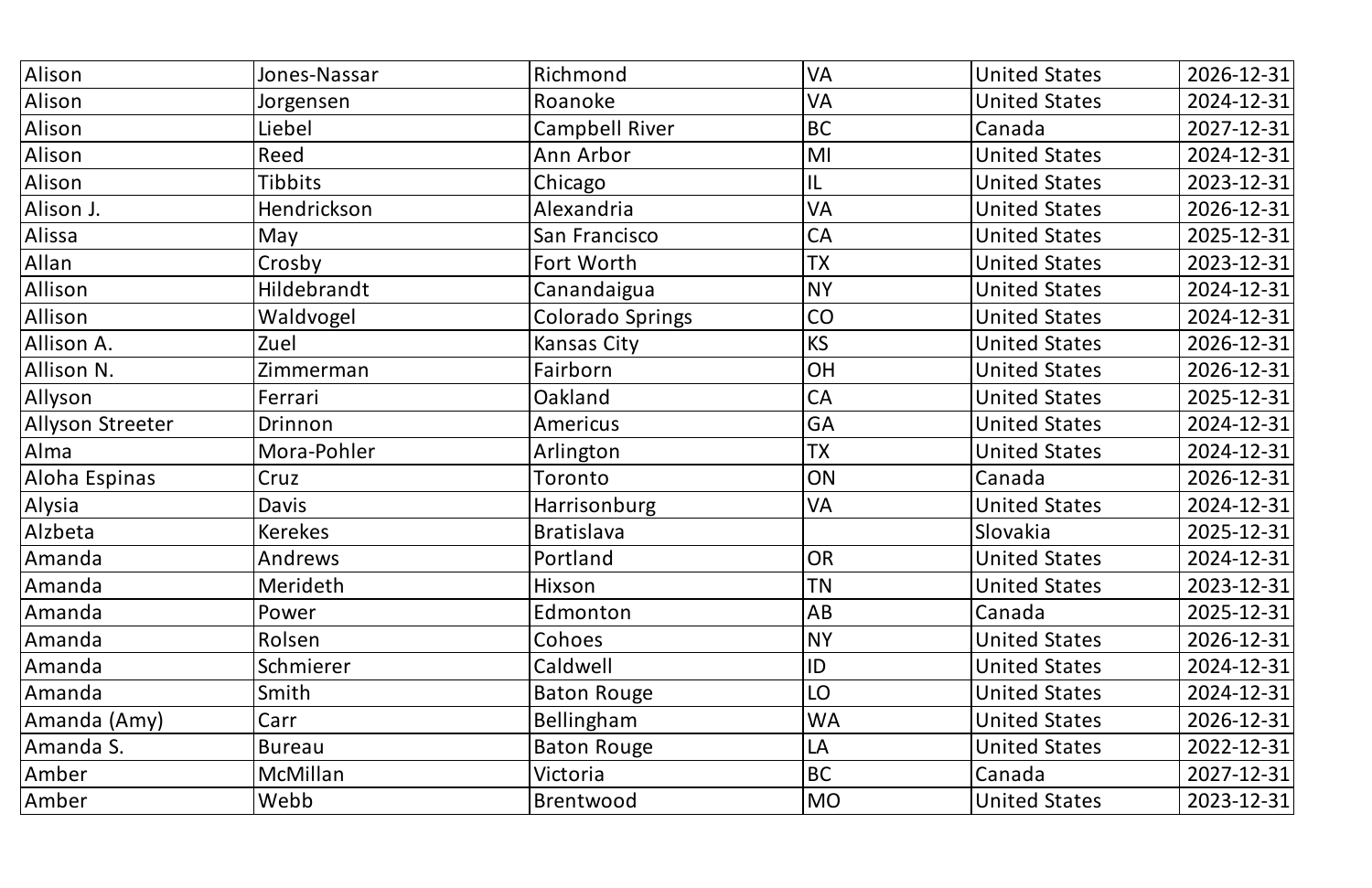| Amelia        | Monroe               | Leesburg            | <b>VA</b> | <b>United States</b> | 2025-12-31 |
|---------------|----------------------|---------------------|-----------|----------------------|------------|
| Amelia        | Reesor               | Louisville          | <b>KY</b> | <b>United States</b> | 2022-12-31 |
| Amira         | <b>Barger</b>        | <b>Benicia</b>      | <b>CA</b> | <b>United States</b> | 2022-12-31 |
| Amourez (Amy) | <b>Rothery-Colin</b> | Liberty             | <b>MO</b> | <b>United States</b> | 2025-12-31 |
| Amy           | Pinger               | Topeka              | <b>KS</b> | <b>United States</b> | 2025-12-31 |
| Amy           | Schultz              | Plover              | WI        | <b>United States</b> | 2026-12-31 |
| Amy           | Tripson              | Old Lyme            | <b>CT</b> | <b>United States</b> | 2024-12-31 |
| Amy M. Long   | LeVan                |                     |           |                      | 2026-12-31 |
| Andrea        | Adamson              | Halifax             | <b>NS</b> | Canada               | 2022-12-31 |
| Andrea        | Cammarata            | <b>Buffalo</b>      | <b>NY</b> | <b>United States</b> | 2026-12-31 |
| Andrea        | Dunne-Sosa           | Millwood            | <b>VA</b> | <b>United States</b> | 2022-12-31 |
| Andrea        | <b>Hasenfus</b>      | Chesterfield        | <b>VA</b> | <b>United States</b> | 2022-12-31 |
| Andrea        | Hill                 | <b>Memphis</b>      | <b>TN</b> | <b>United States</b> | 2025-12-31 |
| Andrea        | Kopp                 | <b>Harrisburg</b>   | <b>SD</b> | <b>United States</b> | 2026-12-31 |
| Andrea A.     | Arnett               | Flatwoods           | <b>KY</b> | <b>United States</b> | 2025-12-31 |
| Andrew        | Jordan               | <b>Boston</b>       | <b>MA</b> | <b>United States</b> | 2022-12-31 |
| Andrew        | Peiffer              | Charleston          | SC        | <b>United States</b> | 2026-12-31 |
| Angél         | <b>Riess</b>         | Sudbury             | ON        | Canada               | 2025-12-31 |
| Angel Marie   | Tobin                | Littleton           | <b>CO</b> | <b>United States</b> | 2025-12-31 |
| Angela        | Begin                | Ottawa              | ON        | Canada               | 2022-12-31 |
| Angela        | Bertty               | Buckeye             | <b>AZ</b> | <b>United States</b> | 2026-12-31 |
| Angela        | Caudill              | Westminster         | CO        | <b>United States</b> | 2023-12-31 |
| Angela        | Cuy                  | Parkville           | Victoria  | Australia            | 2024-12-31 |
| Angela        | <b>DeVries</b>       | <b>Grand Rapids</b> | MI        | <b>United States</b> | 2023-12-31 |
| Angela        | Parlee               | Abbotsford          | <b>BC</b> | Canada               | 2022-12-31 |
| Angela        | Williamson           | Delaware City       | <b>DE</b> | <b>United States</b> | 2026-12-31 |
| Angela J.     | <b>Berns</b>         | <b>Cedar Rapids</b> | IA        |                      | 2026-12-31 |
| Angeline      | <b>Soto</b>          | San Diego           | CA        | <b>United States</b> | 2026-12-31 |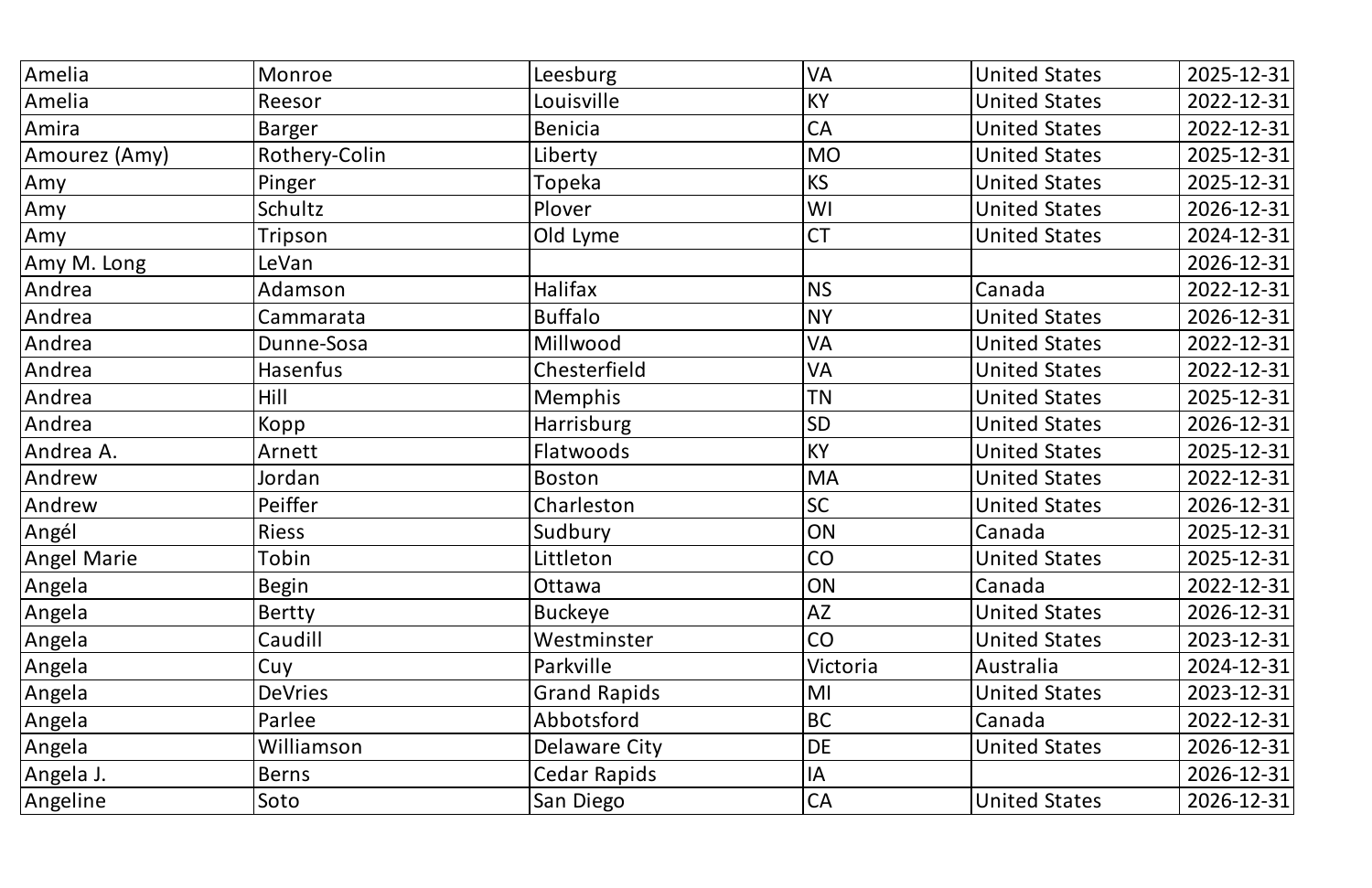| Angelique      | De Luz              | Escondido          | <b>CA</b>     | <b>United States</b> | 2025-12-31 |
|----------------|---------------------|--------------------|---------------|----------------------|------------|
| Angie          | Boehm               | Winnipeg           | <b>MB</b>     | Canada               | 2025-12-31 |
| Ann            | Catanese            | Cuyahoga Falls     | OH            | <b>United States</b> | 2022-12-31 |
| Ann G.         | Taylor              | Waxhaw             | <b>NC</b>     | <b>United States</b> | 2025-12-31 |
| Anna           | Grenier             | <b>Thunder Bay</b> | ON            | Canada               | 2025-12-31 |
| Anna Kate      | Bausman             | Fairborn           | OH            | <b>United States</b> | 2026-12-31 |
| Anna R.        | <b>Brandt</b>       | Cincinnati         | <b>OH</b>     | <b>United States</b> | 2026-12-31 |
| Anne           | <b>Breakey Hart</b> | North York         | ON            | Canada               | 2025-12-31 |
| Anne           | Owens               | Ames               | <b>IA</b>     | <b>United States</b> | 2025-12-31 |
| Anne           | Vandecoevering      | <b>Hillsboro</b>   | <b>OR</b>     | <b>United States</b> | 2026-12-31 |
| Anne           | Wolf                | Salem              | <b>MA</b>     | <b>United States</b> | 2022-12-31 |
| Anne Marie     | <b>McPartlin</b>    | Madison            | WI            | <b>United States</b> | 2025-12-31 |
| Annette        | Shaff-Palmer        | Portland           | OR            | <b>United States</b> | 2025-12-31 |
| Annette Nicole | Sutfin              | Phoenix            | <b>AZ</b>     | <b>United States</b> | 2026-12-31 |
| Anthony        | Richardson          | Riverside          | CA            | <b>United States</b> | 2023-12-31 |
| April          | Garrett             | Chicago            | 1L            | <b>United States</b> | 2024-12-31 |
| Arletha        | Walker              | Detroit            | MI            | <b>United States</b> | 2025-12-31 |
| Ashlan         | Potts               | <b>Beaver Bank</b> | <b>NS</b>     | Canada               | 2025-12-31 |
| Ashley         | Farmer-Hanson       | <b>Storm Lake</b>  | $\mathsf{II}$ | United States        | 2025-12-31 |
| Ashley         | Gelleny             | Toronto            | ON            | Canada               | 2026-12-31 |
| Ashley         | Medlar              | <b>Boston</b>      | <b>MA</b>     | <b>United States</b> | 2022-12-31 |
| Ashley         | Ramsdell            | <b>Memphis</b>     | <b>TN</b>     | <b>United States</b> | 2022-12-31 |
| Ashley         | Rieser              | Lower Burrell      | PA            | <b>United States</b> | 2026-12-31 |
| Ashley         | Stensland           | Williamsport       | PA            | <b>United States</b> | 2022-12-31 |
| Athena         | Huss                | <b>Elkins Park</b> | PA            | <b>United States</b> | 2025-12-31 |
| Barbara        | Carscadden          | Rockwood           | ON            | Canada               | 2023-12-31 |
| Barbara        | Sheffer             |                    | <b>VA</b>     | <b>United States</b> | 2023-12-31 |
| Barbara        | Smith               | Americus           | <b>GA</b>     | <b>United States</b> | 2022-12-31 |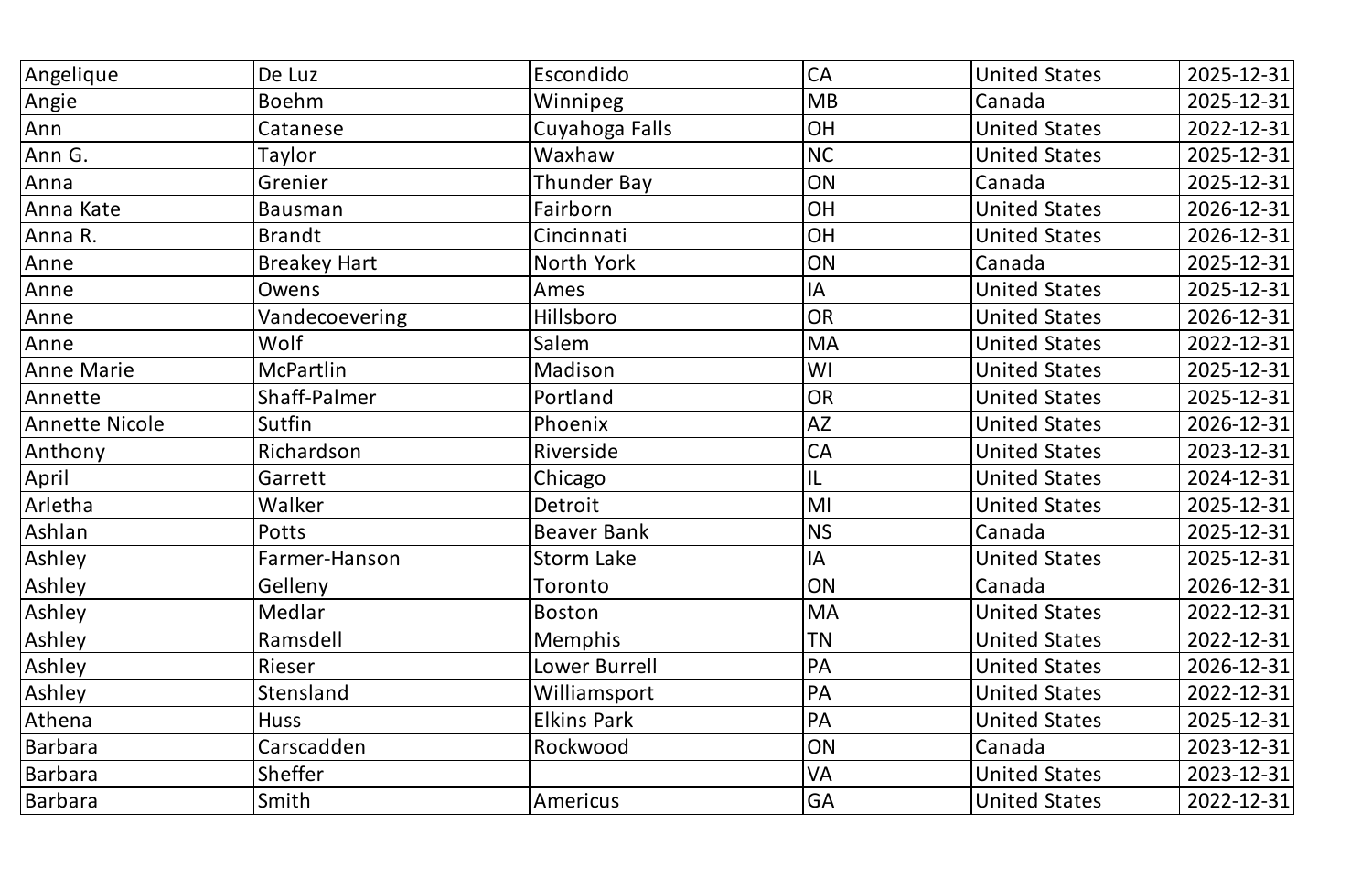| Barbara G.          | Fitzwater          | <b>Granite Bay</b>   | <b>CA</b> | <b>United States</b> | 2027-12-31 |
|---------------------|--------------------|----------------------|-----------|----------------------|------------|
| <b>Barrie</b>       | Madasu             | <b>Mount Sinai</b>   | <b>NY</b> | <b>United States</b> | 2025-12-31 |
| <b>Becky</b>        | <b>Blumer</b>      | Portland             | <b>OR</b> | <b>United States</b> | 2024-12-31 |
| <b>Becky</b>        | Robertson          | Ransom Canyon        | <b>TX</b> | <b>United States</b> | 2025-12-31 |
| Belinda             | Derksen            | Winnipeg             | MB        | Canada               | 2022-12-31 |
| Belinda C           | Sullivan           | Pleasant Hill        | <b>CA</b> | <b>United States</b> | 2025-12-31 |
| Bentley             | Anderson           | Clermont             | <b>FL</b> | <b>United States</b> | 2025-12-31 |
| Beth                | Clifton            | Richmond             | <b>VA</b> | <b>United States</b> | 2022-12-31 |
| Beth                | Reichert           | Charlotte            | <b>NC</b> | <b>United States</b> | 2022-12-31 |
| Bethany             | Cannon             | Atlanta              | <b>GA</b> | <b>United States</b> | 2023-12-31 |
| Bethany             | Opstedal           | Olympia              | <b>WA</b> | <b>United States</b> | 2026-12-31 |
| Bethany             | Tatro              | Auburn               | <b>ME</b> | <b>United States</b> | 2025-12-31 |
| Betsy               | <b>McFarland</b>   | Adamstown            | <b>MD</b> | <b>United States</b> | 2026-12-31 |
| <b>Betsy</b>        | Mudd               | <b>Monterey Park</b> | <b>CA</b> | <b>United States</b> | 2024-12-31 |
| <b>Betty</b>        | Blockinger         | Columbus             | <b>OH</b> | <b>United States</b> | 2026-12-31 |
| <b>Betty Weipei</b> | <b>Ng</b>          | Toronto              | ON        | Canada               | 2026-12-31 |
| Blair               | <b>Stirek</b>      | Austin               | <b>TX</b> | <b>United States</b> | 2027-12-31 |
| Bob                 | Goodrum            | Greenwood            | IN        | <b>United States</b> | 2024-12-31 |
| Bonnie              | Davis              |                      |           |                      | 2023-12-31 |
| Bonnie              | Shoffner           | Portland             | <b>OR</b> | <b>United States</b> | 2023-12-31 |
| <b>Brandi</b>       | Davis              | Columbus             | OH        | <b>United States</b> | 2023-12-31 |
| <b>Brandie</b>      | <b>Broadhead</b>   | Des Moines           | IA        | <b>United States</b> | 2025-12-31 |
| <b>Brandon</b>      | Chapman            | Phoenix              | <b>AZ</b> | <b>United States</b> | 2027-12-31 |
| <b>Brandon</b>      | Owens              | Lake Ozark           | <b>MO</b> | <b>United States</b> | 2027-12-31 |
| Brandy              | <b>Sharp Young</b> | Sault Ste. Marie     | ON        | Canada               | 2025-12-31 |
| Branwen             | Ranck              | Houston              | <b>TX</b> | <b>United States</b> | 2025-12-31 |
| <b>Brenda</b>       | Michael-Haggard    | Tulsa                | OK        | <b>United States</b> | 2025-12-31 |
| <b>Brian</b>        | Capozzoli          | Seattle              | <b>WA</b> | <b>United States</b> | 2024-12-31 |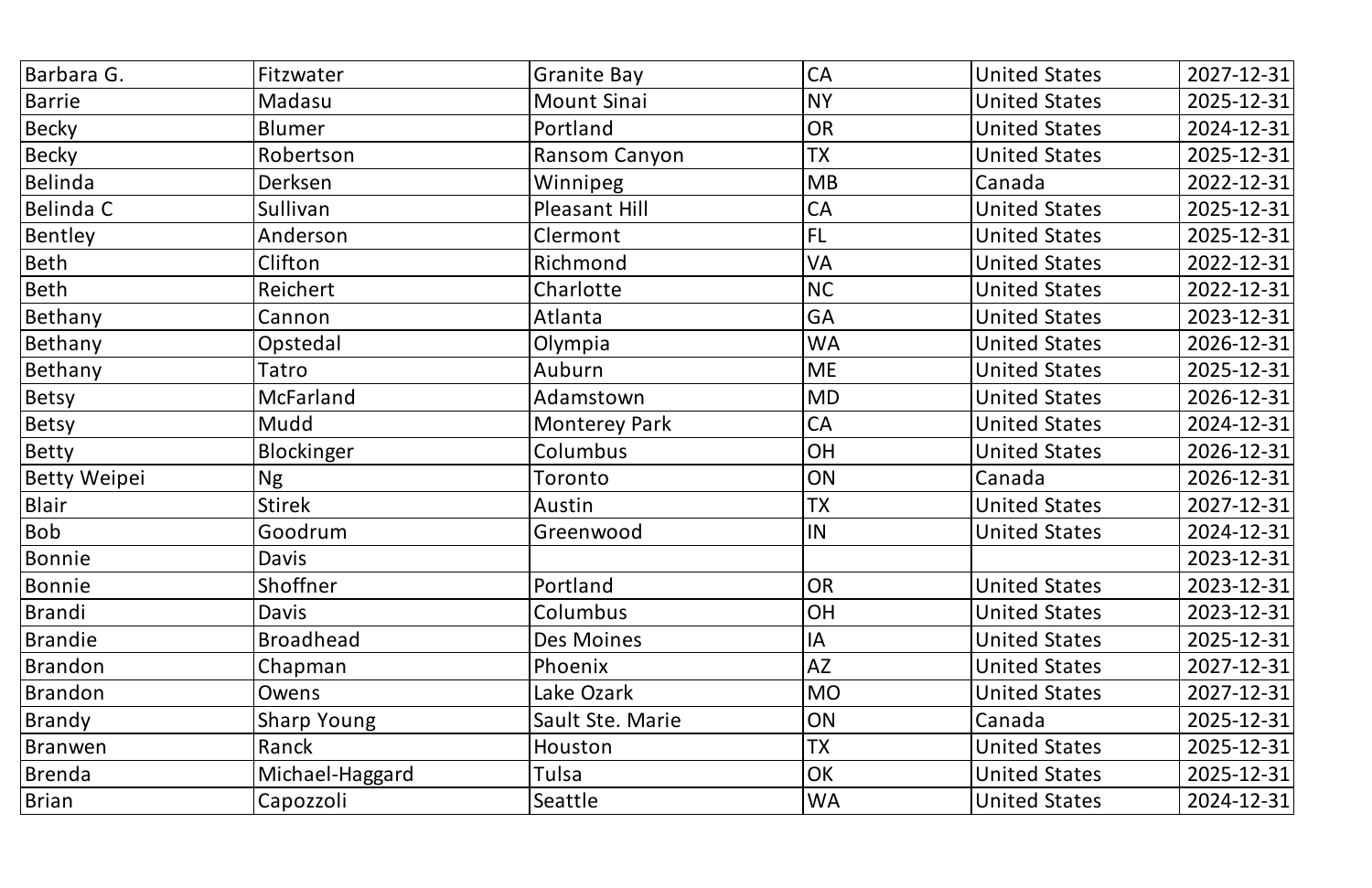| Brian                      | Cochrane       | Vancouver            | <b>BC</b> | Canada               | 2026-12-31 |
|----------------------------|----------------|----------------------|-----------|----------------------|------------|
| Brian                      | Probst         | Burlingmae           | <b>CA</b> | <b>United States</b> | 2025-12-31 |
| Brian                      | Replogle       | Peoria               | L         | <b>United States</b> | 2025-12-31 |
| Brian                      | Rosenbaum      | Los Angeles          | <b>CA</b> | <b>United States</b> | 2022-12-31 |
| Brian C.                   | Lewis          | Pittsboro            | IN        | <b>United States</b> | 2027-12-31 |
| Brianne                    | Fitzgerald     | Johnston             | IA        | <b>United States</b> | 2026-12-31 |
| Brianne                    | Young          | York                 | PA        | <b>United States</b> | 2023-12-31 |
| Brigette B.                | Wilson         | <b>Memphis</b>       | <b>TN</b> | <b>United States</b> | 2026-12-31 |
| Brittany                   | Biggers        | <b>Cleveland</b>     | <b>OH</b> | <b>United States</b> | 2023-12-31 |
| Brittany                   | Lounsbury      | Issaquah             | <b>WA</b> | <b>United States</b> | 2026-12-31 |
| Brittany                   | <b>McGarry</b> | Denver               | CO        | <b>United States</b> | 2026-12-31 |
| Brittany                   | Smith          | Colorado Springs     | CO        | <b>United States</b> | 2027-12-31 |
| Brittni Elyse              | Coe            | Denton               | <b>TX</b> | <b>United States</b> | 2025-12-31 |
| Bryana                     | DiFonzo        | <b>Buffalo</b>       | <b>NY</b> | <b>United States</b> | 2025-12-31 |
| Bryana                     | Katz           | Ottawa               | ON        | Canada               | 2022-12-31 |
| Bryanna D                  | Jew            | Halifax              | <b>NS</b> | Canada               | 2026-12-31 |
| Cairn                      | Reisch         | Fargo                | <b>ND</b> | <b>United States</b> | 2025-12-31 |
| Caitlin (Powell)           | Lewis          | Dayton               | <b>OH</b> | <b>United States</b> | 2022-12-31 |
| Cal                        | <b>Terman</b>  | San Francisco        | <b>CA</b> | <b>United States</b> | 2025-12-31 |
| Calli                      | Crow           | <b>Comstock Park</b> | MI        | <b>United States</b> | 2024-12-31 |
| Callie Le'au               | Courtright     | Waukee               | IA        | <b>United States</b> | 2025-12-31 |
| Candace                    | Holloway       | Dayton               | <b>OH</b> | <b>United States</b> | 2023-12-31 |
| Caragh                     | Robinsmith     | Coquitlam            | <b>BC</b> | Canada               | 2025-12-31 |
| <b>Carey Lynn Anderson</b> | Schott         | Stafford             | <b>VA</b> | <b>United States</b> | 2025-12-31 |
| Carla                      | Lehn           |                      |           |                      | Legacy     |
| <b>Carly</b>               | Weld           | Denton               | <b>TX</b> | <b>United States</b> | 2026-12-31 |
| Carol                      | Battersby      | Hoover               | <b>AL</b> | <b>United States</b> | 2025-12-31 |
| Carol                      | Jewell         | Buford               | <b>GA</b> | <b>United States</b> | 2024-12-31 |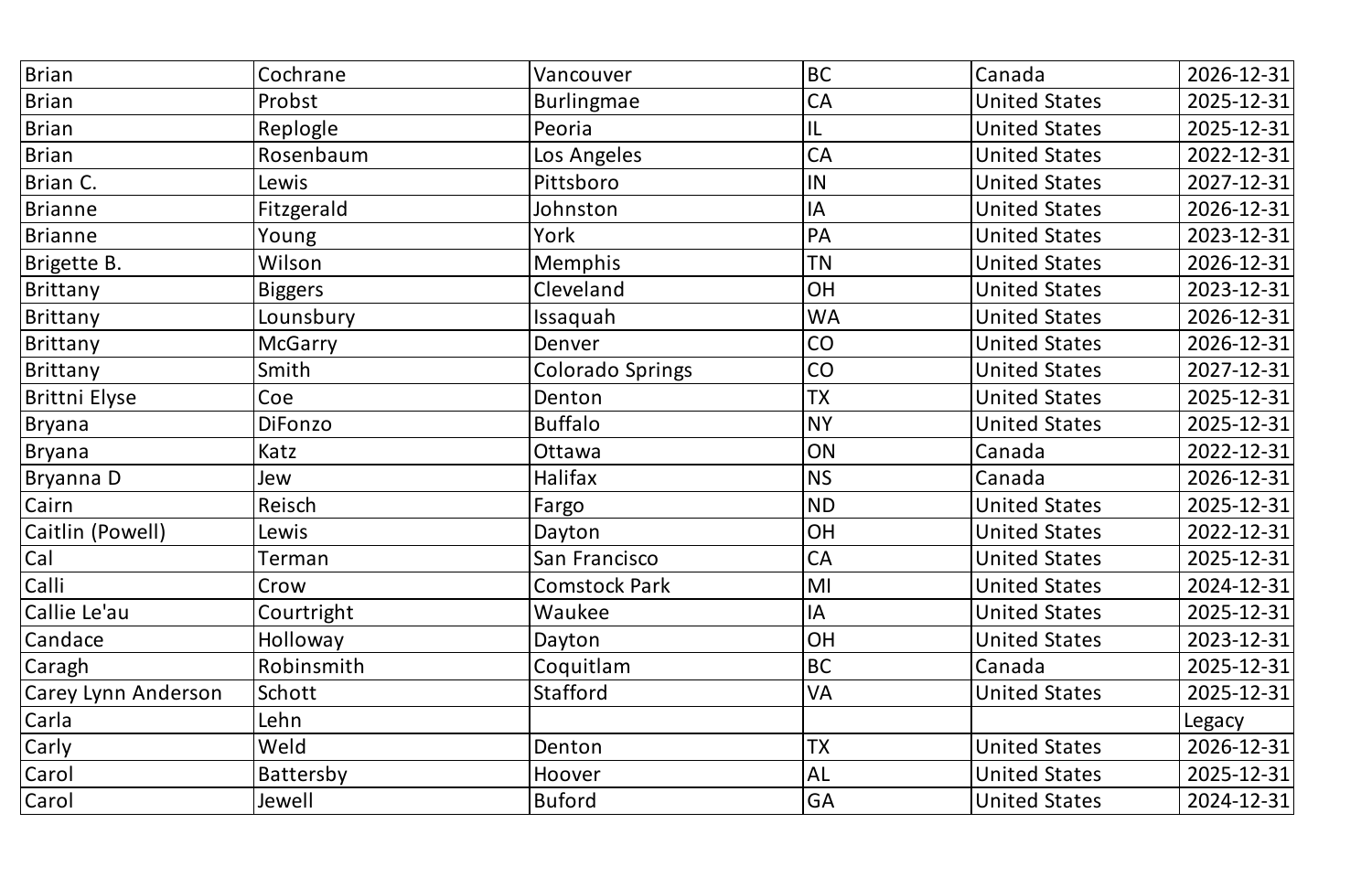| Carol           | May-McQuillan              | Stouffville             | ON        | Canada               | 2025-12-31 |
|-----------------|----------------------------|-------------------------|-----------|----------------------|------------|
| <b>Carol</b>    | Passerell                  | <b>Willoughby Hills</b> | OH        | <b>United States</b> | 2026-12-31 |
| Carol Kay       | <b>Misseldine</b>          | Ukiah                   | <b>CA</b> | <b>United States</b> | 2026-12-31 |
| Carol S.        | Ayars                      | <b>Prince George</b>    | <b>VA</b> | <b>United States</b> | 2027-12-31 |
| Caroline        | <b>Nevin</b>               | Toronto                 | ON        | Canada               | 2026-12-31 |
| Carrie          | Dean                       | Tucson                  | <b>AZ</b> | <b>United States</b> | 2025-12-31 |
| Carrie          | Hart                       | Dover                   | <b>DE</b> | <b>United States</b> | 2026-12-31 |
| Carrie          | Suns                       | Tulsa                   | OK        | <b>United States</b> | 2024-12-31 |
| Carrie          | Wall                       | Chicago                 | L         | <b>United States</b> | 2026-12-31 |
| <b>Casey</b>    | Garvey                     | Albany                  | <b>NY</b> | <b>United States</b> | 2026-12-31 |
| Casilda         | Pagan                      | San Diego               | <b>CA</b> | <b>United States</b> | 2022-12-31 |
| Cassandra       | Leon                       | Valencia                | <b>CA</b> | <b>United States</b> | 2025-12-31 |
| <b>Cassie</b>   | <b>McCollum</b>            | <b>Powder Springs</b>   | <b>GA</b> | <b>United States</b> | 2027-12-31 |
| Catherine       | (Bellavance) Jagdeo        | Milton                  | ON        | Canada               | 2025-12-31 |
| Catherine       | Lookabaugh                 | Damariscotta            | <b>ME</b> | <b>United States</b> | 2024-12-31 |
| Catherine       | Montgomery                 | Portland                | <b>OR</b> | <b>United States</b> | 2026-12-31 |
| Catherine       | Thoma                      | Maple Grove             | <b>MN</b> | <b>United States</b> | 2026-12-31 |
| Cathy           | Noddings                   | Loomis                  | <b>CA</b> | <b>United States</b> | 2027-12-31 |
| <b>Chanda</b>   | Stone                      | Friday Harbor           | WA        | <b>United States</b> | 2026-12-31 |
| Chantal         | Sylvain                    | Ottawa                  | ON        | Canada               | 2026-12-31 |
| Charity         | Haley                      | Tucson                  | <b>AZ</b> | <b>United States</b> | 2023-12-31 |
| Charlene        | (Robson) Dishaw            | Vancouver               | <b>BC</b> | Canada               | 2026-12-31 |
| Charles         | Allain                     | Dieppe                  | <b>NB</b> | Canada               | 2026-12-31 |
| Charles Jason   | Frenzel                    | Ann Arbor               | $\sf IMI$ | <b>United States</b> | 2024-12-31 |
| Charlotte       | Sorum                      | <b>Boulder</b>          | <b>CO</b> | <b>United States</b> | 2025-12-31 |
| Charmaine       | (Joan Wozniak) Brockington | Summerville             | <b>SC</b> | <b>United States</b> | 2022-12-31 |
| Charmaine       | Cades                      | Thunder Bay             | ON        | Canada               | 2025-12-31 |
| Charmaine Marie | Niebergall                 | Victoria                | BC        | Canada               | 2026-12-31 |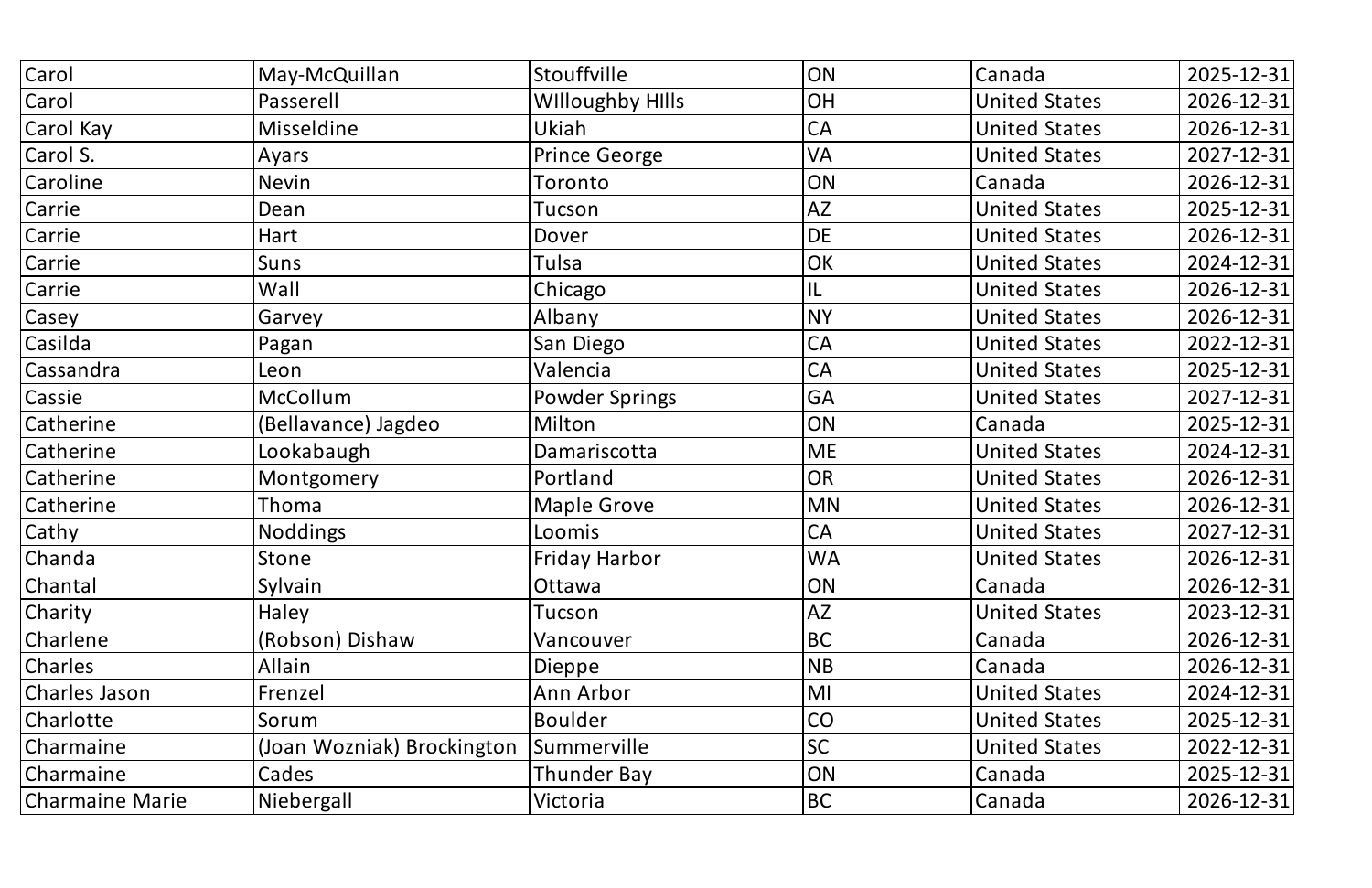| Chealsea          | Cromer           | Americus                | <b>GA</b>               | <b>United States</b> | 2022-12-31 |
|-------------------|------------------|-------------------------|-------------------------|----------------------|------------|
| Chelsea           | Dennis           | Chicago                 | L                       | <b>United States</b> | 2025-12-31 |
| <b>Chelsea</b>    | Rodriguez        | Seattle                 | <b>WA</b>               | <b>United States</b> | 2025-12-31 |
| <b>Chelsea</b>    | Waldeck          | Valrico                 | FL                      | <b>United States</b> | 2026-12-31 |
| Cheryl            | <b>Edwards</b>   | Edmonton                | AB                      | Canada               | 2022-12-31 |
| Cheryl            | Hartl            | Marshfield              | WI                      | <b>United States</b> | 2023-12-31 |
| Cheryl            | Hunt             | Stratford               | ON                      | Canada               | 2026-12-31 |
| Cheryl            | Wilkins          |                         |                         |                      | 2022-12-31 |
| Chris (James)     | Morehead         | Indianapolis            | IN                      | <b>United States</b> | 2022-12-31 |
| Christa           | Clay             | <b>New York</b>         | <b>NY</b>               | <b>United States</b> | 2025-12-31 |
| Christi           | Kobus Rokicki    | Denville                | <b>NJ</b>               | <b>United States</b> | 2023-12-31 |
| Christi J.        | Brown            | York                    | <b>PA</b>               | <b>United States</b> | 2025-12-31 |
| Christina         | Basey            | Indianapolis            | IN                      | <b>United States</b> | 2025-12-31 |
| Christina         | Meeker           | San Diego               | CA                      | <b>United States</b> | 2022-12-31 |
| Christina         | Mitchell         | Land O'Lakes            | FL                      | <b>United States</b> | 2026-12-31 |
| Christina         | Stephens         | Ann Arbor               | $\overline{\mathsf{M}}$ | <b>United States</b> | 2022-12-31 |
| Christina Faith   | <b>Borseth</b>   | Abbotsford              | <b>BC</b>               | Canada               | 2025-12-31 |
| Christina Marie   | Jobst            | <b>Sault Ste. Marie</b> | ON                      | Canada               | 2026-12-31 |
| Christine         | <b>Eckles</b>    | Des Moines              | $\mathsf{II}$           | United States        | 2026-12-31 |
| Christine         | Kennedy-Babineau | <b>Riverview</b>        | <b>NB</b>               | Canada               | 2026-12-31 |
| Christine         | Langley-Obaugh   | <b>Stephens City</b>    | <b>VA</b>               | <b>United States</b> | 2025-12-31 |
| Christine         | Rechsteiner      | Homewood                | L                       | <b>United States</b> | 2023-12-31 |
| Christine         | Stankowski       | Clifton Hill, Melbourne | Victoria                | Australia            | 2025-12-31 |
| Christine (Adsit) | Kirwan           | Depew                   | <b>NY</b>               | <b>United States</b> | 2024-12-31 |
| Christine M W     | Grubbs           | Longview                | <b>WA</b>               | <b>United States</b> | 2026-12-31 |
| Christine M.      | Sergi            | Denver                  | CO                      | <b>United States</b> | 2027-12-31 |
| Christopher       | Dougherty        | Ottawa                  | ON                      | Canada               | 2026-12-31 |
| Christopher       | Letizi           | Kitchener               | <b>ON</b>               | Canada               | 2024-12-31 |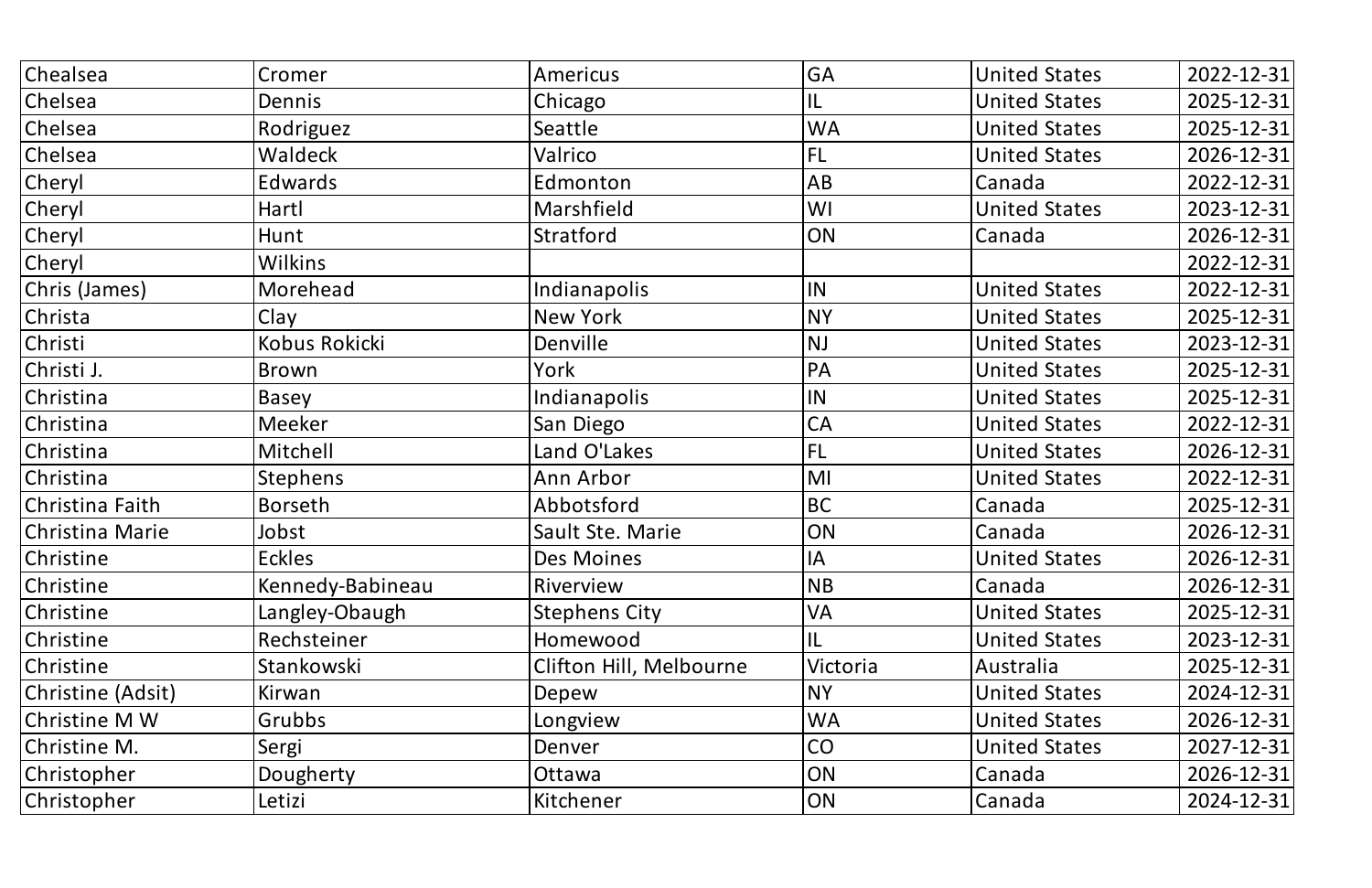| Ciara           | Stewart     | Surrey                   | BC                      | Canada               | 2024-12-31 |
|-----------------|-------------|--------------------------|-------------------------|----------------------|------------|
| Cindy           | Clark       | <b>Black River Falls</b> | WI                      | <b>United States</b> | 2026-12-31 |
| Cindy           | Whitney     | Kenduskeag               | <b>ME</b>               | <b>United States</b> | 2022-12-31 |
| Cindy P.        | Perreira    | Keller                   | <b>TX</b>               | <b>United States</b> | 2025-12-31 |
| Clara           | Didoni      | Monza                    | Monza e Brianza   Italy |                      | 2025-12-31 |
| Clifford        | Johnson     | Portland                 | <b>OR</b>               | <b>United States</b> | 2025-12-31 |
| Cody            | Logsdon     | Atlanta                  | <b>GA</b>               | <b>United States</b> | 2022-12-31 |
| Colleen         | Duran       | Newtown                  | PA                      | <b>United States</b> | 2023-12-31 |
| Colleen         | Lesniak     | Elkhorn                  | WI                      | <b>United States</b> | 2023-12-31 |
| Corina          | Sadler      | Van Alstyne              | <b>TX</b>               | <b>United States</b> | 2027-12-31 |
| Cornelia        | Jammer-Agba | Houston                  | <b>TX</b>               | <b>United States</b> | 2022-12-31 |
| Courtney        | Tull        | Orlando                  | FL                      | <b>United States</b> | 2025-12-31 |
| Cristen         | Gregory     | <b>Buffalo</b>           | <b>NY</b>               | <b>United States</b> | 2026-12-31 |
| Cristie         | <b>King</b> | Fort Worth               | <b>TX</b>               | <b>United States</b> | 2023-12-31 |
| Crystal         | Lorah       | Dixon                    | <b>MO</b>               | <b>United States</b> | 2026-12-31 |
| Cynthia         | Franklin    | Tucson                   | <b>AZ</b>               | <b>United States</b> | 2023-12-31 |
| Dana            | Litwin      | San Francisco            | <b>CA</b>               | <b>United States</b> | 2024-12-31 |
| Dana            | Mahoney     | Austin                   | <b>TX</b>               | <b>United States</b> | 2026-12-31 |
| Dana Anne       | Turner      | Vancouver                | <b>BC</b>               | Canada               | 2026-12-31 |
| Dana M.         | Kuefner     | Rego Park                | <b>NY</b>               | <b>United States</b> | 2027-12-31 |
| Dani            | Wagner      | Fort Wayne               | <b>IN</b>               | <b>United States</b> | 2026-12-31 |
| Daniel          | Collins     | Elizabethtown            | <b>NC</b>               | <b>United States</b> | 2026-12-31 |
| Daniel (Ronald) | Maloney     | Boston                   | <b>MA</b>               | <b>United States</b> | 2025-12-31 |
| Darcy Nelson    | Sink        | Norfolk                  | <b>VA</b>               | <b>United States</b> | 2025-12-31 |
| Darlene         | Cullivan    | <b>Fair Oaks</b>         | <b>CA</b>               | <b>United States</b> | 2026-12-31 |
| Darlene         | Laird       | Americus                 | <b>GA</b>               | <b>United States</b> | 2022-12-31 |
| David           | Whitman     | San Mateo                | <b>CA</b>               | <b>United States</b> | 2025-12-31 |
| Dawn            | Ashford     | Ajax                     | ON                      | Canada               | 2025-12-31 |
|                 |             |                          |                         |                      |            |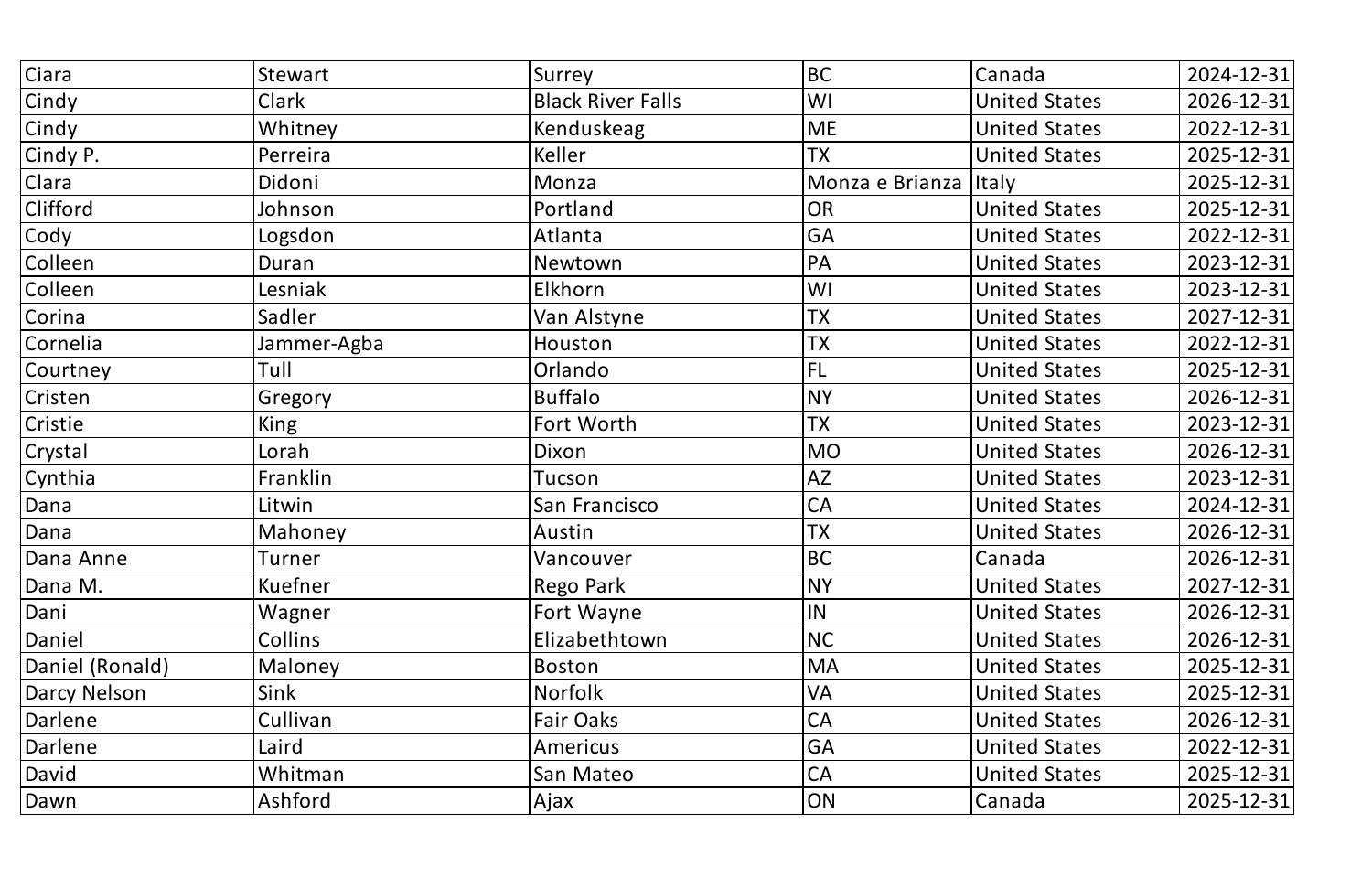| Dawn             | Enger           | <b>Colorado Springs</b> | CO                       | <b>United States</b> | 2023-12-31 |
|------------------|-----------------|-------------------------|--------------------------|----------------------|------------|
| Dawn             | Trnka           | <b>Apple Valley</b>     | <b>MN</b>                | <b>United States</b> | 2024-12-31 |
| Dawn             | Walker-Elders   | South Portland          | <b>ME</b>                | <b>United States</b> | 2025-12-31 |
| Dayna            | Mason           | Rowlett                 | <b>TX</b>                | <b>United States</b> | 2025-12-31 |
| Debbi            | Leith           | Toronto                 | ON                       | Canada               | 2026-12-31 |
| Debbie           | Garrett         | <b>Memphis</b>          | <b>TN</b>                | <b>United States</b> | 2024-12-31 |
| Debby            | Ridgell         | Arvada                  | CO                       | <b>United States</b> | 2024-12-31 |
| Deborah          | Light           | Columbus                | <b>OH</b>                | <b>United States</b> | 2024-12-31 |
| Deborah          | Loggans         | Abingdon                | VA                       | <b>United States</b> | 2022-12-31 |
| Deborah          | Wach            | <b>Oakville</b>         | ON                       | Canada               | 2026-12-31 |
| Deborah          | Young           | Kitchener               | ON                       | Canada               | 2025-12-31 |
| Deborah (Joslin) | (Rogers) Lieb   | Odessa                  | <b>TX</b>                | <b>United States</b> | 2024-12-31 |
| Deborah Suzanne  | Hind            | Waterloo                | ON                       | Canada               | 2025-12-31 |
| Debra            | <b>Bressler</b> | Leesburg                | VA                       | <b>United States</b> | 2025-12-31 |
| Debra            | Peterson        | Regina                  | <b>SK</b>                | Canada               | 2026-12-31 |
| Debra            | Wagner          | Moore                   | OK                       | <b>United States</b> | 2023-12-31 |
| Debra L.         | Toole           | Blandon                 | PA                       | <b>United States</b> | 2025-12-31 |
| Deloree          | McCallum        | Winnipeg                | <b>MB</b>                | Canada               | 2024-12-31 |
| Denise           | Bukowski        | Oakbank                 | $\overline{\mathsf{MB}}$ | Canada               | 2025-12-31 |
| Denise           | Harrison        | Portland                | <b>OR</b>                | <b>United States</b> | 2022-12-31 |
| Denise           | Juarez          | Junction City           | <b>OR</b>                | <b>United States</b> | 2026-12-31 |
| Diana            | (Kyle) Opdebeck | Edmonton                | AB                       | Canada               | 2022-12-31 |
| Diana            | <b>Bumstead</b> | Kitchener               | ON                       | Canada               | 2022-12-31 |
| Diana            | Rothe-Smith     | <b>Oackton</b>          | <b>VA</b>                | <b>United States</b> | 2022-12-31 |
| Diane            | Reale           | Midlothian              | VA                       | <b>United States</b> | 2023-12-31 |
| Diane            | Scheuring       | Pittsburgh              | PA                       | <b>United States</b> | 2025-12-31 |
| Diane            | Werner          | Toronto                 | ON                       | Canada               | 2023-12-31 |
| Diane B.         | Weiner          | Beachwood               | OH                       | <b>United States</b> | 2026-12-31 |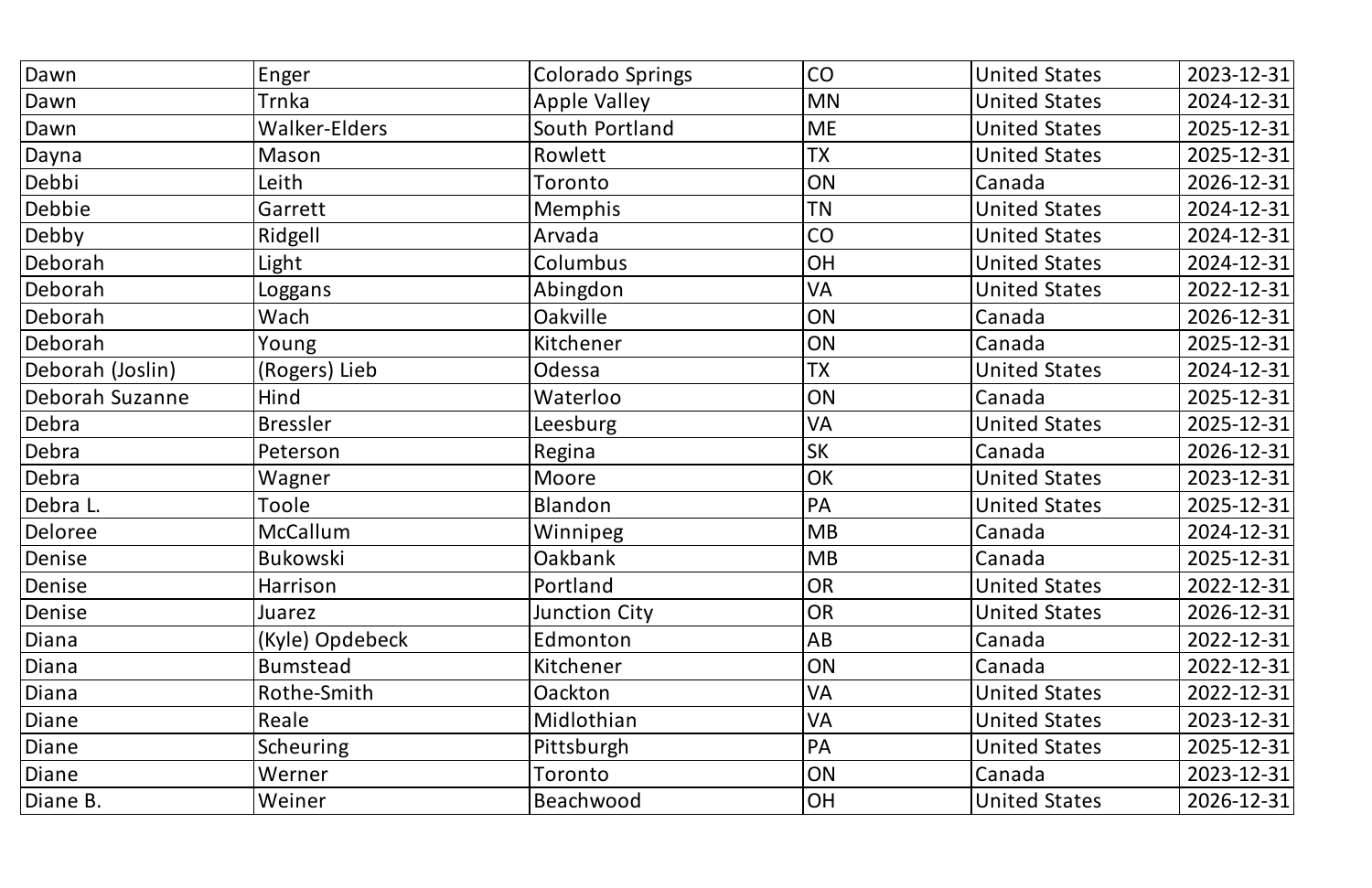| Diane S.        | Dixon                 | Toledo                 | OH            | <b>United States</b> | 2025-12-31 |
|-----------------|-----------------------|------------------------|---------------|----------------------|------------|
| Diego           | Gioseffi              | Portland               | <b>OR</b>     | <b>United States</b> | 2023-12-31 |
| Dominique       | Elliott               | <b>Mooroolbark</b>     | Victoria      | Australia            | 2026-12-31 |
| Donna           | Lofstrom-Bell         | <b>Kamloops</b>        | <b>BC</b>     | Canada               | 2025-12-31 |
| Donna           | Martin                | Phoenix                | <b>AZ</b>     | <b>United States</b> | 2026-12-31 |
| Donna           | Pulda                 | West Palm Beach        | FL            | <b>United States</b> | 2025-12-31 |
| Donna L.        | Schwarting            | Nampa                  | ID            | <b>United States</b> | 2027-12-31 |
| Douglas K.      | Rouse                 | <b>Manitou Springs</b> | CO            | <b>United States</b> | 2026-12-31 |
| Drew            | Delbaere              | Edmonton               | AB            | Canada               | 2022-12-31 |
| Eileen          | Small                 | Rockland               | <b>MA</b>     | <b>United States</b> | 2027-12-31 |
| Elaine K.       | Carlsen               | Bridgewater            | <b>NJ</b>     | <b>United States</b> | 2027-12-31 |
| Elena           | <b>Brooks-Perkins</b> | Henrico                | <b>VA</b>     | <b>United States</b> | 2026-12-31 |
| Elisa           | Kosarin               | <b>Falls Church</b>    | <b>VA</b>     | <b>United States</b> | 2024-12-31 |
| Elise           | Tinseth               | Tukwila                | <b>WA</b>     | <b>United States</b> | 2027-12-31 |
| Elise C.        | Wall                  | Webster                | <b>NY</b>     | <b>United States</b> | 2022-12-31 |
| Elizabeth       | Analla                | Milwaukee              | WI            | <b>United States</b> | 2026-12-31 |
| Elizabeth       | Coleman               | Madison                | <b>MS</b>     | <b>United States</b> | 2023-12-31 |
| Elizabeth       | Garrabrant            | Sunbury,               | OH            | <b>United States</b> | 2025-12-31 |
| Elizabeth       | Hagemann              | Foosland               | $\mathsf{UL}$ | United States        | 2027-12-31 |
| Elizabeth       | <b>Kelly Mahar</b>    | Dayton                 | ON            | <b>United States</b> | 2025-12-31 |
| Elizabeth       | Pawloski              | St. Louis              | <b>MO</b>     | <b>United States</b> | 2023-12-31 |
| Elizabeth       | Salter                | Alexandria             | <b>VA</b>     | <b>United States</b> | 2023-12-31 |
| Elizabeth       | Weidle                | Cary                   | NC            | <b>United States</b> | 2022-12-31 |
| Elizabeth B.    | Andrus                | Princeton              | <b>TX</b>     | <b>United States</b> | 2027-12-31 |
| Elizabeth Kate  | Griffith              | Shawnee                | <b>KS</b>     | <b>United States</b> | 2026-12-31 |
| Ellen           | Leger                 | Pittsburgh             | PA            | <b>United States</b> | 2024-12-31 |
| Ellin Wellford  | Grant                 | Dallas                 | <b>TX</b>     | <b>United States</b> | 2026-12-31 |
| Elysse Kathleen | Turney                | Hayward                | <b>CA</b>     | <b>United States</b> | 2027-12-31 |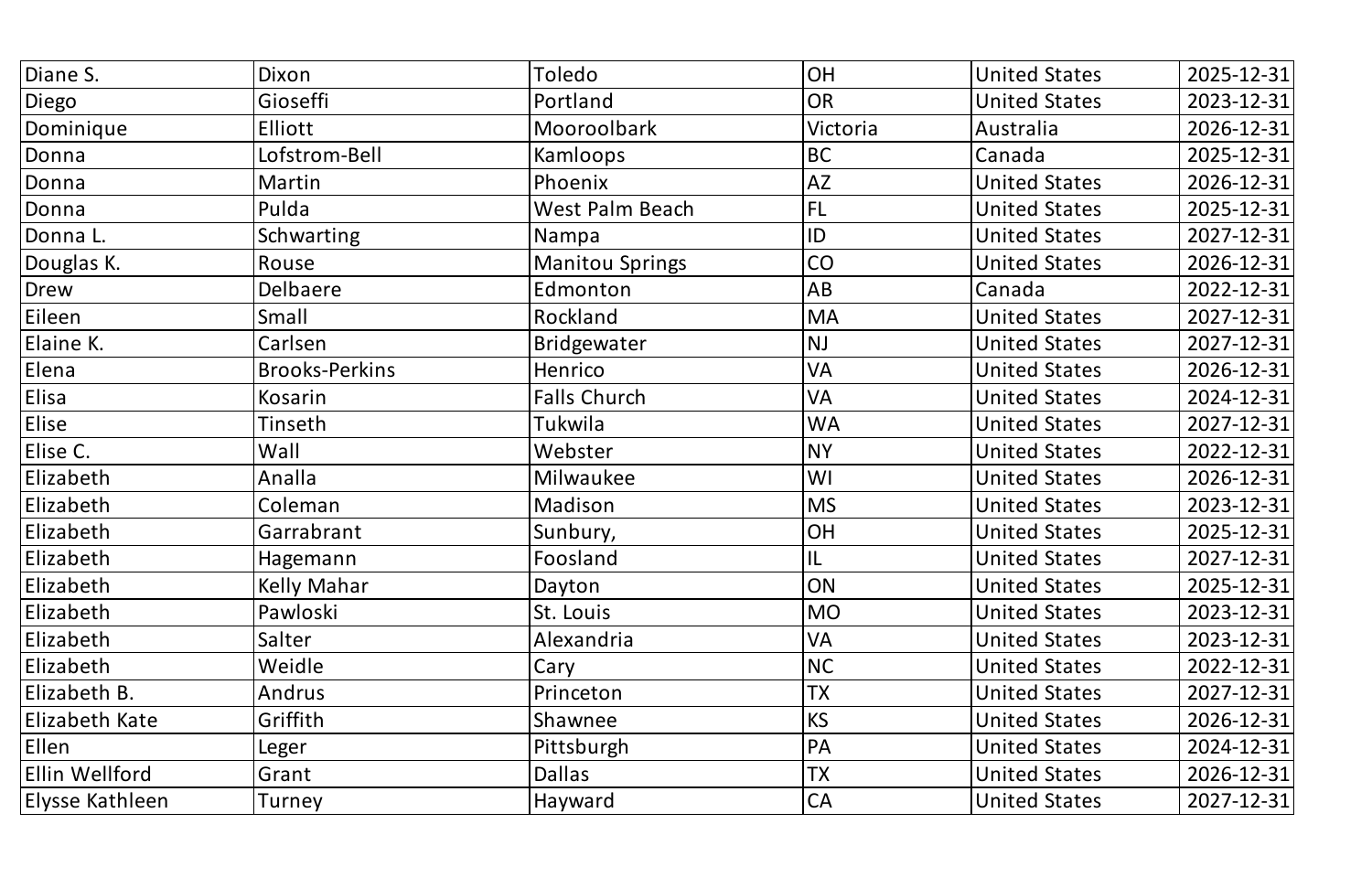| Emelia                      | Harrison             | Lynnwood             | <b>WA</b> | <b>United States</b> | 2023-12-31 |
|-----------------------------|----------------------|----------------------|-----------|----------------------|------------|
| Emilie                      | <b>Bromet-Bauer</b>  | San Francisco        | <b>CA</b> | <b>United States</b> | 2022-12-31 |
| Emily                       | Coleman              | Portland             | <b>OR</b> | <b>United States</b> | 2027-12-31 |
| Emily                       | <b>Fleming</b>       | <b>Barrie</b>        | ON        | Canada               | 2026-12-31 |
| Emily                       | Grossman             | Santa Monica         | CA        | <b>United States</b> | 2027-12-31 |
| Emily                       | <b>Milleville</b>    | Glen Ellyn           | IL        | <b>United States</b> | 2025-12-31 |
| Emily                       | 'Spivak              | <b>Silver Spring</b> | <b>MD</b> | <b>United States</b> | 2026-12-31 |
| Emily                       | Trainor              | Madison              | WI        | <b>United States</b> | 2023-12-31 |
| Emily A.                    | Nader                | Globe                | <b>AZ</b> | <b>United States</b> | 2025-12-31 |
| <b>Emily Renee</b>          | Swenson              | <b>Burke</b>         | <b>VA</b> | <b>United States</b> | 2027-12-31 |
| Emma                        | Andeway              | Ottumwa              | IA        | <b>United States</b> | 2026-12-31 |
| Emma                        | MacDiarmid-Gullekson | Ardossan             | AB        | Canada               | 2027-12-31 |
| Emma                        | Thompson             | Lutterworth          | Leicester | United Kingdom       | 2023-12-31 |
| <b>Emmy Christene-Koons</b> | Soyka                | <b>Berthoud</b>      | CO        | <b>United States</b> | 2025-12-31 |
| Eric                        | Gagnon               | Portland             | <b>ME</b> | <b>United States</b> | 2022-12-31 |
| Erica                       | <b>Busta</b>         | Duluth               | <b>MN</b> | <b>United States</b> | 2027-12-31 |
| Erica                       | Fuller               | Waterbury            | VT        | <b>United States</b> | 2026-12-31 |
| Erica                       | Macht                | Santee               | <b>CA</b> | <b>United States</b> | 2024-12-31 |
| Erica                       | <b>Young</b>         | <b>Washington</b>    | DC        | <b>United States</b> | 2022-12-31 |
| Ericka                      | <b>Harney</b>        | Dayton               | OH        | <b>United States</b> | 2022-12-31 |
| Erin                        | Beauprez             | Portage              | MI        | <b>United States</b> | 2023-12-31 |
| Erin                        | Goodyear             | Washington           | <b>DC</b> | <b>United States</b> | 2025-12-31 |
| Erin                        | Huber                | Milton               | ON        | Canada               | 2022-12-31 |
| Erin                        | Rodabaugh            | Findlay              | OH        | <b>United States</b> | 2023-12-31 |
| Erin                        | Tyler                | Columbia             | <b>SC</b> | <b>United States</b> | 2027-12-31 |
| <b>Erin Paige</b>           | Brown                | Fort Worth           | <b>TX</b> | <b>United States</b> | 2026-12-31 |
| Ernest                      | Yoshikawa            | Los Angeles          | <b>CA</b> | <b>United States</b> | 2025-12-31 |
| Esmeralda                   | Garcia               | Rowlett              | <b>TX</b> | <b>United States</b> | 2023-12-31 |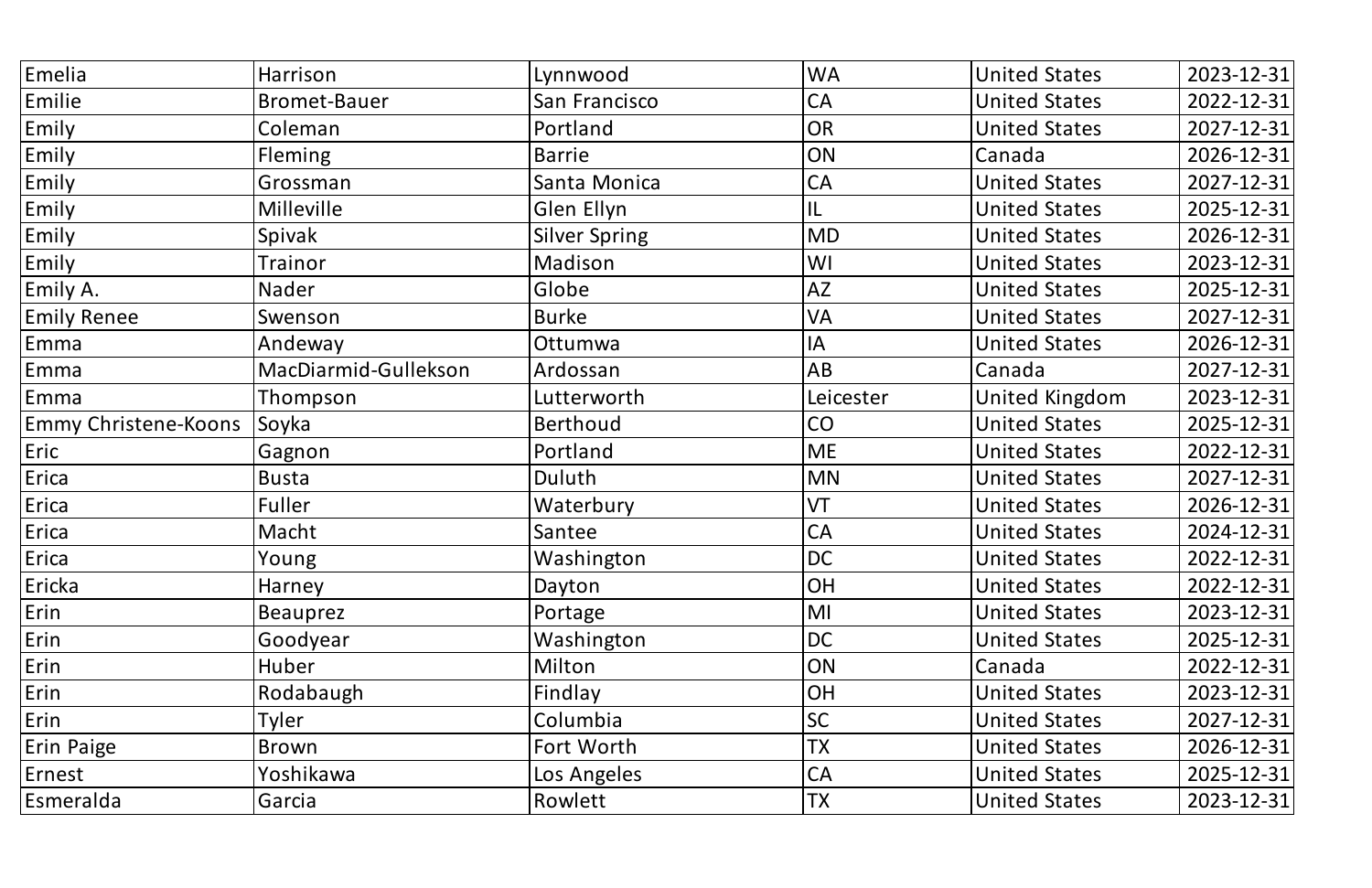| Scoggins               | Jeffersonville | IN        | <b>United States</b> | 2027-12-31 |
|------------------------|----------------|-----------|----------------------|------------|
| Rose                   | Arvada         | CO        | <b>United States</b> | 2026-12-31 |
| Venzant                | Temecula       | <b>CA</b> | <b>United States</b> | 2026-12-31 |
| Williams               | Atlanta        | <b>GA</b> | <b>United States</b> | 2022-12-31 |
| Norby                  | Fountain       | CO        | <b>United States</b> | 2027-12-31 |
| <b>Boyens</b>          | Lynnwood       | <b>WA</b> | <b>United States</b> | 2022-12-31 |
| Parent                 | Baytown        | <b>TX</b> | <b>United States</b> | 2024-12-31 |
| Pizana                 |                |           |                      | 2024-12-31 |
| Addesso                | San Diego      | <b>CA</b> | <b>United States</b> | 2022-12-31 |
| <b>Avelar Cordeiro</b> | Burnaby        | <b>BC</b> | Canada               | 2023-12-31 |
| Surette                | Springhill     | <b>NS</b> | Canada               | 2026-12-31 |
| Flaman                 | Shawnigan Lake | <b>BC</b> | Canada               | 2024-12-31 |
| Morgan-Williams        | Wheaton        | IL        | <b>United States</b> | 2022-12-31 |
| Roth                   | Columbus       | OH        | <b>United States</b> | 2025-12-31 |
| Schoen                 | Washington     | <b>DC</b> | <b>United States</b> | 2025-12-31 |
| Roth                   | Lincoln        | <b>NE</b> | <b>United States</b> | 2025-12-31 |
| Pannozzo               | New York       | <b>NY</b> | <b>United States</b> | Legacy     |
| (White) Campbell       | Hartford       | <b>CT</b> | <b>United States</b> | 2025-12-31 |
| Manganaro              | Jamaica Plain  | MA        | <b>United States</b> | 2022-12-31 |
| McShane-Shields        | Whitby         | ON        | Canada               | 2022-12-31 |
| Edwards                | Peoria         | L         | <b>United States</b> | 2024-12-31 |
| Kunkle                 | Lacombe        | LA        | <b>United States</b> | 2027-12-31 |
| Seybold                | Seattle        | <b>WA</b> | <b>United States</b> | 2024-12-31 |
| Veal                   | Lawton         | OK        | <b>United States</b> | 2026-12-31 |
| Coleman                | Newark         | <b>NJ</b> | <b>United States</b> | 2022-12-31 |
| Del Pellaro            | Brampton       | ON        | Canada               | 2026-12-31 |
| Roth                   | Calgary        | AB        | Canada               | 2026-12-31 |
| Kazari                 | Burnaby        | BC        | Canada               | 2022-12-31 |
|                        |                |           |                      |            |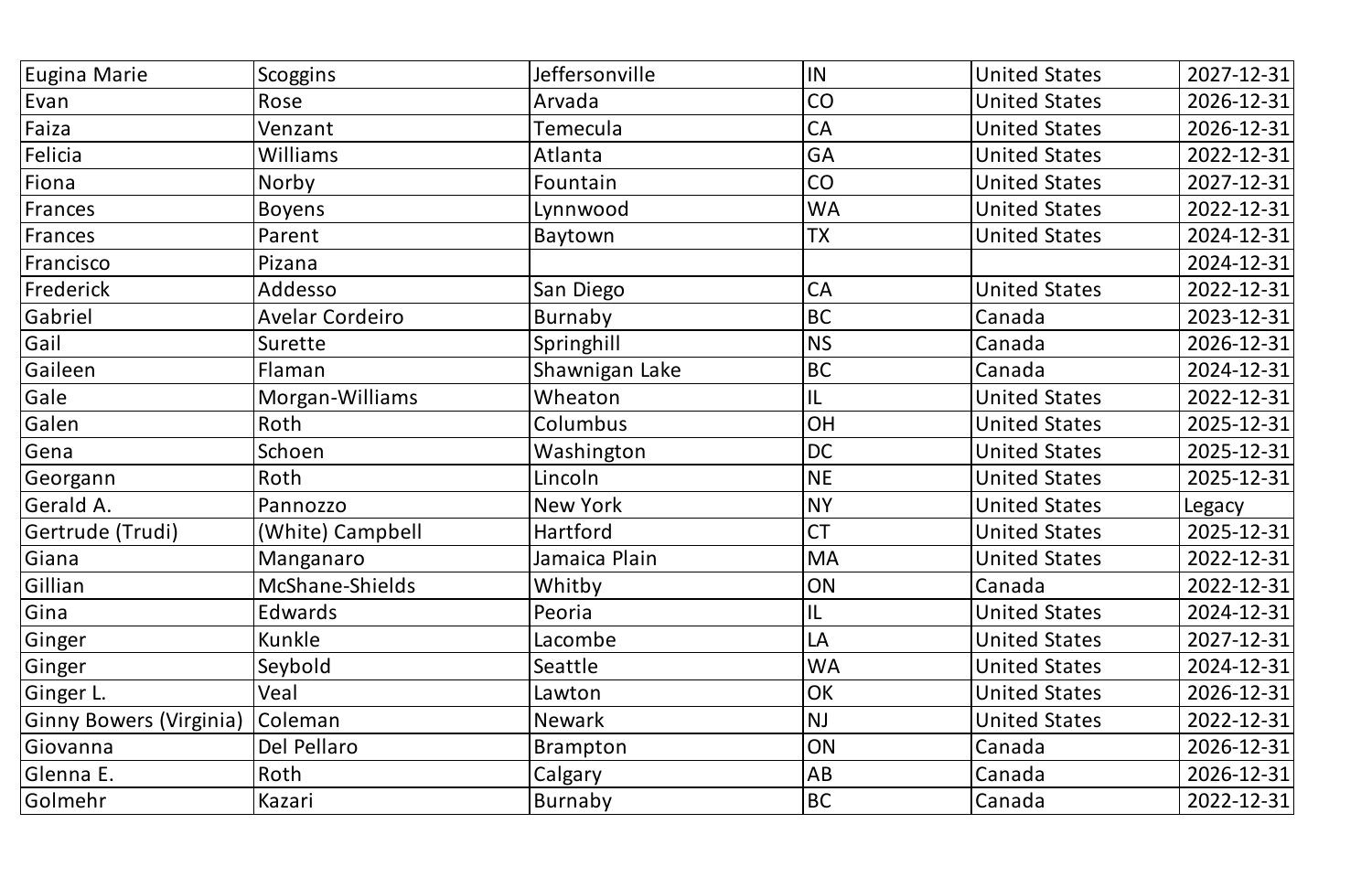| Gregory    | Millette        | Alpharetta             | <b>GA</b> | <b>United States</b> | 2023-12-31 |
|------------|-----------------|------------------------|-----------|----------------------|------------|
| Greta      | Sloan           | Indianapolis           | IN        | <b>United States</b> | 2022-12-31 |
| Gretchen   | Jordan          | Davenport              | FL        | <b>United States</b> | 2024-12-31 |
| Gwen R.    | <b>Nelmes</b>   | <b>Silver Spring</b>   | <b>MD</b> | <b>United States</b> | 2025-12-31 |
| Gwendolen  | <b>Nystrom</b>  | Ham Lake               | <b>MN</b> | <b>United States</b> | 2023-12-31 |
| Hailey K.  | Heath           | Ridgefield             | <b>WA</b> | <b>United States</b> | 2026-12-31 |
| Haley A.   | Lovelace        | Hazel Park             | MI        | <b>United States</b> | 2025-12-31 |
| Hanna      | Scardina        | Sausalito              | <b>CA</b> | <b>United States</b> | 2022-12-31 |
| Hannah     | (Hedrick) Weier | Houston                | <b>TX</b> | <b>United States</b> | 2025-12-31 |
| Hannah     | Wickline        | Taylors                | SC        | <b>United States</b> | 2022-12-31 |
| Haydee     | Castro-Curran   | Clearwater             | FL        | <b>United States</b> | 2024-12-31 |
| Heather    | Crandall        | Seattle                | <b>WA</b> | <b>United States</b> | 2024-12-31 |
| Heather    | De Palma        | West Bridgewater       | <b>MA</b> | <b>United States</b> | 2024-12-31 |
| Heather    | Dunn-Kinsman    | Edmonton               | <b>AB</b> | Canada               | 2022-12-31 |
| Heather    | Harrington      | Plano                  | <b>TX</b> | <b>United States</b> | 2027-12-31 |
| Heather    | <b>Heavey</b>   | Mount Juliet           | <b>TN</b> | <b>United States</b> | 2023-12-31 |
| Heather    | Jackson         | <b>Fort Collins</b>    | CO        | <b>United States</b> | 2026-12-31 |
| Heather    | Lother          | Fair Play              | SC        | <b>United States</b> | 2026-12-31 |
| Heather    | Rodrigues       | Santa Clara            | <b>CA</b> | United States        | 2022-12-31 |
| Heather    | Schmitt         | Sooke                  | <b>BC</b> | Canada               | 2022-12-31 |
| Heather    | Tebbenhoff      | Palmyra                | PA        | <b>United States</b> | 2025-12-31 |
| Heather    | Turkes          | Buckeye                | <b>AZ</b> | <b>United States</b> | 2027-12-31 |
| Heather E. | Johnson         | Pickering              | ON        | Canada               | 2025-12-31 |
| Heather K. | Cowles          | Columbus               | OH        | <b>United States</b> | 2026-12-31 |
| Heather K. | Davis           | Las Vegas              | <b>NV</b> | <b>United States</b> | 2026-12-31 |
| Heather L. | Wiley           | Wilmington             | <b>NC</b> | <b>United States</b> | 2027-12-31 |
| Heidi      | Jakop           | <b>North Vancouver</b> | BC        | Canada               | 2025-12-31 |
| Heidi A.   | Port            | Oklahoma City          | OK        | United States        | 2025-12-31 |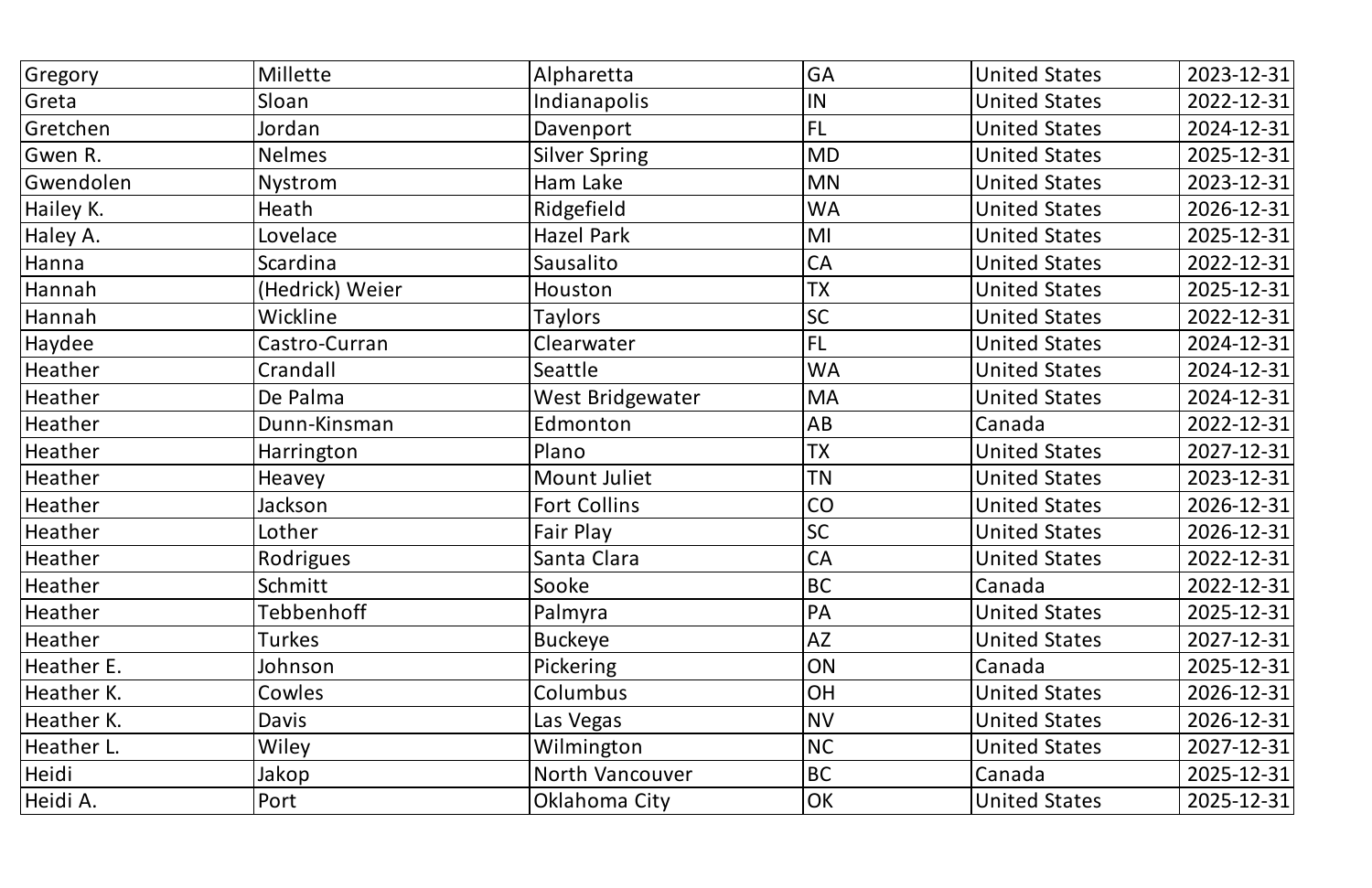| Henri            | Eaton          | San Antonio            | <b>TX</b> | <b>United States</b> | 2024-12-31 |
|------------------|----------------|------------------------|-----------|----------------------|------------|
| Hilary Anne      | Hager          | Mukilteo               | <b>WA</b> | <b>United States</b> | 2026-12-31 |
| Hilary D.        | Justice        | St. Petersburg         | <b>FL</b> | <b>United States</b> | 2026-12-31 |
| Holly            | Duns           | <b>Cleveland</b>       | OH        | <b>United States</b> | 2026-12-31 |
| Holly            | Jones          | <b>New Westminster</b> | <b>BC</b> | Canada               | 2026-12-31 |
| Holly            | Payne          | Anchorage              | AK        | <b>United States</b> | 2024-12-31 |
| lan              | Chian          | Vancouver              | <b>BC</b> | Canada               | 2023-12-31 |
| lan              | Gibbs          | Victoria               | <b>BC</b> | Canada               | 2027-12-31 |
| Inga             | Wilson         | <b>Farmers Branch</b>  | <b>TX</b> | <b>United States</b> | 2022-12-31 |
| Isaac            | Wagnitz        | Olympia                | <b>WA</b> | <b>United States</b> | 2022-12-31 |
| Isabella Ramirez | Sandoval       | Monrovia               | <b>CA</b> | <b>United States</b> | 2027-12-31 |
| Ivey             | Hall           | Macon                  | GA        | <b>United States</b> | 2024-12-31 |
| J.               | Swofford       | Portland               | <b>OR</b> | <b>United States</b> | 2024-12-31 |
| J.John           | Afryl          | Portland               | <b>OR</b> | <b>United States</b> | 2026-12-31 |
| Jackie           | Konen          | <b>Sisters</b>         | OR        | <b>United States</b> | 2023-12-31 |
| James            | <b>Bluher</b>  | <b>Cleveland</b>       | OH        | <b>United States</b> | 2025-12-31 |
| James            | Chaffin        | Westerville            | OH        | <b>United States</b> | 2025-12-31 |
| James            | Lim Soon Leong |                        |           | Singapore            | 2026-12-31 |
| James            | Roszell        | Kitchener              | ON        | Canada               | 2022-12-31 |
| Jamie            | Crispin        | <b>Blue Springs</b>    | <b>MO</b> | <b>United States</b> | 2022-12-31 |
| Jamie            | <b>Morris</b>  | <b>College Park</b>    | <b>MD</b> | <b>United States</b> | 2023-12-31 |
| Jamie            | Radoja         | Kitchener              | ON        | Canada               | 2024-12-31 |
| Jamie Lynn       | Gray           | Wyndmoor               | PA        | <b>United States</b> | 2024-12-31 |
| Jana S           | Daisy          | Bondurant              | IA        | <b>United States</b> | 2025-12-31 |
| Jane             | Finerty        | Parksville             | <b>BC</b> | Canada               | 2022-12-31 |
| Janelle          | Leonard        | Dayton                 | OH        | <b>United States</b> | 2023-12-31 |
| <b>Janelle</b>   | Wuoristo       | Bangor                 | <b>ME</b> | <b>United States</b> | 2023-12-31 |
| <b>Janessa</b>   | Weightman      | <b>Cedar Rapids</b>    | IA        | <b>United States</b> | 2025-12-31 |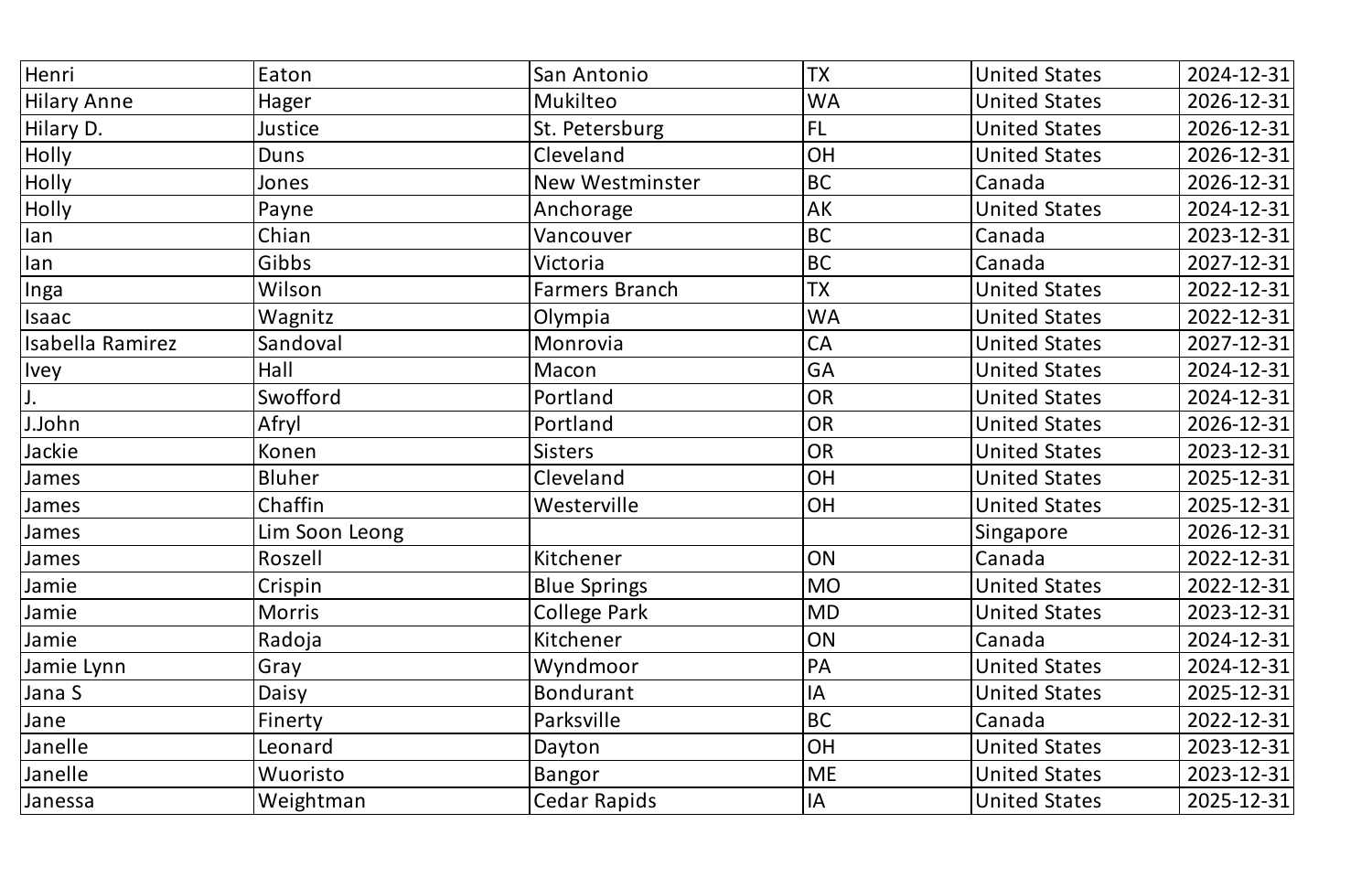| Janet            | Davison          | Fairfax               | <b>VA</b> | <b>United States</b> | 2025-12-31 |
|------------------|------------------|-----------------------|-----------|----------------------|------------|
| Janice           | Dell             | Phoenix               | <b>AZ</b> | <b>United States</b> | 2024-12-31 |
| Janis            | Benn             | Camarillo             | <b>CA</b> | <b>United States</b> | 2022-12-31 |
| Jared            | Strawderman      | Stevenson             | <b>WA</b> | <b>United States</b> | 2025-12-31 |
| Jasmine E.Y.     | Turner           | Jacksonville          | FL        | <b>United States</b> | 2026-12-31 |
| Jeanette         | <b>Hrovatich</b> | Williston             | OH        | <b>United States</b> | 2025-12-31 |
| Jenel M.         | Moline           | Phoenix               | <b>AZ</b> | <b>United States</b> | 2025-12-31 |
| Jenna            | Jones            | <b>New Carrollton</b> | <b>MD</b> | <b>United States</b> | 2024-12-31 |
| Jenni (Jennilyn) | Parulski         | Wauwatosa             | WI        | <b>United States</b> | 2025-12-31 |
| Jennifer         | <b>Barrett</b>   | Honolulu              | HI        | <b>United States</b> | 2022-12-31 |
| Jennifer         | <b>Barta</b>     | Portland              | OR        | <b>United States</b> | 2022-12-31 |
| Jennifer         | Baxla            | Mill Creek            | <b>WA</b> | <b>United States</b> | 2024-12-31 |
| Jennifer         | <b>Beatty</b>    | Annapolis             | <b>MD</b> | <b>United States</b> | 2027-12-31 |
| Jennifer         | <b>Bennett</b>   | <b>Berkeley</b>       | CA        | <b>United States</b> | 2025-12-31 |
| Jennifer         | <b>Bercier</b>   | Innisfil              | ON        | Canada               | 2022-12-31 |
| Jennifer         | <b>Bernstein</b> | San Rafael            | <b>CA</b> | <b>United States</b> | 2024-12-31 |
| Jennifer         | <b>Brooks</b>    | <b>West Kingston</b>  | R         | <b>United States</b> | 2023-12-31 |
| Jennifer         | Caffrey          | Greenwood Lake        | <b>NY</b> | <b>United States</b> | 2022-12-31 |
| Jennifer         | Conley           | <b>Grand Rapids</b>   | M         | United States        | 2026-12-31 |
| Jennifer         | <b>Davies</b>    | Orillia               | ON        | 'Canada              | 2026-12-31 |
| Jennifer         | <b>DeFreece</b>  | Smithville            | <b>MO</b> | <b>United States</b> | 2027-12-31 |
| Jennifer         | Dowdy            | Hopkinton             | <b>MA</b> | <b>United States</b> | 2025-12-31 |
| Jennifer         | Forristal        | Portland              | OR        | <b>United States</b> | 2026-12-31 |
| Jennifer         | Hortin           | Murray                | UT        | <b>United States</b> | 2023-12-31 |
| Jennifer         | Kane             | Portland              | OR        | <b>United States</b> | 2025-12-31 |
| Jennifer         | Loshaw           | Montrose              | CO        | <b>United States</b> | 2022-12-31 |
| Jennifer         | Nelson           | <b>Maple Grove</b>    | <b>MN</b> | <b>United States</b> | 2025-12-31 |
| Jennifer         | Radics-Johnson   | El Cerrito            | CA        | <b>United States</b> | 2024-12-31 |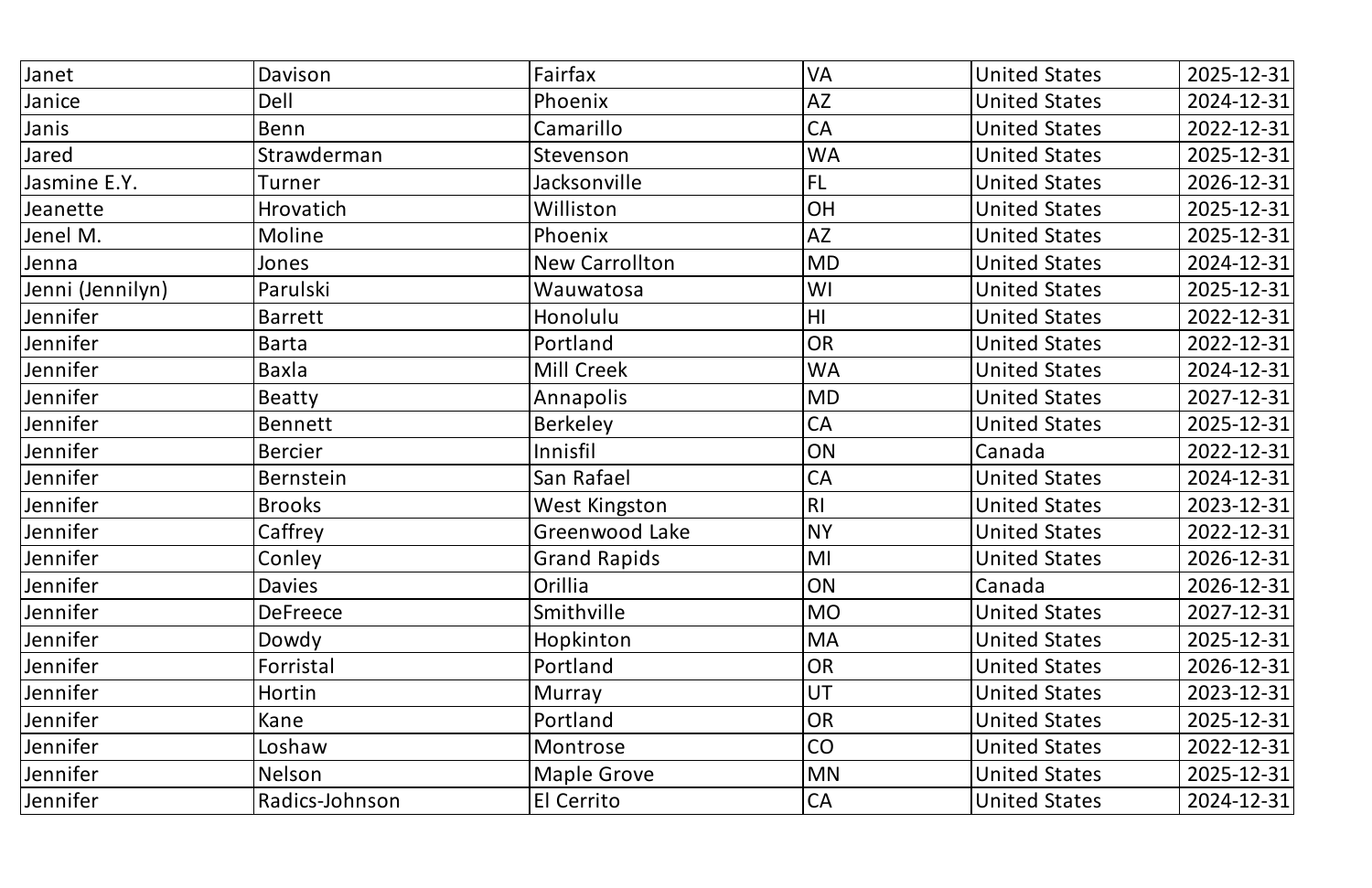| Jennifer         | Rawson         | Lone Tree           | CO                     | <b>United States</b> | 2024-12-31 |
|------------------|----------------|---------------------|------------------------|----------------------|------------|
| Jennifer         | Richards       | Interlochen         | M                      | <b>United States</b> | 2025-12-31 |
| Jennifer         | Robbins        | Fort Worth          | <b>TX</b>              | <b>United States</b> | 2022-12-31 |
| Jennifer         | Tatum (Cowen)  | Phoenix             | AZ                     | <b>United States</b> | 2025-12-31 |
| Jennifer         | Thompson       | Tulsa               | OK                     | <b>United States</b> | 2022-12-31 |
| Jennifer         | Young          | Oklahoma City       | OK                     | <b>United States</b> | 2026-12-31 |
| Jennifer Ila     | Johnson        | Portland            | OR                     | <b>United States</b> | 2025-12-31 |
| Jennifer K.      | Short          | San Jose            | <b>CA</b>              | <b>United States</b> | 2026-12-31 |
| Jennifer Logan   | Curtis         | Versailles          | KY                     | <b>United States</b> | 2027-12-31 |
| Jennifer M.      | Weichel        | <b>East Lansing</b> | $\mathsf{M}\mathsf{l}$ | <b>United States</b> | 2025-12-31 |
| Jenny            | (McElyea) Thai | Jenks               | OK                     | <b>United States</b> | 2023-12-31 |
| Jenny            | Cox            | Omaha               | NE)                    | <b>United States</b> | 2024-12-31 |
| Jenny            | <b>Hymans</b>  | Dayton              | OH                     | <b>United States</b> | 2023-12-31 |
| Jenny            | Pagel-Guile    | Lake Saint Louis    | <b>MO</b>              | <b>United States</b> | 2023-12-31 |
| Jenny            | Woods          | Seattle             | <b>WA</b>              | <b>United States</b> | 2025-12-31 |
| Jenny (Jennifer) | Barlow         | Bloomington         | MN                     | <b>United States</b> | 2025-12-31 |
| Jeri             | Kleckley       | Greenville          | <b>SC</b>              | <b>United States</b> | 2025-12-31 |
| Jerome           | Tennille       | <b>Falls Church</b> | <b>VA</b>              | <b>United States</b> | 2026-12-31 |
| Jess (Jessica)   | Ehlers         | Winnipeg            | $\vert$ MB             | Canada               | 2025-12-31 |
| Jessica          | (Abend) Harby  | <b>Rock Hill</b>    | <b>SC</b>              | <b>United States</b> | 2023-12-31 |
| <b>Iessica</b>   | Becker         | Springfield         | 1L                     | <b>United States</b> | 2022-12-31 |
| Jessica          | Chan           | Burnaby             | BC                     | Canada               | 2026-12-31 |
| <b>Jessica</b>   | Deering        | <b>Naples</b>       | $\sf FL$               | <b>United States</b> | 2025-12-31 |
| <b>IJessica</b>  | Garretson      | Plainfield          | VT                     | <b>United States</b> | 2026-12-31 |
| <b>Jessica</b>   | Jamhoury       | Brooklyn            | NY                     | <b>United States</b> | 2026-12-31 |
| Jessica          | King           | San Diego           | <b>CA</b>              | <b>United States</b> | 2022-12-31 |
| 'Jessica         | Link           | <b>Cedar Rapids</b> | A                      | <b>United States</b> | 2026-12-31 |
| <b>Jessica</b>   | Marcetti       | Saint Clair Shores  | $\mathsf{M}\mathsf{I}$ | <b>United States</b> | 2025-12-31 |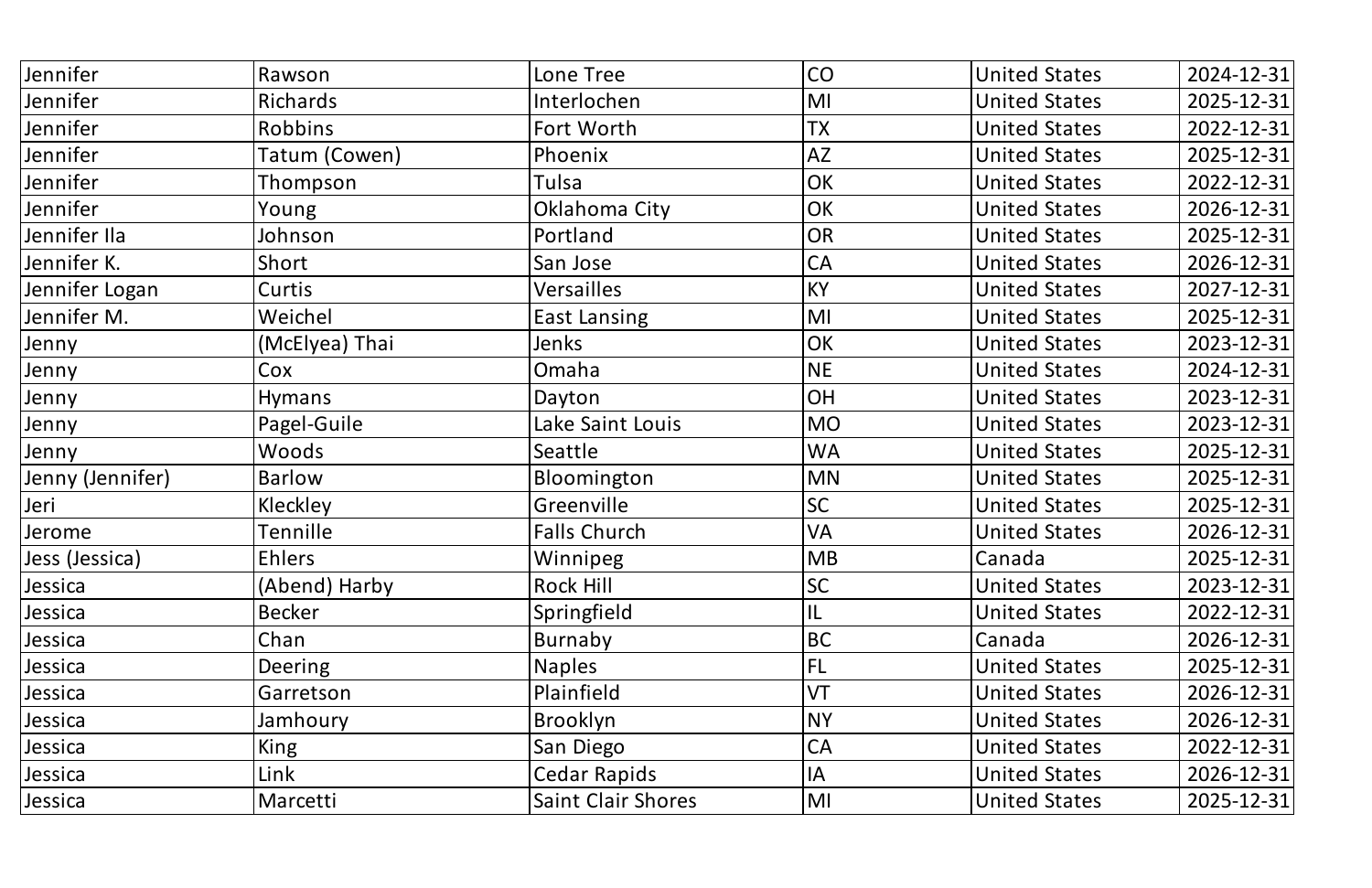| Jessica          | McMullan              | Nazareth            | PA             | <b>United States</b> | 2024-12-31 |
|------------------|-----------------------|---------------------|----------------|----------------------|------------|
| Jessica          | Taylor                | <b>Forest Park</b>  | IL             | <b>United States</b> | 2024-12-31 |
| Jessica          | <b>Wiseley Kruger</b> | Portland            | OR             | <b>United States</b> | 2022-12-31 |
| Jessica A.       | Woods                 | Allen               | <b>TX</b>      | <b>United States</b> | 2026-12-31 |
| Jessica Camille  | Gordon                | <b>Boise</b>        | ID             | <b>United States</b> | 2025-12-31 |
| Jessica Davis    | Tagg                  | Bloomington         | IN             | <b>United States</b> | 2026-12-31 |
| Jessie           | Maxwell               | Lynnwood            | <b>WA</b>      | <b>United States</b> | 2027-12-31 |
| Jiaqiu           | Cai                   | Calgary             | AB             | Canada               | 2023-12-31 |
| $ J$ ill         | Raney                 | <b>Fort Collins</b> | CO             | <b>United States</b> | 2023-12-31 |
| Jill M.          | <b>Deskins</b>        | Canton              | GA             | <b>United States</b> | 2025-12-31 |
| Jillian LeeAnn   | Pyatte                | Lexington           | <b>KY</b>      | <b>United States</b> | 2026-12-31 |
| Jillian M.       | Lewis                 | <b>Norfolk</b>      | VA             | <b>United States</b> | 2026-12-31 |
| Jo-Anne          | Turple                | Ottawa              | ON             | Canada               | 2025-12-31 |
| Joan             | <b>Bevirt</b>         | <b>Boise</b>        | ID             | <b>United States</b> | 2025-12-31 |
| Joan             | Gunderson-Palmer      | West St. Paul       | <b>MN</b>      | <b>United States</b> | 2026-12-31 |
| JoAnna           | Scott-Scates          | Lexington           | KY             | <b>United States</b> | 2025-12-31 |
| Joanna K.        | Brown                 | Virginia Beach      | VA             | <b>United States</b> | 2026-12-31 |
| Jocelyne (Joyce) | Doran                 | Chestermere         | AB             | Canada               | 2025-12-31 |
| Jody L.          | Schaffer              | Martinez            | $\mathsf{ICA}$ | <b>United States</b> | 2026-12-31 |
| JodyAnn          | McIntosh              | Voorhees            | <b>NJ</b>      | <b>United States</b> | 2022-12-31 |
| Johanna          | Shrout                | <b>Beaverton</b>    | OR             | <b>United States</b> | 2022-12-31 |
| John             | Harding               | Ottawa              | ON             | Canada               | 2023-12-31 |
| Johnathon-Paul   | Hermano               | Calgary             | AB             | Canada               | 2023-12-31 |
| Jolayne          | Cooper                | Americus            | <b>GA</b>      | <b>United States</b> | 2023-12-31 |
| Jonathon         | Cowley                | <b>Manly West</b>   | Queensland     | Australia            | 2026-12-31 |
| Jonelle          | Mace                  | Strathroy           | ON             | Canada               | 2027-12-31 |
| Jordan           | Macfarlane            | Vancouver           | <b>WA</b>      | <b>United States</b> | 2026-12-31 |
| Jordanya         | Reeves                | El Paso             | <b>TX</b>      | <b>United States</b> | 2027-12-31 |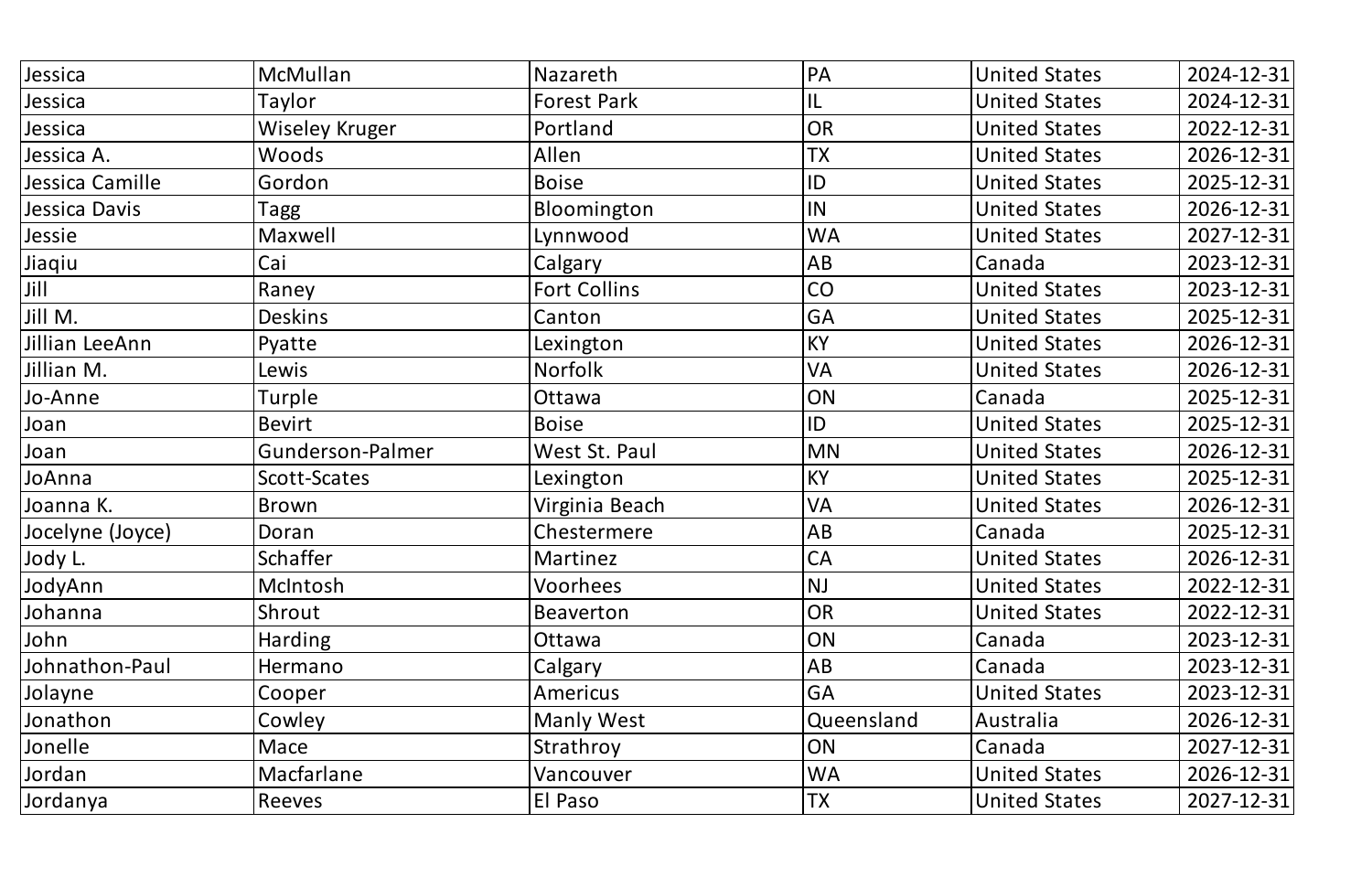| Joy            | Parker             | Norfolk               | <b>VA</b> | <b>United States</b> | 2025-12-31 |
|----------------|--------------------|-----------------------|-----------|----------------------|------------|
| Joy            | Pietschmann        | Lafayette Hill        | PA        | <b>United States</b> | 2022-12-31 |
| Joy            | Thompson           | <b>Grand Junction</b> | CO        | <b>United States</b> | 2022-12-31 |
| Judith         | Eisenberg          | Del Mar               | <b>CA</b> | <b>United States</b> | 2024-12-31 |
| Judith         | Kingsbury          | Madison               | WI        | <b>United States</b> | 2024-12-31 |
| Judith         | Shannon            | Fort Worth            | <b>TX</b> | <b>United States</b> | 2023-12-31 |
| Judy           | Adams              | Sammamish             | <b>WA</b> | <b>United States</b> | 2024-12-31 |
| Julia          | Gilmartin          | Villa Park            | IL        | <b>United States</b> | 2026-12-31 |
| Julia          | Millen             | Calgary               | AB        | Canada               | 2025-12-31 |
| Julie          | Abbatelli          | Georgetown            | <b>CA</b> | <b>United States</b> | 2026-12-31 |
| Julie          | Adams-Buchanan     | Richmond              | VA        | <b>United States</b> | 2023-12-31 |
| Julie          | Booth              | Fairfax               | <b>VA</b> | <b>United States</b> | 2024-12-31 |
| Julie          | Dawson             | Victoria              | <b>BC</b> | Canada               | 2023-12-31 |
| Julie          | Gallanty           | New York              | <b>NY</b> | <b>United States</b> | 2026-12-31 |
| Julie          | Martinez           | Pittsburgh            | PA        | <b>United States</b> | 2027-12-31 |
| Julie          | Mucilli            | Mount Horeb           | WI        | <b>United States</b> | 2026-12-31 |
| Julie M.       | Schroeder          | Simla                 | CO        | <b>United States</b> | 2026-12-31 |
| Julienne       | Springer           | Rogers                | <b>AR</b> | <b>United States</b> | 2025-12-31 |
| Juliet         | Nations            | <b>Harper</b>         | <b>TX</b> |                      | 2024-12-31 |
| June           | Bass               | Gresham               | <b>OR</b> | <b>United States</b> | 2026-12-31 |
| Jury E.        | Paulson            | <b>Naples</b>         | FL        | <b>United States</b> | 2026-12-31 |
| <b>Justine</b> | <b>Matthews</b>    | San Diego             | <b>CA</b> | <b>United States</b> | 2022-12-31 |
| Kaaren         | Peck               | Rifle                 | CO        | <b>United States</b> | 2026-12-31 |
| Kai R.         | Tramiel            | Los Angeles           | <b>CA</b> | <b>United States</b> | 2027-12-31 |
| Kandy          | LeMoine            |                       |           |                      | 2022-12-31 |
| Karen          | Culley             | Easley                | <b>SC</b> | <b>United States</b> | 2024-12-31 |
| Karen          | Fishbaugh-Cummings | Lakewood              | <b>OH</b> | <b>United States</b> | 2024-12-31 |
| Karen          | Kogler             | Palatine              | I         | <b>United States</b> | 2025-12-31 |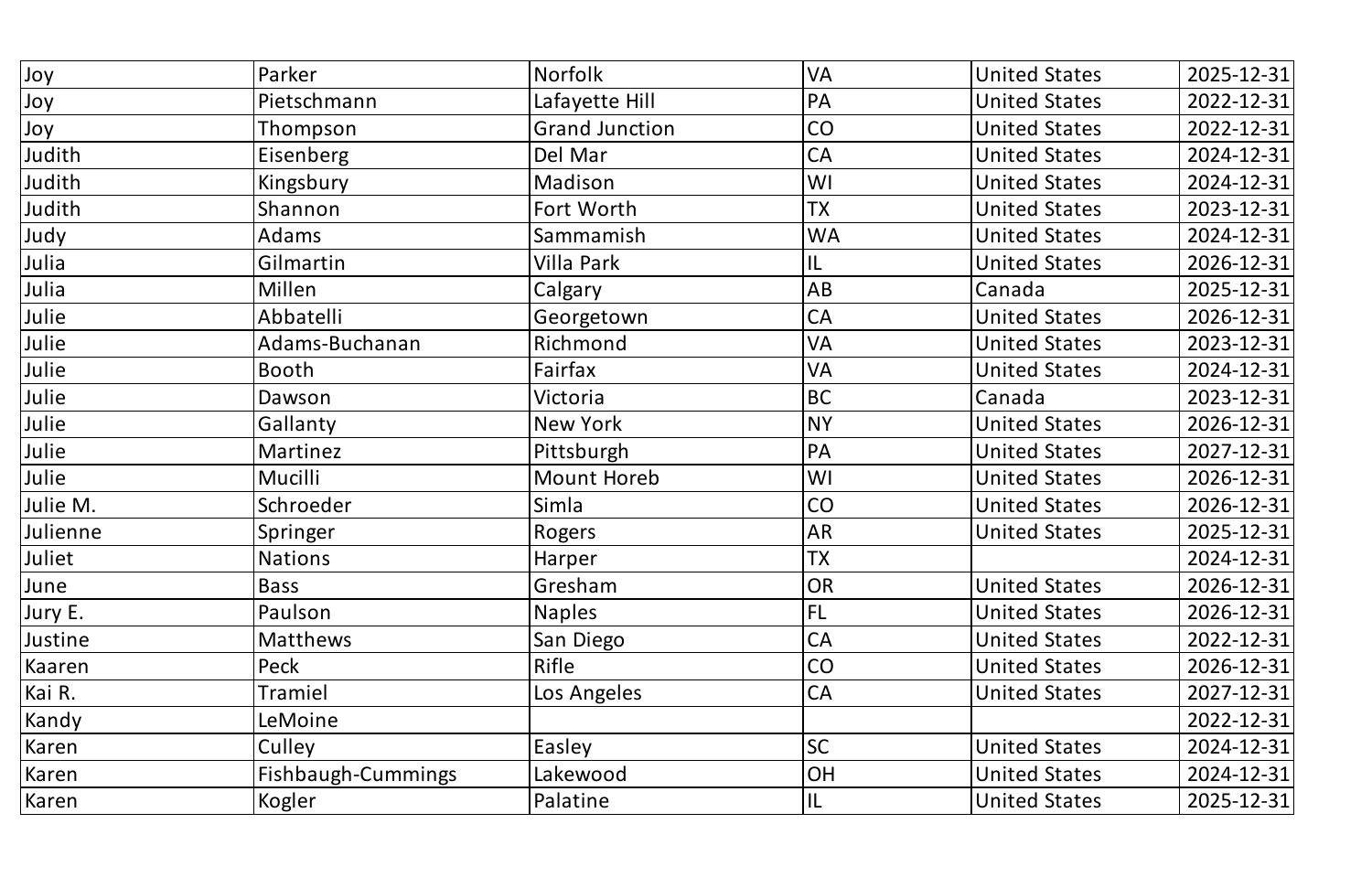| Karen             | Nienstedt        | Scottsdale              | <b>AZ</b> | <b>United States</b> | 2026-12-31 |
|-------------------|------------------|-------------------------|-----------|----------------------|------------|
| Karen             | Reid             | Dallas                  | <b>TX</b> | <b>United States</b> | 2027-12-31 |
| Karen             | Roth             | San Diego               | CA        | <b>United States</b> | 2023-12-31 |
| Karen             | Stolt            | Fairport                | <b>NY</b> | <b>United States</b> | 2023-12-31 |
| Karen             | Wittmer          | Hamilton                | OH        | <b>United States</b> | 2022-12-31 |
| Karen E.          | Henry            | Sanford                 | FL        | <b>United States</b> | 2026-12-31 |
| Karen E.          | <b>Shaffer</b>   | <b>Thunder Bay</b>      | ON        | <b>United States</b> | 2025-12-31 |
| Karen M.          | Goates           | <b>Colorado Springs</b> | CO        | <b>United States</b> | 2025-12-31 |
| Karin             | Lamb             | Albany                  | <b>CA</b> | <b>United States</b> | 2027-12-31 |
| Karla             | Grahn            | Golden                  | CO        | <b>United States</b> | 2027-12-31 |
| Karla A.          | Rednall          | Toronto                 | ON        | Canada               | 2025-12-31 |
| Karrie            | Hamilton Johnson | Hillsboro               | <b>OR</b> | <b>United States</b> | 2025-12-31 |
| Kasey M.G.        | Zronek           | Indianapolis            | IN        | <b>United States</b> | 2026-12-31 |
| Kate              | Ekman            | Los Angeles             | CA        | <b>United States</b> | 2022-12-31 |
| Katelyn Elizabeth | Dzialowy         | Roseburg                | OR        | <b>United States</b> | 2026-12-31 |
| Katherine         | Bonomo           | Denver                  | <b>CO</b> | <b>United States</b> | 2023-12-31 |
| Katherine         | <b>Bukowski</b>  | Denver                  | <b>CO</b> | <b>United States</b> | 2024-12-31 |
| Katherine         | Campbell         | Richmond                | <b>VA</b> | <b>United States</b> | Legacy     |
| Katherine         | Holzman          | Shoreline               | <b>WA</b> | United States        | 2026-12-31 |
| Katherine         | Lixey            | Chelsea                 | MI        | <b>United States</b> | 2023-12-31 |
| Katherine         | Lucid            | Scottsdale              | <b>AZ</b> | <b>United States</b> | 2025-12-31 |
| Katherine         | Milligan         | Knoxville               | <b>TN</b> | <b>United States</b> | 2025-12-31 |
| Katherine         | Splean           | Cedar Rapids            | IA        | <b>United States</b> | 2026-12-31 |
| Katherine E.      | Melucci          | Mandeville              | LA        | <b>United States</b> | 2025-12-31 |
| Kathleen          | Colburn          | Eugene                  | <b>OR</b> | <b>United States</b> | 2024-12-31 |
| Kathleen          | Farrell-Decker   | Elka Park               | <b>NY</b> | <b>United States</b> | 2026-12-31 |
| Kathleen          | Halstead         | O'Fallon                | <b>MO</b> | <b>United States</b> | 2026-12-31 |
| Kathryn           | Abbott           | Anchorage               | AK        | <b>United States</b> | 2027-12-31 |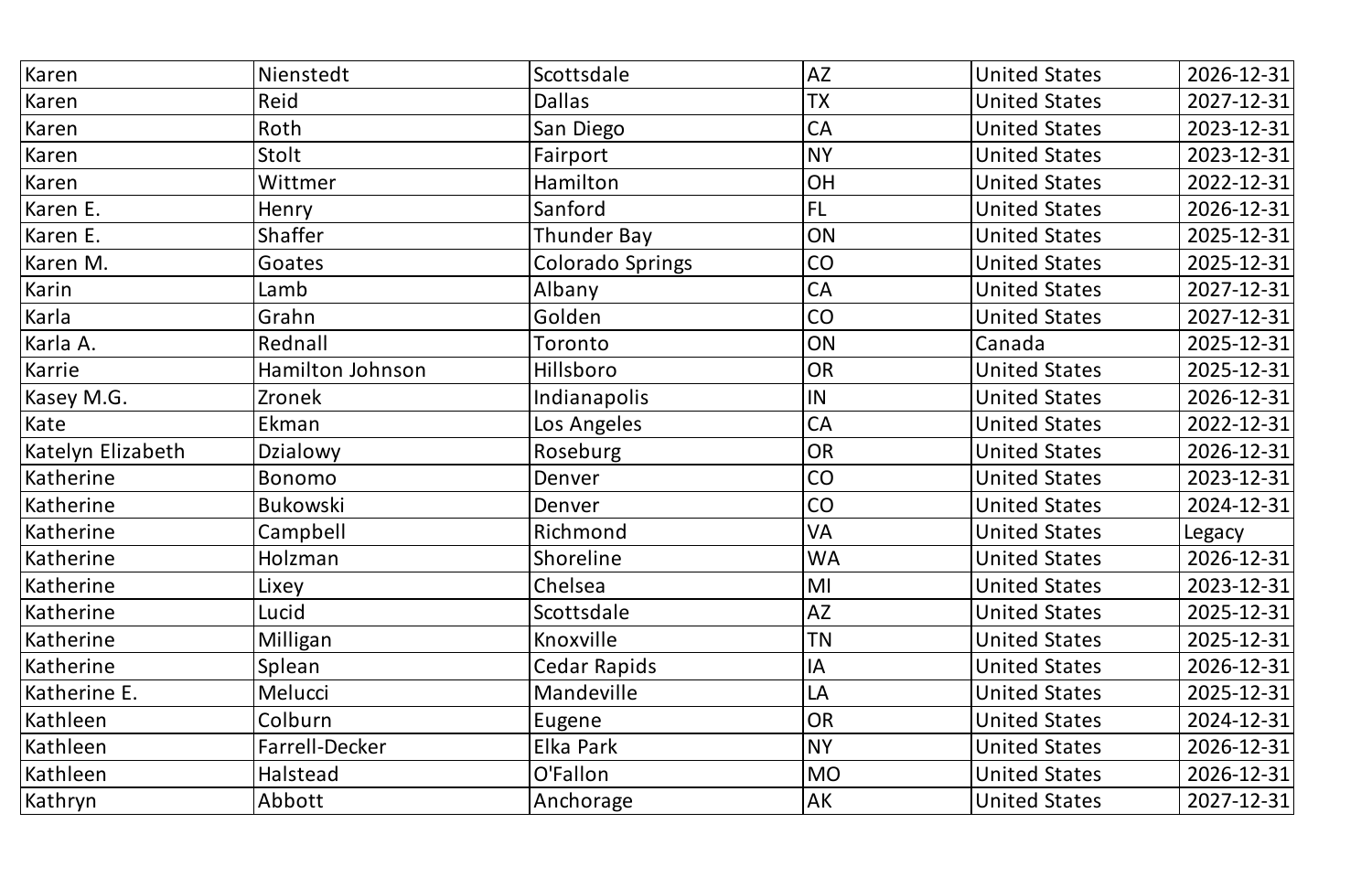| Kathryn      | <b>Berry Carter</b> | Germantown           | <b>TX</b> | <b>United States</b> | 2026-12-31 |
|--------------|---------------------|----------------------|-----------|----------------------|------------|
| Kathryn      | Franklin            | <b>Bingham Farms</b> | M         | <b>United States</b> | 2022-12-31 |
| Kathryn      | Hampton             | <b>Boise</b>         | ID        | <b>United States</b> | 2024-12-31 |
| Kathryn      | Lundberg            | Americus             | <b>GA</b> | <b>United States</b> | 2022-12-31 |
| Kathryn      | Quinn               | <b>Boulder</b>       | <b>CO</b> | <b>United States</b> | 2023-12-31 |
| Kathryn J.L. | Goller              | Midlothian           | <b>VA</b> | <b>United States</b> | 2027-12-31 |
| Kathy        | Perun               | Glen Allen           | <b>VA</b> | <b>United States</b> | 2024-12-31 |
| Katie        | Mandell             | Tallahassee          | FL        | <b>United States</b> | 2025-12-31 |
| Katie        | Zufall              | Fenton               | MO        | <b>United States</b> | 2024-12-31 |
| Katrina      | <b>Bettis</b>       | Newport              | OR        | <b>United States</b> | 2026-12-31 |
| Katrina      | Secord              | Edmonton             | AB        | Canada               | 2026-12-31 |
| Katy         | <b>Watkins</b>      | Columbia             | <b>SC</b> | <b>United States</b> | 2023-12-31 |
| Kayla        | <b>Boettcher</b>    | <b>St.Louis Park</b> | MN        | <b>United States</b> | 2026-12-31 |
| Kayla        | Paulson             | Robins               | IA        | <b>United States</b> | 2025-12-31 |
| Kaymeila     | Pelt-Walker         | Tallahassee          | FL        | <b>United States</b> | 2026-12-31 |
| Keita        | Cole                | Gadsden              | TN        | <b>United States</b> | 2026-12-31 |
| Keith        | Seel                | Calgary              | AB        | Canada               | 2023-12-31 |
| $ $ Kelly    | (Kasner) Blackwell  | Seattle              | <b>WA</b> | <b>United States</b> | 2022-12-31 |
| Kelly        | $ $ Hall            | Taylors              | SC        | United States        | 2026-12-31 |
| $ $ Kelly    | Lynch               | Milwaukee            | WI        | <b>United States</b> | 2023-12-31 |
| Kelly        | McCulley-Miko       | Park City            | UT        | <b>United States</b> | 2023-12-31 |
| Kelly G.     | Gascoine            | Wexford              | PA        | <b>United States</b> | 2026-12-31 |
| Kelsey       | Boyer               | <b>Bartlett</b>      | 1L        | <b>United States</b> | 2026-12-31 |
| Kelsey       | <b>Stark</b>        | Peoria               | AZ        | <b>United States</b> | 2025-12-31 |
| Kelsi        | Ramdeo              | Odessa               | FL        | <b>United States</b> | 2026-12-31 |
| Kenneth H.   | <b>Braley</b>       | Rochester            | NY)       | <b>United States</b> | 2025-12-31 |
| Kera         | Peterson            | Saint Paul           | MN        | <b>United States</b> | 2023-12-31 |
| Kerry        | Pollema             | Sioux Falls          | SD        | <b>United States</b> | 2024-12-31 |
|              |                     |                      |           |                      |            |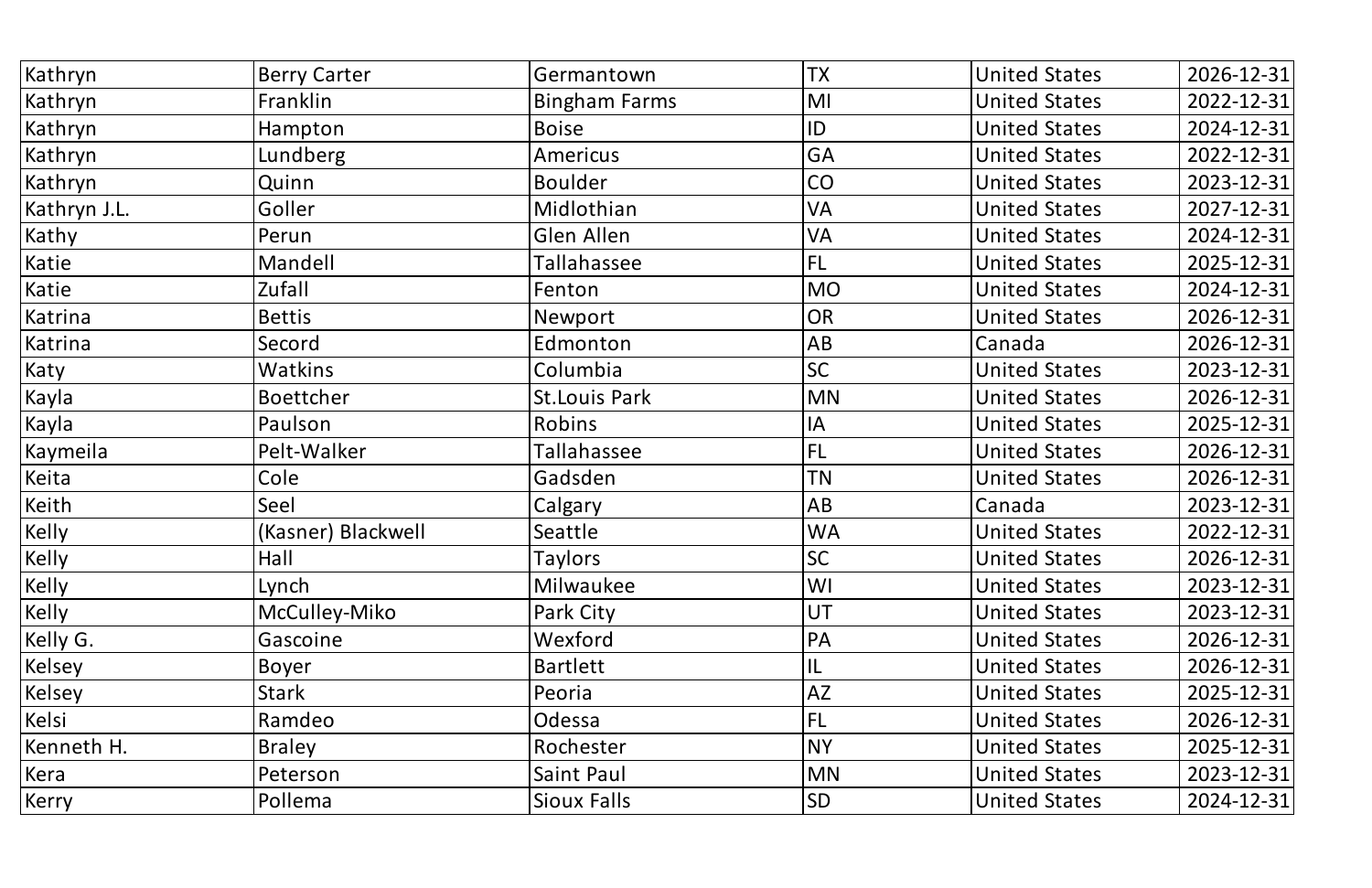| Kevin        | Engel-Cartie      | <b>Sioux City</b>       | IA                        | <b>United States</b> | 2025-12-31 |
|--------------|-------------------|-------------------------|---------------------------|----------------------|------------|
| Kevin        | O'Neil            | Kingston                | ON                        | Canada               | 2026-12-31 |
| Kevin L.     | <b>Moss</b>       | Ithaca                  | <b>NY</b>                 | <b>United States</b> | 2027-12-31 |
| Khela        | Singer            | Portland                | <b>OR</b>                 | <b>United States</b> | 2022-12-31 |
| Kiersten     | Anderson          | San Luis Obispo         | <b>CA</b>                 | <b>United States</b> | 2022-12-31 |
| Kim          | Hachadoorian      | Wilmington              | <b>DE</b>                 | <b>United States</b> | 2022-12-31 |
| Kim          | Hudson            | Portland                | <b>OR</b>                 | <b>United States</b> | 2024-12-31 |
| Kim          | Rogers-Hatfield   | Anderson                | IN                        | <b>United States</b> | 2026-12-31 |
| Kim          | Soto (Vukasovich) | San Diego               | CA                        | <b>United States</b> | 2024-12-31 |
| Kim          | Umbach            | Toronto                 | ON                        | Canada               | 2022-12-31 |
| Kimberley    | Riley             | <b>Pickering</b>        | ON                        | Canada               | 2027-12-31 |
| Kimberly     | <b>Boudreau</b>   | <b>Colorado Springs</b> | CO                        | <b>United States</b> | 2026-12-31 |
| Kimberly     | Dooley            | Hamilton                | ON                        | Canada               | 2027-12-31 |
| Kimberly     | Dungey            | Washington              | <b>DC</b>                 | <b>United States</b> | 2022-12-31 |
| Kimberly     | Gaston            | Arlington               | <b>TX</b>                 | <b>United States</b> | 2025-12-31 |
| Kimberly     | Haas              | North Bend              | <b>WA</b>                 | <b>United States</b> | 2025-12-31 |
| Kimberly     | <b>Heestand</b>   | Cincinnati              | OH                        | <b>United States</b> | 2023-12-31 |
| Kimberly     | Patel             | Pearland                | <b>TX</b>                 | <b>United States</b> | 2024-12-31 |
| Kimberly     | Taylor            | Fort Worth              | <b>TX</b><br>$\mathbf{I}$ | <b>United States</b> | 2024-12-31 |
| Kirsten      | Whitsitt          | Oconomowoc              | WI                        | <b>United States</b> | 2023-12-31 |
| Kjrsten Abel | Ruch              | Lawrence                | <b>KS</b>                 | <b>United States</b> | 2026-12-31 |
| Krista       | Gilmore           | Elkton                  | <b>MD</b>                 | <b>United States</b> | 2023-12-31 |
| Kristen      | Kraklow           | Portland                | <b>OR</b>                 | <b>United States</b> | 2024-12-31 |
| Kristen      | <b>McHenry</b>    | Seattle                 | <b>WA</b>                 | <b>United States</b> | 2025-12-31 |
| Kristi       | Sebald            | Wauwatosa               | WI                        | <b>United States</b> | 2026-12-31 |
| Kristie      | <b>Naylor</b>     | Kennesaw                | GA                        | <b>United States</b> | 2025-12-31 |
| Kristin      | Kraemer           | Indianapolis            | IN                        | <b>United States</b> | 2022-12-31 |
| Kristin      | Mabrouk           | Naugatuck               | <b>CT</b>                 | <b>United States</b> | 2023-12-31 |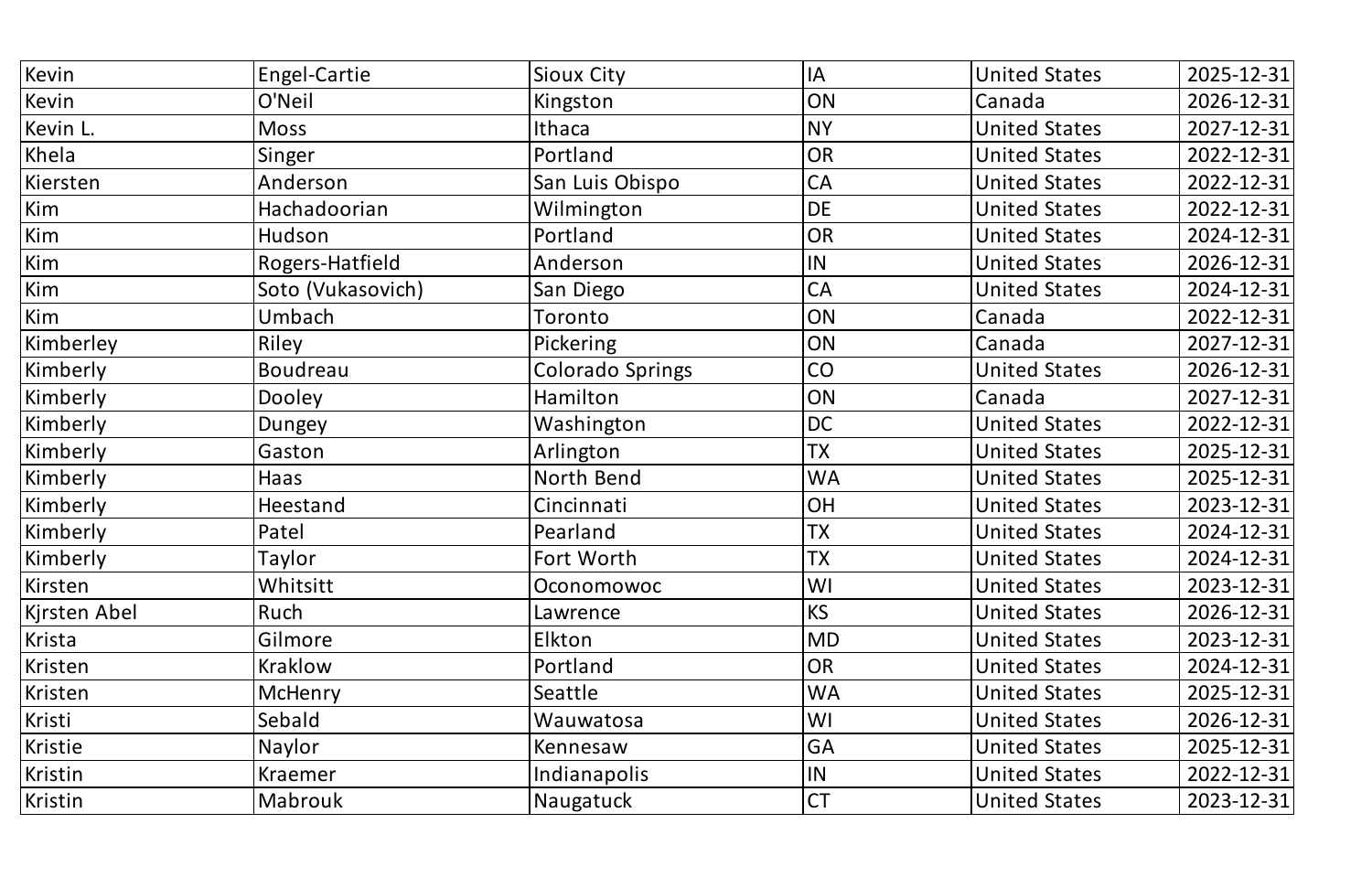| Kristin           | Owens           | Indianapolis            | IN        | <b>United States</b> | 2022-12-31 |
|-------------------|-----------------|-------------------------|-----------|----------------------|------------|
| Kristin           | Roth            | Topeka                  | <b>KS</b> | <b>United States</b> | 2022-12-31 |
| Kristina A.       | Yager           | Mechanicsville          | <b>VA</b> | <b>United States</b> | 2026-12-31 |
| Kristine          | Flynn           | Martensville            | <b>SK</b> | Canada               | 2026-12-31 |
| Kyla              | Amrhein         | Edmonton                | AB        | Canada               | 2024-12-31 |
| Kylene            | Mellor          | Halifax                 | <b>NS</b> | Canada               | 2025-12-31 |
| Lace              | Garland         | <b>Boston</b>           | <b>MA</b> | <b>United States</b> | 2025-12-31 |
| Lara              | Tillery         | <b>Flowery Branch</b>   | <b>GA</b> | <b>United States</b> | 2026-12-31 |
| Larissa Katherine | Haluszka-Smith  | Toronto                 | ON        | Canada               | 2025-12-31 |
| Larkin            | O'Toole         | Burlingame              | <b>CA</b> | <b>United States</b> | 2023-12-31 |
| Larry             | Stotz           | Seal Beach              | <b>CA</b> | <b>United States</b> | 2022-12-31 |
| Laura             | (Jeffcoat) Sosa | Columbia                | <b>SC</b> | <b>United States</b> | 2022-12-31 |
| Laura             | Chapman         | Fairfax                 | CA        | <b>United States</b> | 2027-12-31 |
| Laura             | Felker          | <b>Brantford</b>        | ON        | Canada               | 2024-12-31 |
| Laura             | Ferent          | Georgia                 | <b>GA</b> | <b>United States</b> | 2026-12-31 |
| Laura             | Frank           | New York                | <b>NY</b> | <b>United States</b> | 2026-12-31 |
| Laura             | Gray            | <b>Highland Village</b> | <b>TX</b> | <b>United States</b> | 2023-12-31 |
| Laura             | Kinder          | <b>Boulder</b>          | CO        | <b>United States</b> | 2022-12-31 |
| Laura             | Lafantaisie     | Kanata                  | <b>ON</b> | Canada               | 2025-12-31 |
| Laura             | Rundell         | Dover                   | <b>NH</b> | <b>United States</b> | 2023-12-31 |
| Laura             | Stelsel         | Carmel                  | IN        | <b>United States</b> | 2022-12-31 |
| <b>ILaura</b>     | Winterstein     | <b>Minneapolis</b>      | <b>MN</b> | <b>United States</b> | 2026-12-31 |
| Laura J           | <b>Brindza</b>  | Medina                  | <b>OH</b> | <b>United States</b> | 2025-12-31 |
| Lauren            | Kemper          | Silverdale              | <b>WA</b> | <b>United States</b> | 2023-12-31 |
| Lauren            | Padgett         | Arlington               | <b>VA</b> | <b>United States</b> | 2027-12-31 |
| Lauren            | Stumbo          | <b>Overland Park</b>    | <b>KS</b> | <b>United States</b> | 2022-12-31 |
| Lauren            | Troutman        | Westerville             | OH        | <b>United States</b> | 2026-12-31 |
| Lauren Michelle   | Loftin          | Astoria                 | <b>NY</b> | <b>United States</b> | 2026-12-31 |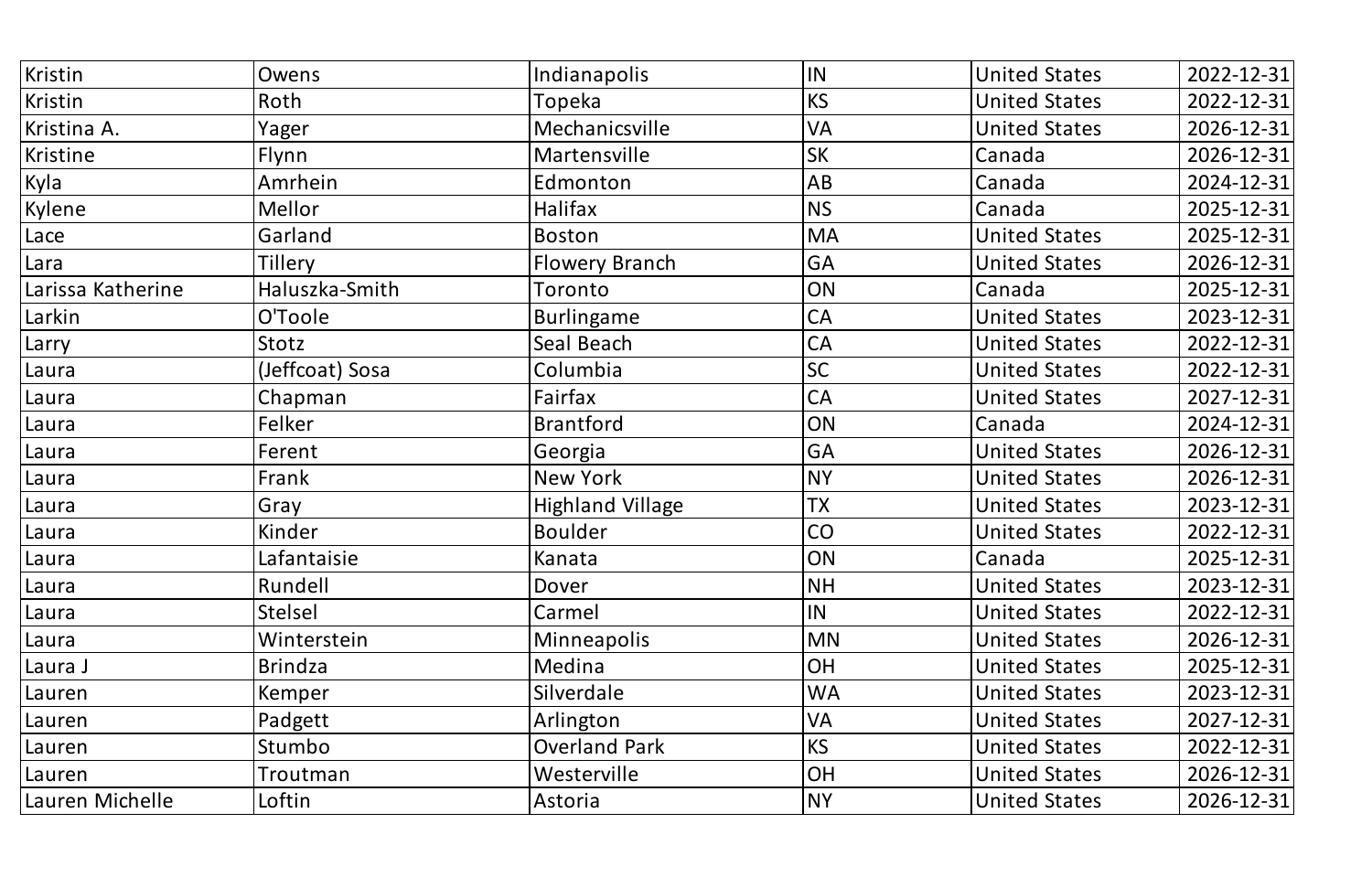| Laurie          | Galetta            | Concord                | <b>NH</b> | <b>United States</b> | 2023-12-31 |
|-----------------|--------------------|------------------------|-----------|----------------------|------------|
| Leah            | Landry             | <b>Silver Spring</b>   | <b>MD</b> | <b>United States</b> | 2025-12-31 |
| Leah A.         | <b>McFail</b>      | Littleton              | CO        | <b>United States</b> | 2026-12-31 |
| Lee Ann         | Luxenberger        | Erlanger               | <b>KY</b> | <b>United States</b> | 2025-12-31 |
| Leesa           | Riley              | Healesville            | Victoria  | Australia            | 2026-12-31 |
| Leigh           | Kottwitz           | Ashland                | <b>MO</b> | <b>United States</b> | 2027-12-31 |
| Leigh Christine | O'Bryan            | Winnetka               | <b>CA</b> | <b>United States</b> | 2026-12-31 |
| Leona           | Conrick            | Johnstons River        | PEI       | Canada               | 2025-12-31 |
| Leslie          | McNabb             | <b>San Diego</b>       | <b>CA</b> | <b>United States</b> | 2024-12-31 |
| Leslie          | Riffle             | Houston                | <b>TX</b> | <b>United States</b> | 2026-12-31 |
| Leslie-Morgan   | Frederick          | Apalachin              | <b>NY</b> | <b>United States</b> | 2025-12-31 |
| Lezlie          | <b>Borak</b>       | The Village            | OK        | <b>United States</b> | 2026-12-31 |
| Lian            | <b>Ellis</b>       | Hamilton               | ON        | Canada               | 2022-12-31 |
| Lillian         | Nelson             | <b>West Sacramento</b> | <b>CA</b> | <b>United States</b> | 2024-12-31 |
| Linda           | Hogg               | <b>Great Bend</b>      | KS        | <b>United States</b> | 2025-12-31 |
| Linda           | Reiter             | <b>Brookfield</b>      | IL        | <b>United States</b> | 2025-12-31 |
| Linda           | Tailleart          | Phoenix                | <b>AZ</b> | <b>United States</b> | 2023-12-31 |
| Lindsay         | <b>Baker</b>       | Surrey                 | <b>BC</b> | Canada               | 2024-12-31 |
| Lindsay         | Fujimoto           | Tacoma                 | <b>WA</b> | <b>United States</b> | 2025-12-31 |
| Lindsey         | Rounds             | <b>Brantford</b>       | ON        | Canada               | 2026-12-31 |
| Lisa            | <b>Bragg</b>       | Coralville             | IA        | <b>United States</b> | 2024-12-31 |
| Lisa            | <b>Brinkerhoff</b> | <b>JBER</b>            | <b>AK</b> | <b>United States</b> | 2025-12-31 |
| Lisa            | Johnson            | <b>Buffalo</b>         | <b>NY</b> | <b>United States</b> | 2025-12-31 |
| Lisa            | <b>Kelley</b>      | Milford                | MI        | <b>United States</b> | 2027-12-31 |
| Lisa            | Laughrey           | <b>Broken Arrow</b>    | OK        | <b>United States</b> | 2023-12-31 |
| Lisa            | McNeil-Campbell    | New Waterford          | <b>NS</b> | Canada               | 2026-12-31 |
| Lisa            | Miller-Wills       | <b>Goose Creek</b>     | SC        | <b>United States</b> | 2024-12-31 |
| Lisa            | Mitchell           | Coquitlam`             | <b>BC</b> | Canada               | 2023-12-31 |
|                 |                    |                        |           |                      |            |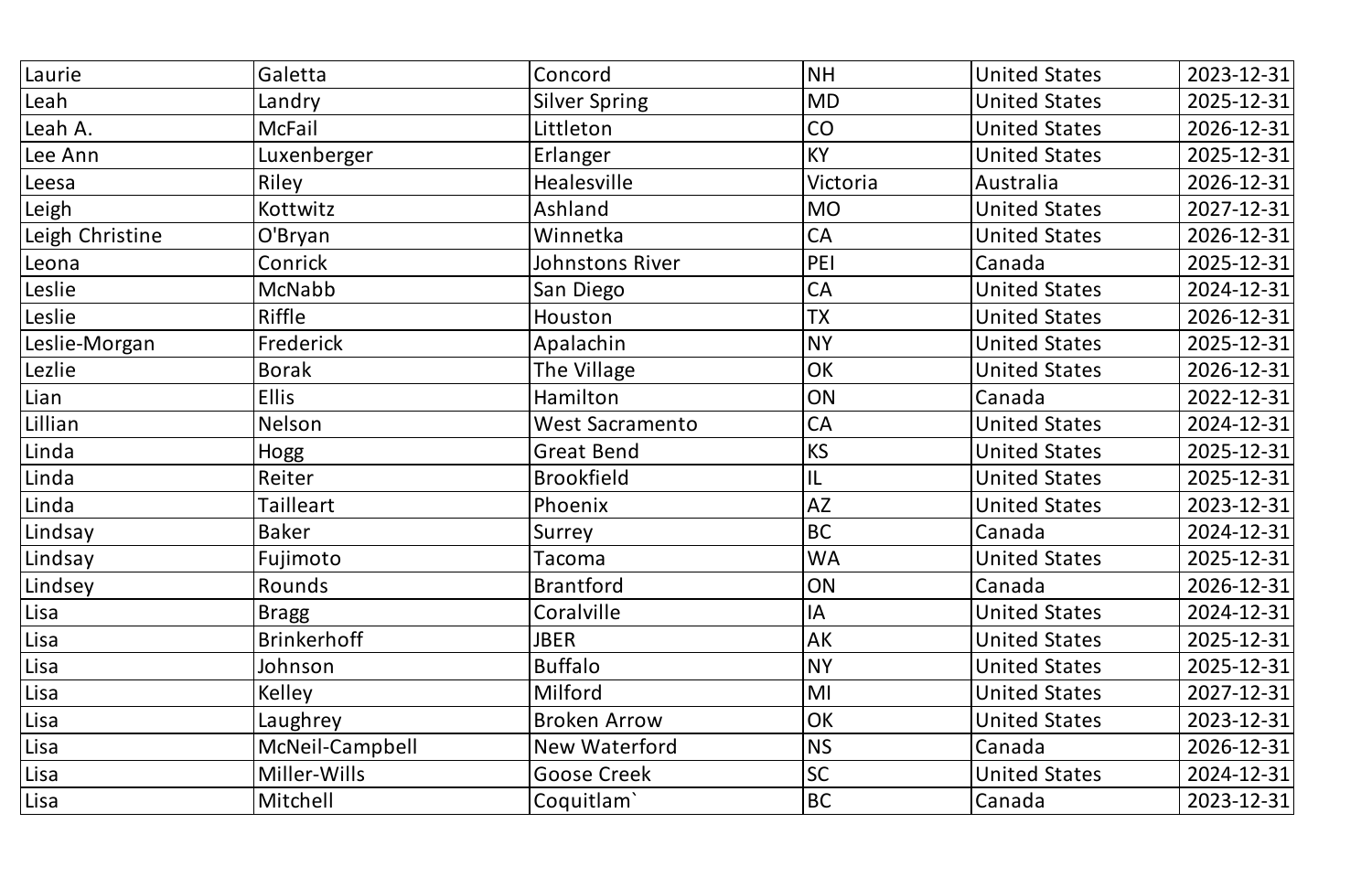| Lisa              | Mort-Putland    | Victoria                  | <b>BC</b> | Canada               | 2026-12-31 |
|-------------------|-----------------|---------------------------|-----------|----------------------|------------|
| Lisa              | Petersen        | Chicago                   | IL        | <b>United States</b> | 2022-12-31 |
| Lisa              | Williams        | North Gower               | ON        | Canada               | 2022-12-31 |
| Lisa Marie        | Mooney          | Germantown                | <b>MD</b> | Canada               | 2026-12-31 |
| Lisa-Marie        | Lightfoot       | Reno                      | <b>NV</b> | <b>United States</b> | 2022-12-31 |
| Liza              | Dyer            | Portland                  | <b>OR</b> | <b>United States</b> | 2023-12-31 |
| Lois E.           | Polaschek       | Sacramento                | <b>CA</b> | <b>United States</b> | 2024-12-31 |
| Lola              | Dube-Quibell    | Ottawa                    | ON        | Canada               | 2022-12-31 |
| Lori              | Pickett         | Anchorage                 | AK        | <b>United States</b> | 2025-12-31 |
| Lori              | Showalter       | Waynesboro                | <b>VA</b> | <b>United States</b> | 2025-12-31 |
| Lori              | <b>Williams</b> | Regina                    | <b>SK</b> | Canada               | 2022-12-31 |
| Lori (McGeary)    | <b>Morris</b>   | Lake Orion                | MI        | <b>United States</b> | 2024-12-31 |
| Lou               | Serna           | Austin                    | <b>TX</b> | <b>United States</b> | 2022-12-31 |
| LouAnn            | Dekleva         | <b>Colorado Springs</b>   | CO        | <b>United States</b> | 2022-12-31 |
| Louise M.         | <b>Doe</b>      | <b>Newark</b>             | <b>DE</b> | <b>United States</b> | 2025-12-31 |
| Lynn              | Kergan          | Cambridge                 | ON        | Canada               | 2022-12-31 |
| Lynne             | Lisner          | Lorain                    | OH        | <b>United States</b> | 2027-12-31 |
| Lynnelle          | <b>Bilsey</b>   | <b>Foster City</b>        | <b>CA</b> | <b>United States</b> | 2026-12-31 |
| Madeline          | Kingston        | Toronto                   | ON        | Canada               | 2025-12-31 |
| Magda             | Hirsch          | Las Vegas                 | <b>NV</b> | <b>United States</b> | 2025-12-31 |
| Maleah            | Gustafson       | Jefferson                 | <b>MA</b> | <b>United States</b> | 2023-12-31 |
| Marama E.         | Bayles-Raleigh  | <b>Broken Arrow</b>       | OK        | <b>United States</b> | 2026-12-31 |
| Marc              | Mahan           | Gloucester                | <b>MA</b> | <b>United States</b> | 2023-12-31 |
| Marcella          | Garcia Carrillo | Calgary                   | AB        | Canada               | 2027-12-31 |
| Marcella (Marcie) | Priestley       | <b>Sioux Falls</b>        | <b>SD</b> | <b>United States</b> | 2025-12-31 |
| Marcelle          | Austin          | Trenton                   | <b>NJ</b> | <b>United States</b> | 2026-12-31 |
| Marcia            | Hale            | Hillsboro                 | <b>OR</b> | <b>United States</b> | 2027-12-31 |
| Marcy             | Hunter          | <b>Montgomery Village</b> | <b>MD</b> | <b>United States</b> | 2024-12-31 |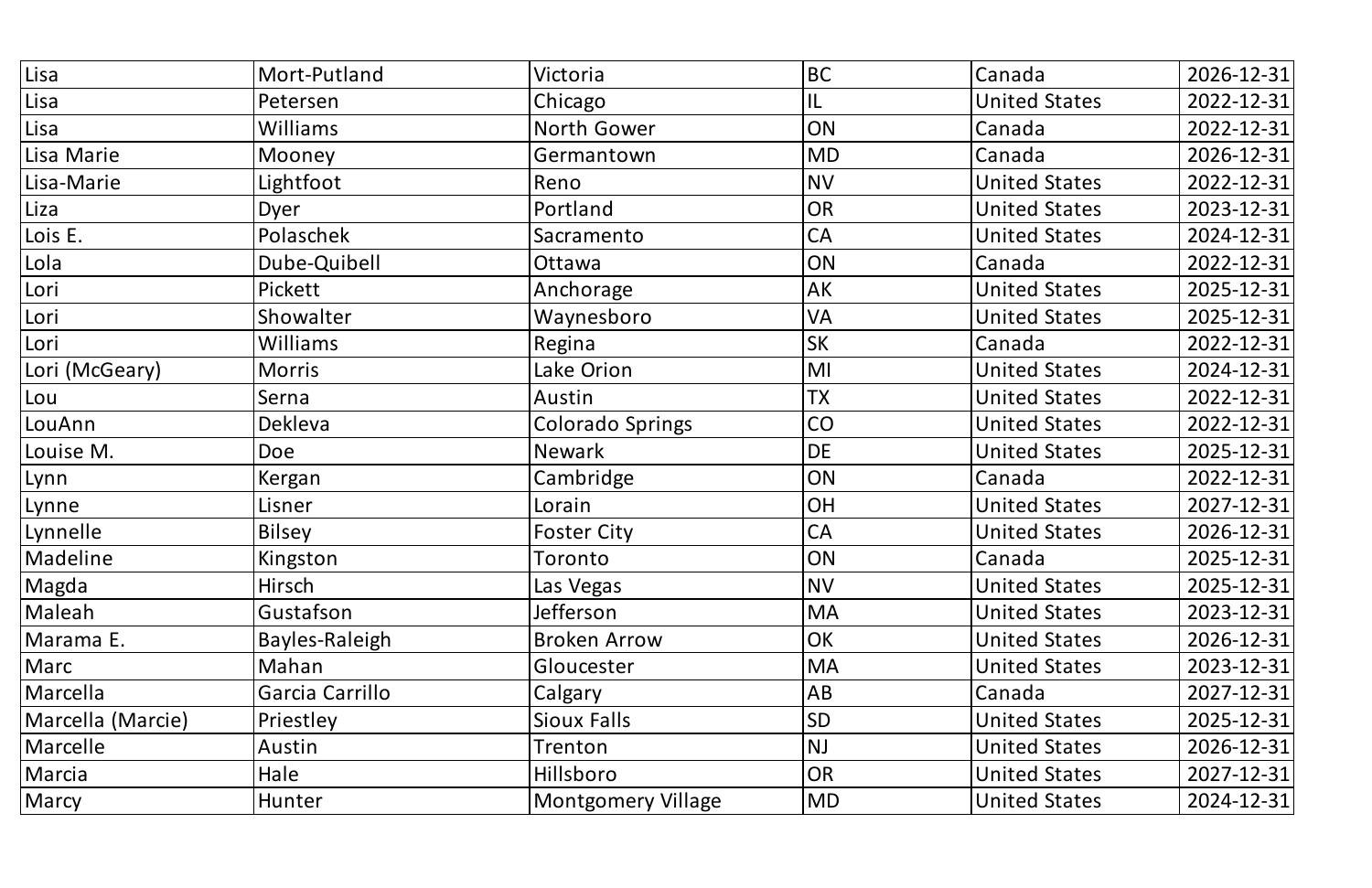| Margaret      | Benson                 | Richmond             | <b>VA</b> | <b>United States</b> | 2023-12-31 |
|---------------|------------------------|----------------------|-----------|----------------------|------------|
| Margaret      | Gunther                | Portland             | OR        | <b>United States</b> | 2025-12-31 |
| Margaret      | Thompson               | <b>Garden City</b>   | ID        | <b>United States</b> | 2026-12-31 |
| Margaret A.   | O'Neill                | <b>Silver Spring</b> | <b>MD</b> | <b>United States</b> | 2027-12-31 |
| Maria         | Muhlbach               | Lincoln              | <b>NE</b> | <b>United States</b> | 2025-12-31 |
| Maria         | Quiroga                | San Rafael           | <b>CA</b> | <b>United States</b> | 2025-12-31 |
| Mariah        | Mazerski               | Princeton            | <b>NJ</b> | <b>United States</b> | 2023-12-31 |
| Marianne      | Skerl                  | <b>Stoney Creek</b>  | ON        | Canada               | 2026-12-31 |
| Marie         | Howell                 | Fort Worth           | <b>TX</b> | <b>United States</b> | 2024-12-31 |
| Marilyn       | Douglas                | Vancouver            | BC        | Canada               | 2025-12-31 |
| Marilyn       | Hahn                   | Euclid               | OH        | <b>United States</b> | 2023-12-31 |
| Marisa Landau | Schatz                 | Kensington           | <b>MD</b> | <b>United States</b> | 2026-12-31 |
| Marjorie      | <b>Blanton-Youssef</b> | Richmond             | <b>VA</b> | <b>United States</b> | 2025-12-31 |
| Mark          | <b>Heffner</b>         | Ferndale             | M         | <b>United States</b> | 2026-12-31 |
| Mark          | Johnson                | Vancouver            | <b>WA</b> | <b>United States</b> | 2026-12-31 |
| Mark C.       | Lewis                  | Indianapolis         | IN        | <b>United States</b> | 2027-12-31 |
| Mark W.       | Smith                  | Henderson            | <b>CO</b> | <b>United States</b> | 2026-12-31 |
| Marnie        | <b>McCormac</b>        | Amherstview          | ON        | Canada               | 2024-12-31 |
| Martha        | Klatt                  | Tomah                | W         | United States        | 2025-12-31 |
| Mary          | Friend                 | Indianapolis         | IN        | <b>United States</b> | 2022-12-31 |
| Mary A.       | (Mazzaroli) Flores     | <b>Huntley</b>       | 1L        | <b>United States</b> | 2025-12-13 |
| Mary Beth     | <b>Harrington</b>      | Tumwater             | <b>WA</b> | <b>United States</b> | 2025-12-31 |
| Mary Ella     | Douglas                | Virginia Beach       | <b>VA</b> | <b>United States</b> | 2022-12-31 |
| Mary-Jo       | Kovacs                 | Windsor              | ON        | Canada               | 2022-12-31 |
| Maryam        | lqbal                  | Markham              | ON        | Canada               | 2023-12-31 |
| Mathew        | Fasullo                | Edmonton             | AB        | Canada               | 2025-12-31 |
| Matthew       | Stewart                | Americus             | <b>GA</b> | <b>United States</b> | 2024-12-31 |
| Maureen       | Curtis                 | Vancouver            | BC        | Canada               | 2025-12-31 |
|               |                        |                      |           |                      |            |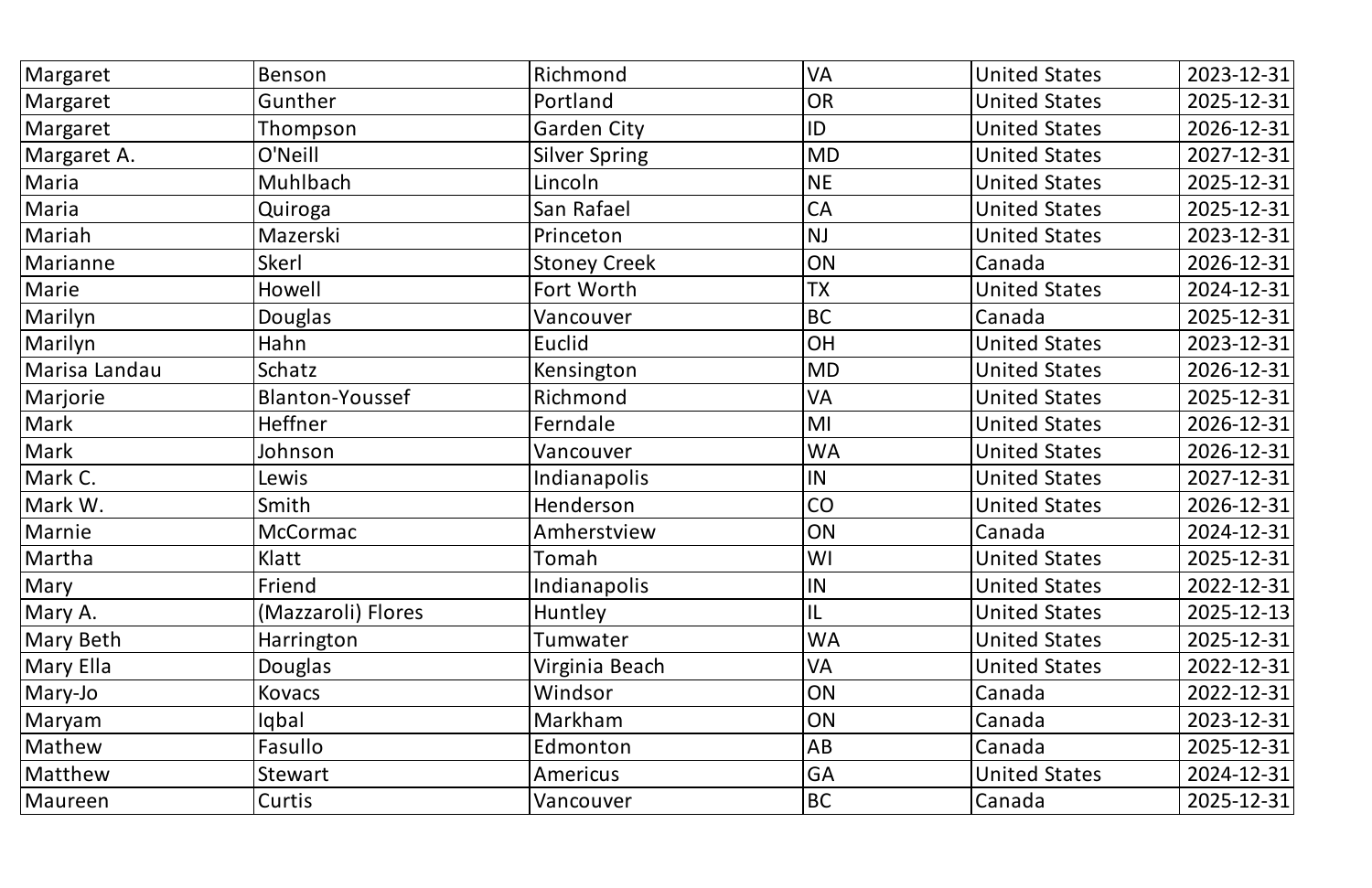| Maureen          | Swarts             | Centerville     | <b>OH</b>                 | <b>United States</b> | 2026-12-31 |
|------------------|--------------------|-----------------|---------------------------|----------------------|------------|
| <b>Max Aaron</b> | Pacheco            | San Luis Obispo | <b>CA</b>                 | <b>United States</b> | 2026-12-31 |
| Megan            | <b>Beck</b>        | Cincinnati      | OH                        | <b>United States</b> | 2026-12-31 |
| $ M$ egan        | <b>Booth</b>       | Indianapolis    | IN                        | <b>United States</b> | 2023-12-31 |
| $ M$ egan        | Cadle              | Wyoming,        | MI                        | <b>United States</b> | 2023-12-31 |
| $ M$ egan        | Hannon             | Minneapolis     | <b>MN</b>                 | <b>United States</b> | 2024-12-31 |
| $ M$ egan        | <b>Stiles</b>      | Vail            | <b>AZ</b>                 | <b>United States</b> | 2027-12-31 |
| $ M$ egan        | Vixie (Burke)      | Torrance        | <b>CA</b>                 | <b>United States</b> | 2026-12-31 |
| $ M$ egan        | Young              | Moore           | OK                        | <b>United States</b> | 2023-12-31 |
| Megan C.         | Pearson            | Topeka          | <b>KS</b>                 | <b>United States</b> | 2025-12-31 |
| Megan J.         | Hill Sundy         | Missoula        | <b>MT</b>                 | <b>United States</b> | 2026-12-31 |
| Megan R.         | Taylor             | O'Fallon        | <b>MO</b>                 | <b>United States</b> | 2025-12-31 |
| Meghan Moriah    | Maloney            | Carson          | <b>CA</b>                 | <b>United States</b> | 2025-12-31 |
| Melanie          | Adams              | Joliet          | L                         | <b>United States</b> | 2026-12-31 |
| Melanie          | Aronhalt           | Denver          | CO                        | <b>United States</b> | 2024-12-31 |
| Melanie          | Jacobi             | Birmingham      | <b>AL</b>                 | <b>United States</b> | 2022-12-31 |
| Melanie          | Schmidt            | Elkhart         | IA                        | <b>United States</b> | 2026-12-31 |
| Melia            | Tichenor           | Portland        | <b>OR</b>                 | <b>United States</b> | 2024-12-31 |
| Melissa          | Anderson           | Tomball         | <b>TX</b><br>$\mathbf{I}$ | <b>United States</b> | 2025-12-31 |
| Melissa          | Gilmore            | Midlothian      | VA                        | <b>United States</b> | 2023-12-31 |
| Melissa          | Marcum             | Beavertwon      | <b>OR</b>                 | <b>United States</b> | 2023-12-31 |
| Melissa          | Pletcher           | Novi            | MI                        | <b>United States</b> | 2024-12-31 |
| Meredith         | Dickinson          | Portland        | <b>OR</b>                 | <b>United States</b> | 2026-12-31 |
| Meredith         | Eaton              | Bangor          | ME <sup></sup>            | <b>United States</b> | 2025-12-31 |
| Meredith         | Stevens lannarelli | Port Orange     | FL                        | <b>United States</b> | 2025-12-31 |
| Mia              | Gardiner           | Winlaw          | <b>BC</b>                 | Canada               | 2024-12-31 |
| Micaela          | de Loyola-Carkin   | <b>Boise</b>    | 1D                        | <b>United States</b> | 2026-12-31 |
| Michael          | Mulhern            | San Jose        | CA                        | <b>United States</b> | 2026-12-31 |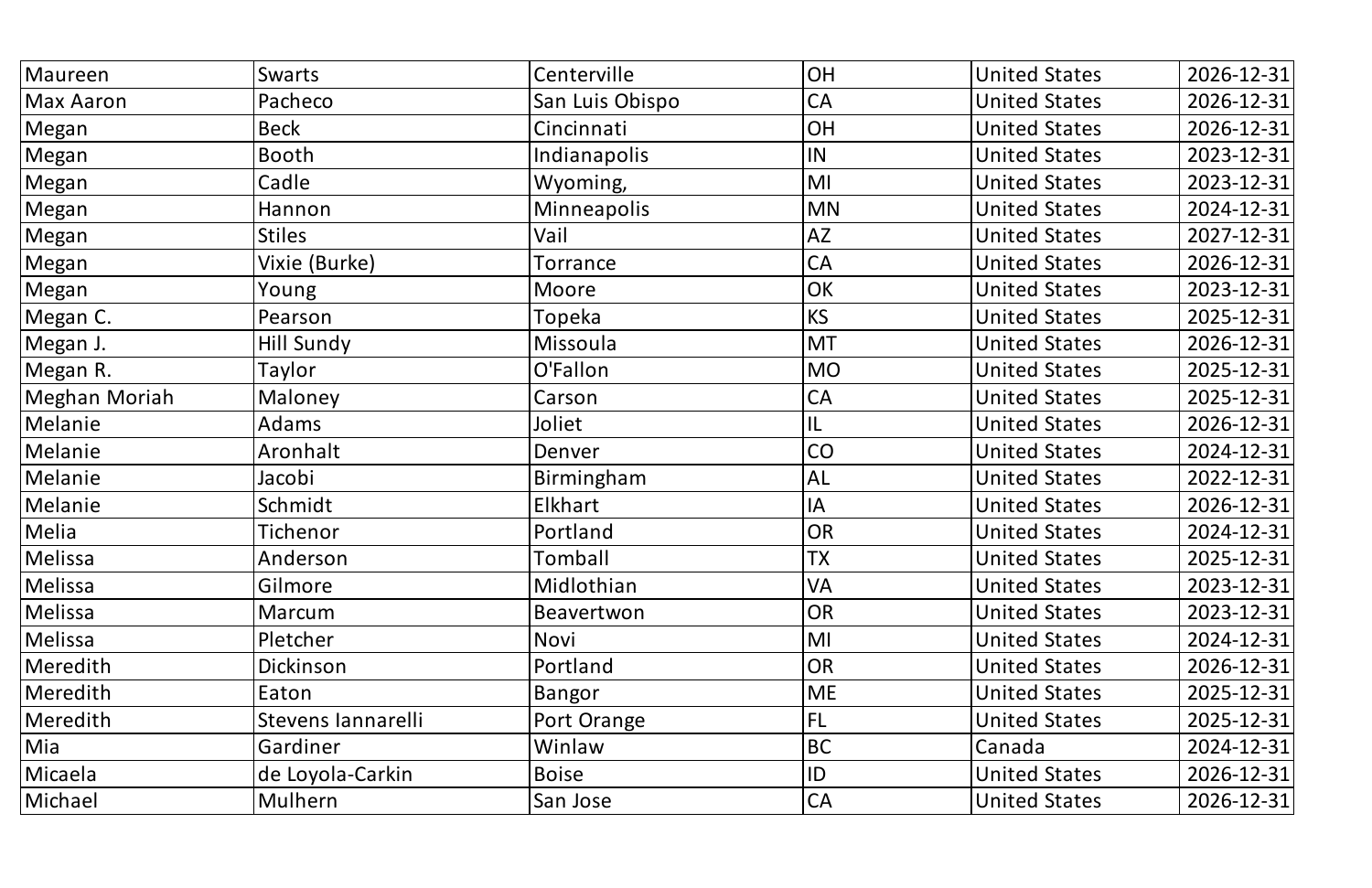| Michael       | Providence    | Reston              | <b>VA</b>   | <b>United States</b> | 2025-12-31 |
|---------------|---------------|---------------------|-------------|----------------------|------------|
| Michael Scott | Justus        | San Francisco       | <b>CA</b>   | <b>United States</b> | 2022-12-31 |
| Michele       | <b>Baker</b>  | Jackson             | <b>MS</b>   | <b>United States</b> | 2023-12-31 |
| Michele       | Wiesner       | Colbert             | GA          | <b>United States</b> | 2026-12-31 |
| Michele       | Wilson        | Burnaby             | <b>BC</b>   | Canada               | 2026-12-31 |
| Michelle      | Femminella    | Hartsdale           | <b>NY</b>   | <b>United States</b> | 2022-12-31 |
| Michelle      | Mungar Lumley | Calgary             | AB          | Canada               | 2024-12-31 |
| Michelle      | Peterson      | Arvada              | CO          | <b>United States</b> | 2024-12-31 |
| Michelle      | Raymer        | Des Moines          | $ $ $ $ $ $ | <b>United States</b> | 2023-12-31 |
| Michelle      | Shiver        | Lakeland            | FL          | <b>United States</b> | 2027-12-31 |
| Michelle      | Weekes        | Toronto             | ON          | Canada               | 2022-12-31 |
| Milada        | Weaver        | Arlington           | <b>VA</b>   | <b>United States</b> | 2022-12-31 |
| Mindy         | Coolidge      | Portland            | OR          | <b>United States</b> | 2024-12-31 |
| Mindy         | Rupley        | Sausalito           | <b>CA</b>   | <b>United States</b> | 2022-12-31 |
| $ $ Mollie    | Hayden        | Denver              | CO          | <b>United States</b> | 2025-12-31 |
| Molly         | Dougherty     | Portland            | OR          | <b>United States</b> | 2024-12-31 |
| Molly         | Mazel         | Colorado Springs    | CO          | <b>United States</b> | 2023-12-31 |
| Monica        | Dangler       | Austin              | <b>TX</b>   | <b>United States</b> | 2023-12-31 |
| Monica        | Jasso         | <b>El Paso</b>      | <b>TX</b>   | United States        | 2026-12-31 |
| Monica        | Robles        | Manhattan           | <b>NY</b>   | <b>United States</b> | 2026-12-31 |
| Monica R.     | Seale         | New York            | <b>NY</b>   | <b>United States</b> | 2026-12-31 |
| Morgan        | Bauman        | Centennial          | CO          | <b>United States</b> | 2024-12-31 |
| Morgan        | Grant         | Manassas            | <b>VA</b>   | <b>United States</b> | 2026-12-31 |
| Morgan        | Green-Griffin | Lewisville          | <b>TX</b>   | <b>United States</b> | 2026-12-31 |
| Motria        | Hodowanec     | <b>McKees Rocks</b> | PA          | <b>United States</b> | 2025-12-31 |
| Muneerah      | Vasanji       | Calgary             | <b>AB</b>   | Canada               | 2023-12-31 |
| Muriam        | <b>Nafees</b> | Lawrenceville       | GA          | <b>United States</b> | 2027-12-31 |
| Nadeesha      | Watawala      | Brampton            | <b>ON</b>   | Canada               | 2023-12-31 |
|               |               |                     |             |                      |            |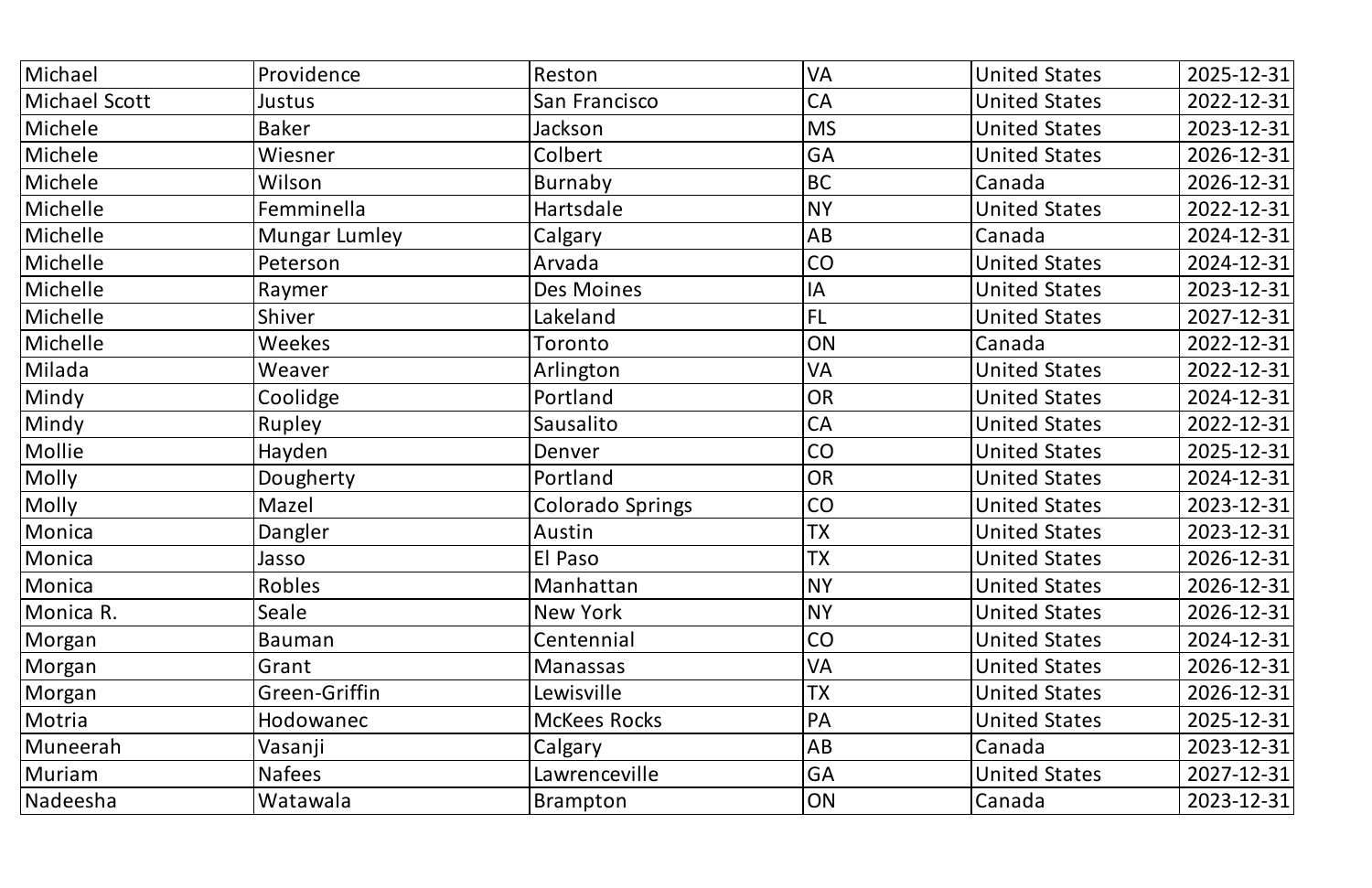| Nadia             | Hoonan              | Fairfax                  | <b>VA</b>      | <b>United States</b> | 2023-12-31 |
|-------------------|---------------------|--------------------------|----------------|----------------------|------------|
| Nadie             | Holmes              | Columbus                 | OH             | <b>United States</b> | 2022-12-31 |
| Nadine Hyter      | Gamble              | <b>Cleveland Heights</b> | OH             | <b>United States</b> | 2024-12-31 |
| Nancy             | Alder               | Gaston                   | OR             | <b>United States</b> | 2022-12-31 |
| Nancy             | Benyamin            | St. Centennial           | CO             | <b>United States</b> | 2022-12-31 |
| Nancy             | Puro                | West Linn                | OR             | <b>United States</b> | 2022-12-31 |
| Nancy             | Shore               | Ann Arbor                | MI             | <b>United States</b> | 2025-12-31 |
| Nancy             | Stephenson          | Indianapolis             | IN             | <b>United States</b> | 2022-12-31 |
| Nancy (Sue)       | Volavka             | <b>Broken Arrow</b>      | OK             | <b>United States</b> | 2027-12-31 |
| Nancy Fincher     | Williams            | Columbus                 | <b>GA</b>      | <b>United States</b> | 2026-12-31 |
| Naomi             | Howatt              | Marysville               | <b>WA</b>      | <b>United States</b> | 2023-12-31 |
| Natascha          | Gibson              | Glossop                  | Derbyshire     | United Kingdom       | 2026-12-31 |
| Natesha           | <b>Bull-Ofoegbu</b> | <b>Holtsville</b>        | NY             | <b>United States</b> | 2025-12-31 |
| Nathan A.         | Schaumleffel        | Terre Haute              | IN             | <b>United States</b> | 2025-12-31 |
| <b>Nicholas</b>   | Linkenhoker         | Worthington              | OH             | <b>United States</b> | 2023-12-31 |
| Nicole            | <b>Beleske</b>      | Parma                    | OH             | <b>United States</b> | 2024-12-31 |
| Nicole            | Koch                | Santee                   | <b>CA</b>      | <b>United States</b> | 2025-12-31 |
| Nicole            | Poos                | Mississauga              | ON             | Canada               | 2022-12-31 |
| Nicole            | Stanek              | Denver                   | <b>CO</b>      | United States        | 2023-12-31 |
| Nicole Daniele    | Pinson              | Tampa                    | FL             | <b>United States</b> | 2025-12-31 |
| Nicole J.         | Loiseau             | Lowell                   | $\mathsf{M}$ l | <b>United States</b> | 2027-12-31 |
| Nicole R.         | Smith               | Hollywood                | FL             | <b>United States</b> | 2026-12-31 |
| $\vert$ Niila     | Hebert              | <b>White Bear Lake</b>   | <b>MN</b>      | <b>United States</b> | 2026-12-31 |
| Nikki             | Knopp               | Calgary                  | AB             | Canada               | 2023-12-31 |
| Nikki             | Rossiter            | Everett                  | <b>WA</b>      | <b>United States</b> | 2023-12-31 |
| Noel Patrick Luke | Gilligan            | Chicago                  | 1L             | <b>United States</b> | 2027-12-31 |
| Olivia            | Osborne             | Plano                    | <b>TX</b>      | <b>United States</b> | 2027-12-31 |
| Olivia            | Young               | St. Louis                | MO             | <b>United States</b> | 2023-12-31 |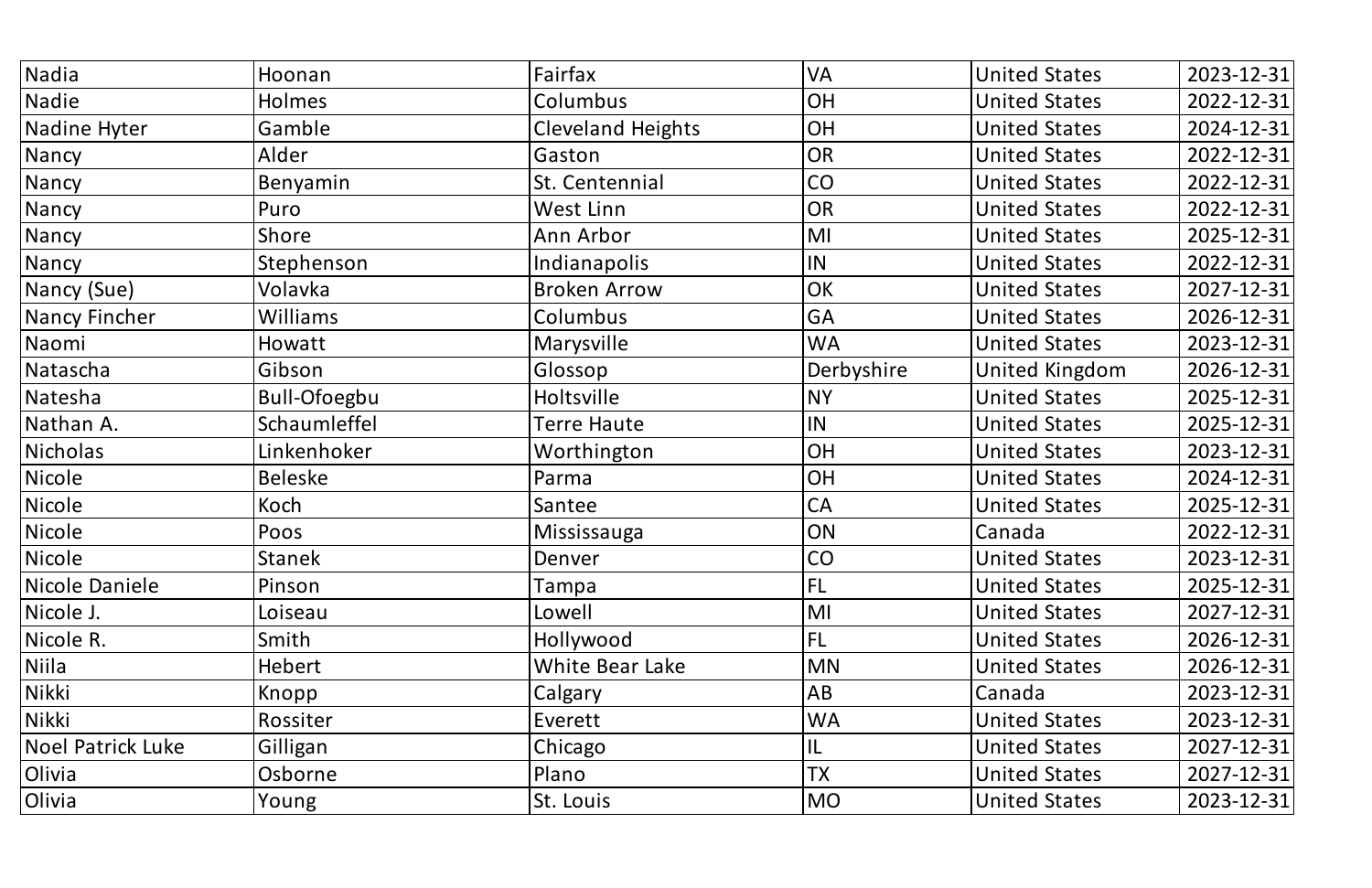| P. LaNelle      | Fabian                  | <b>Beaufort</b>     | <b>SC</b> | <b>United States</b> | 2025-12-31 |
|-----------------|-------------------------|---------------------|-----------|----------------------|------------|
| Paige           | Kreinar                 | Olney               | <b>MD</b> | <b>United States</b> | 2025-12-31 |
| Pamela D.       | Cox                     | Bartlett            | <b>TN</b> | <b>United States</b> | 2025-12-31 |
| Paris A.        | Eriksen                 | Shoreline           | <b>WA</b> | <b>United States</b> | 2026-12-31 |
| Patricia        | Hardin                  | Snellville          | <b>GA</b> | <b>United States</b> | 2022-12-31 |
| Patricia        | Roxberry                | Harleysville        | <b>PA</b> | <b>United States</b> | 2026-12-31 |
| Patricia        | Wiley                   | Pearland            | <b>TX</b> | <b>United States</b> | 2025-12-31 |
| Patricia Anne   | Smith                   | Bellingham          | <b>WA</b> | <b>United States</b> | 2026-12-31 |
| Patricia M.     | Hausknecht              | Sylvania            | <b>OH</b> | <b>United States</b> | 2027-12-31 |
| Patricia Mihaly | Nabti                   | <b>Bishmizzine</b>  | al-Koura  | Lebanon              | 2026-12-31 |
| Patrick         | Algyer                  | <b>Falls Church</b> | <b>VA</b> | <b>United States</b> | 2023-12-31 |
| Patrick M.      | Tefft                   | Seattle             | <b>WA</b> | <b>United States</b> | 2027-12-31 |
| Patti           | <b>Fields</b>           | Coralville          | IA        | <b>United States</b> | 2026-12-31 |
| Paul            | Bishop                  | Missouri City       | <b>TX</b> | <b>United States</b> | 2026-12-31 |
| Paul            | Dohearty                | <b>STL</b>          | <b>MO</b> | <b>United States</b> | 2022-12-31 |
| Paul            | Larsen                  | Olympia             | <b>WA</b> | <b>United States</b> | 2022-12-31 |
| Paul            | Thorne                  | Edmonton            | AB        | Canada               | 2026-12-31 |
| Paula           | Allen                   | San Jose            | <b>CA</b> | <b>United States</b> | 2024-12-31 |
| Paula           | <b>Bildfell</b>         | <b>Calgary</b>      | <b>AB</b> | Canada               | 2025-12-31 |
| Pearl           | Wright                  | Salt Lake City      | UT        | <b>United States</b> | 2022-12-31 |
| Peg             | Shipley                 | Everett             | <b>WA</b> | <b>United States</b> | 2027-12-31 |
| Peter           | <b>Masonis</b>          | Rogers              | <b>AR</b> | <b>United States</b> | 2025-12-31 |
| Peter           | Rumsey, Jr.             | Atlanta             | GA        | <b>United States</b> | 2022-12-31 |
| Philip          | Rivera                  | Detroit             | MI        | <b>United States</b> | 2024-12-31 |
| Pilar           | <b>Esteban Reverend</b> | North Lauderdale    | <b>FL</b> | <b>United States</b> | 2023-12-31 |
| Rachael         | Caslow                  | Waterloo            | IN        | <b>United States</b> | 2024-12-31 |
| Rachel          | Brandenburg             | Plattsmouth         | <b>NE</b> | <b>United States</b> | 2022-12-31 |
| Rachel          | Cote                    | Calgary             | AB        | Canada               | 2026-12-31 |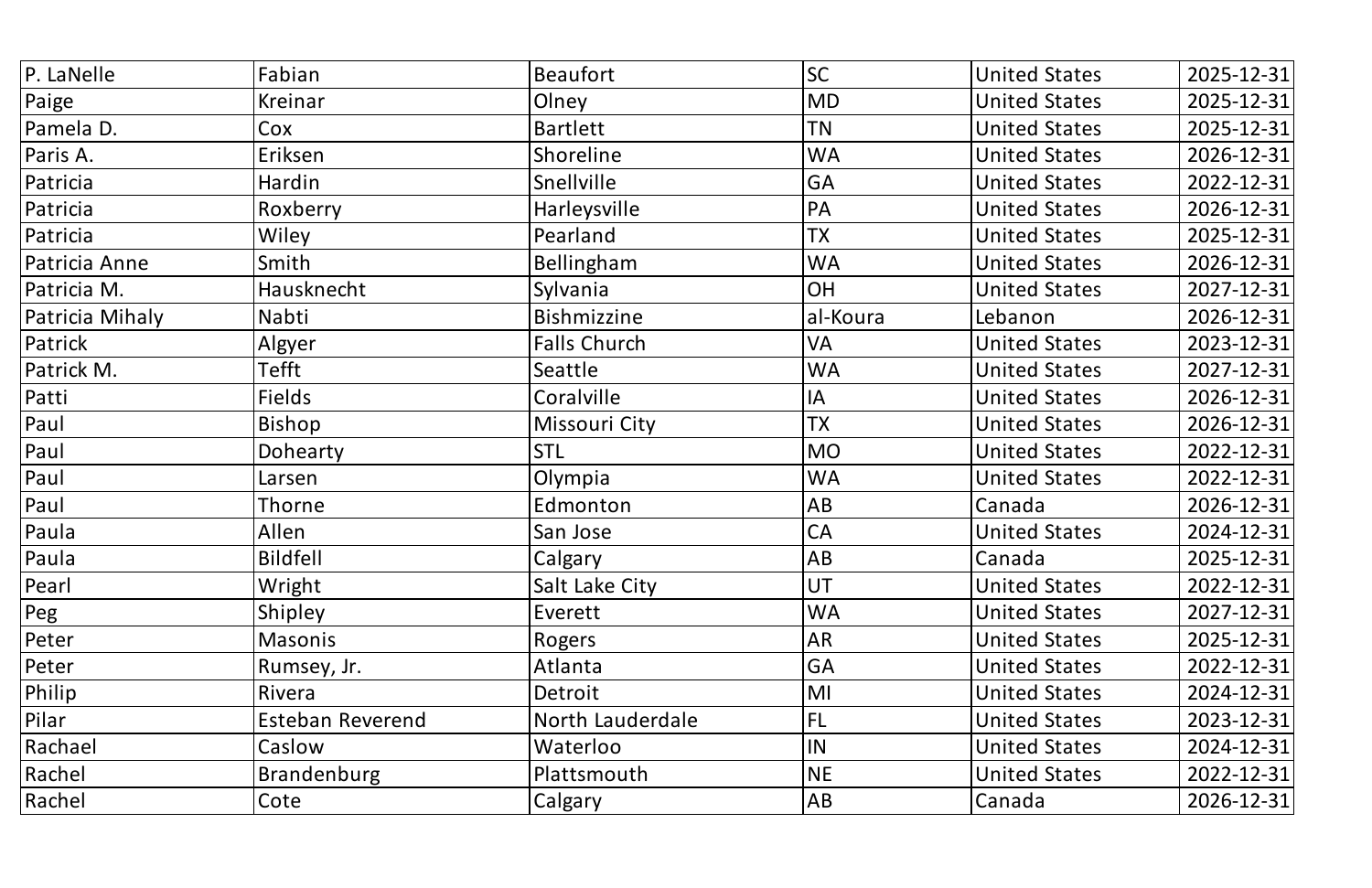| Rachel              | Dunham           | <b>Beaverton</b>    | OR        | <b>United States</b> | 2022-12-31 |
|---------------------|------------------|---------------------|-----------|----------------------|------------|
| Rachel              | <b>Ibok</b>      | Kansas City         | <b>MO</b> | <b>United States</b> | 2024-12-31 |
| Rachel              | Koch             | Memphis             | <b>TN</b> | <b>United States</b> | 2022-12-31 |
| Rachel              | Naron            | Austin              | <b>TX</b> | <b>United States</b> | 2023-12-31 |
| Rachel              | Stoparczyk       | Ottawa              | ON        | Canada               | 2024-12-31 |
| Rachel E.           | Harmann          | Algoma              | WI        | <b>United States</b> | 2027-12-31 |
| Rachele             | Doty             | Fair Oaks           | <b>CA</b> | <b>United States</b> | 2026-12-31 |
| Raelynn             | <b>Desmarais</b> | Edmonton            | AB        | Canada               | 2027-12-31 |
| Rafael              | Machado          | Toronto             | ON        | Canada               | 2022-12-31 |
| Rayne               | Schwantes        | Portland            | <b>OR</b> | <b>United States</b> | 2027-12-31 |
| Rebecca             | Conner           | <b>Sioux Falls</b>  | <b>SD</b> | <b>United States</b> | 2026-12-31 |
| Rebecca             | Hand             | Allen               | TX        | <b>United States</b> | 2023-12-31 |
| Rebecca             | <b>Hughes</b>    | Palm Harbor         | FL        | <b>United States</b> | 2024-12-31 |
| Rebecca             | Nofi             | <b>Nashville</b>    | <b>TN</b> | <b>United States</b> | 2026-12-31 |
| Rebecca             | Schreiber        | Portland            | OR        | <b>United States</b> | 2024-12-31 |
| Rebecca K           | Wilder           | Bourbonnais         | 1L        | <b>United States</b> | 2026-12-31 |
| Rebeccah            | Verhoff-Kiss     | Hilliard            | OH        | <b>United States</b> | 2026-12-31 |
| Regina              | Mezydlo          | <b>Brookfield</b>   | IL        | <b>United States</b> | 2025-12-31 |
| Renee               | $ $ Cox          | <b>Boise</b>        | ID        | United States        | 2023-12-31 |
| Renee               | <b>Fleming</b>   | Calgary             | ON        | Canada               | 2026-12-31 |
| Reverend John M.    | O'Neill          | <b>Bartlesville</b> | OK        | <b>United States</b> | 2026-12-31 |
| Rhonda              | Davis            | <b>Brentwood</b>    | <b>CA</b> | <b>United States</b> | 2026-12-31 |
| Rhonda              | DeBough          | Roseville           | <b>MN</b> | <b>United States</b> | 2026-12-31 |
| <b>Richard Hoyt</b> | Mazyck           | Southgate           | MI        | <b>United States</b> | 2026-12-31 |
| Rivae Kliman        | Campo            | Plano               | <b>TX</b> | <b>United States</b> | 2026-12-31 |
| Robert              | Harrison         | Regina              | <b>SK</b> | Canada               | 2023-12-31 |
| Robert              | Loxterkamp       | Vancouver           | <b>BC</b> | Canada               | 2023-12-31 |
| Robert              | Reeg             | <b>Washington</b>   | DC        | <b>United States</b> | 2024-12-31 |
|                     |                  |                     |           |                      |            |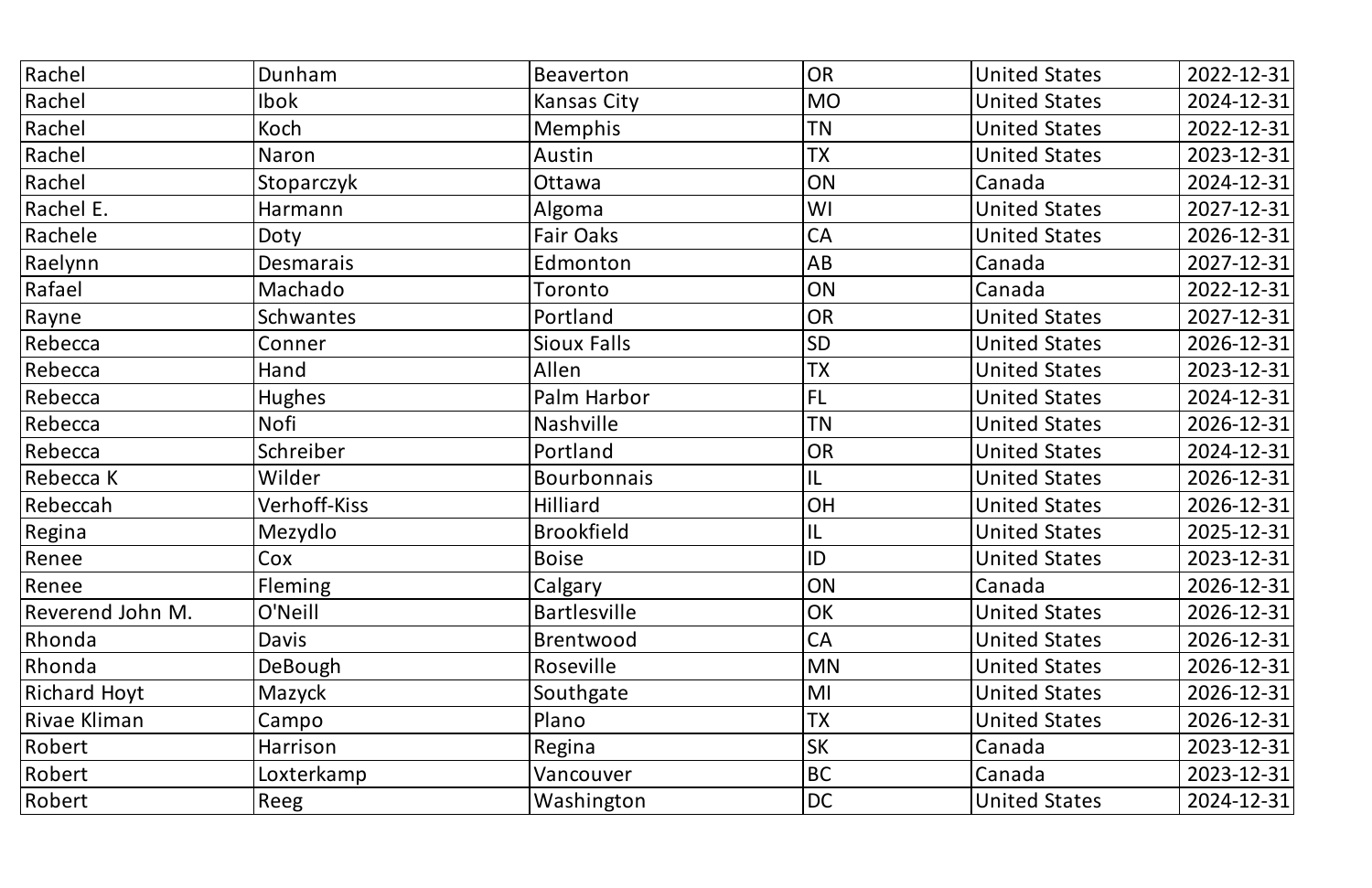| Robert D.   | Toonkel      | Elmira                 | <b>NY</b> | <b>United States</b> | 2026-12-31 |
|-------------|--------------|------------------------|-----------|----------------------|------------|
| Robert L.   | Lucas, Jr.   | Columbus               | OH        | <b>United States</b> | 2026-12-31 |
| Roberta     | Sommer       | Cornelius              | <b>OR</b> | <b>United States</b> | 2024-12-31 |
| Rocio       | Arguijo      | Concord                | <b>NC</b> | <b>United States</b> | 2026-12-31 |
| Rosalind    | Eaton        | <b>Capitol Heights</b> | <b>MD</b> | <b>United States</b> | 2023-12-31 |
| Rose        | Morgan       | Mt. Prospect           | IL        | <b>United States</b> | 2026-12-31 |
| Rosemary    | Mangan       | San Francisco          | <b>CA</b> | <b>United States</b> | 2025-12-31 |
| Rut         | Kessel       | Osceola                | WI        | <b>United States</b> | 2023-12-31 |
| Ruth        | Howard       | Winnipeg               | <b>MB</b> | Canada               | 2026-12-31 |
| Ruth        | Millard      | Tavistock              | ON        | Canada               | 2024-12-31 |
| Ruwaidah    | <b>Naik</b>  | Mississauga            | ON        | Canada               | 2027-12-31 |
| $ $ Ryan    | Gorecki      | <b>Hartford</b>        | <b>CT</b> | <b>United States</b> | 2025-12-31 |
| S. Cathryne | Callaway     | Jeffersonville         | IN        | <b>United States</b> | 2026-12-31 |
| Sally       | Kutyla       |                        |           |                      | 2022-12-31 |
| Samantha    | Cook         | Tacoma                 | <b>WA</b> | <b>United States</b> | 2026-12-31 |
| Samantha    | Sleeman      | Roseville              | <b>MN</b> | <b>United States</b> | 2024-12-31 |
| Samantha    | Wessel       | Gilbert                | <b>AZ</b> | <b>United States</b> | 2025-12-31 |
| Sami        | Smyth        | Springfield            | <b>VA</b> | <b>United States</b> | 2027-12-31 |
| Samuel      | Feilchenfeld | Burlington             | ON        | Canada               | 2027-12-31 |
| Sandra      | Colea        | <b>Berlin</b>          | <b>MD</b> | <b>United States</b> | 2024-12-31 |
| Sandra      | Haskell      | Stow                   | OH        | <b>United States</b> | 2026-12-31 |
| Sandra      | McDonald     | St. Catharines         | ON        | Canada               | 2025-12-31 |
| Sandy       | Bray         | Calgary                | <b>AB</b> | Canada               | 2025-12-31 |
| Sandy       | Walker       | Omaha                  | NE        | <b>United States</b> | 2026-12-31 |
| Sara        | Conant       | Falmouth               | <b>ME</b> | <b>United States</b> | 2023-12-31 |
| Sara        | Curtis       | Orrville               | OH        | <b>United States</b> | 2022-12-31 |
| Sara        | Funaiock     | <b>Newark</b>          | <b>DE</b> | <b>United States</b> | 2024-12-31 |
| Sara        | Langford     | Ogilvie                | NS        | Canada               | 2025-12-31 |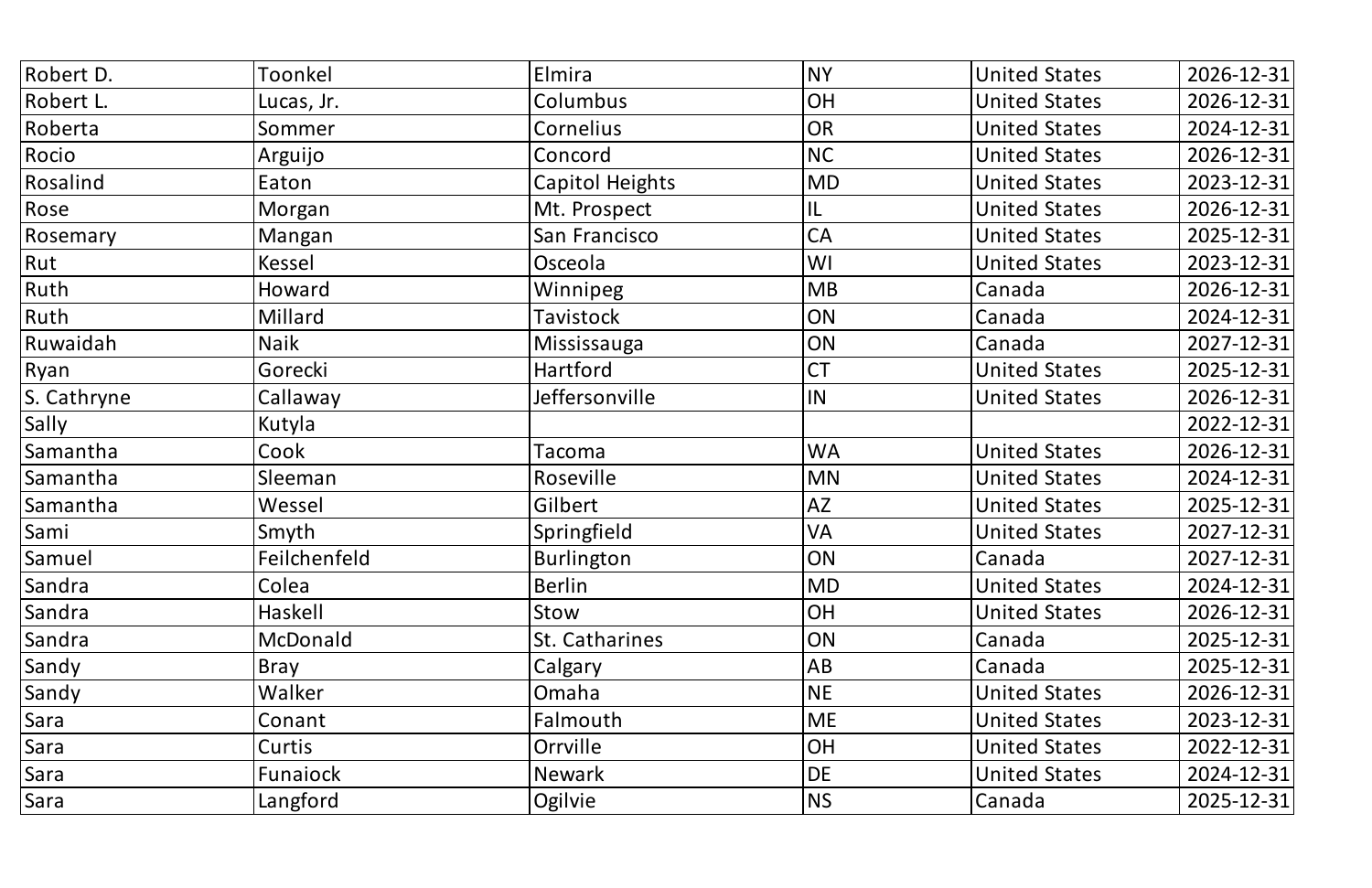| Sara            | Orrell                 | Guelph                | ON          | Canada               | 2022-12-31 |
|-----------------|------------------------|-----------------------|-------------|----------------------|------------|
| Sara D.         | <b>Bumgarner</b>       | Vero Beach            | FL          | <b>United States</b> | 2025-12-31 |
| Sara J.         | Manney                 | Cullman               | $ {\sf AL}$ | <b>United States</b> | 2025-12-31 |
| Sara Lynne      | Shaffer-Henry          | <b>Bellevue</b>       | NE          | <b>United States</b> | 2025-12-31 |
| Sarah           | (Steadman) Wilson      | Henrico               | <b>VA</b>   | <b>United States</b> | 2025-12-31 |
| Sarah           | Cameron                | Burlington            | ON          | Canada               | 2026-12-31 |
| Sarah           | Hartley                | <b>Shaker Heights</b> | OH          | <b>United States</b> | 2024-12-31 |
| Sarah           | <b>Hewes</b>           | El Dorado Hills       | CA          | <b>United States</b> | 2023-12-31 |
| Sarah           | Mackey                 | Atlanta               | <b>GA</b>   | <b>United States</b> | 2025-12-31 |
| Sarah           | Sukhram                | <b>Wesley Chapel</b>  | FL          | <b>United States</b> | 2026-12-31 |
| Sarah Ann       | Correa                 | <b>West Covina</b>    | CA          | <b>United States</b> | 2027-12-31 |
| Sarah Elizabeth | Delepine               | Hillsboro             | <b>OR</b>   | <b>United States</b> | 2026-12-31 |
| Sarah Jane      | Mahan                  | Mount. Upton          | <b>NY</b>   | <b>United States</b> | 2026-12-31 |
| Sarah Kathrene  | Philippe               | St. Paul              | <b>MN</b>   | <b>United States</b> | 2026-12-31 |
| Sarah L.        | Philips                | Portland              | <b>OR</b>   | <b>United States</b> | 2026-12-31 |
| Sasha           | Muraoka                | Redondo Beach         | <b>CA</b>   | <b>United States</b> | 2025-12-31 |
| Saundra         | McBrearty              |                       | OH          | <b>United States</b> | 2023-12-31 |
| Scott           | Crowell                | <b>Forest Grove</b>   | <b>OR</b>   | <b>United States</b> | 2026-12-31 |
| Scott A.        | O'Connell              | Camarillo             | CA          | United States        | 2026-12-31 |
| Scott Jay       | Gaffen                 | Tulsa                 | OK          | <b>United States</b> | 2025-12-31 |
| Severina        | Ware                   | <b>Farmers Branch</b> | <b>TX</b>   | <b>United States</b> | 2026-12-31 |
| Shana           | Lothrop                | Boston                | <b>MA</b>   | <b>United States</b> | 2022-12-31 |
| Shana S.        | Beverly                | Henrico               | <b>VA</b>   | <b>United States</b> | 2025-12-31 |
| <b>Sharleen</b> | <b>Tarnate Eusebio</b> | San Diego             | CA          | <b>United States</b> | 2024-12-31 |
| Sharon          | Frizell                | Surrey                | BC          | Canada               | 2022-12-31 |
| Sharon          | Nicastro               |                       | OH          | <b>United States</b> | 2023-12-31 |
| Sharon          | Roueche                | Phoenix               | AZ          | <b>United States</b> | 2025-12-31 |
| Sharon A.       | Hurley                 | Robbinsville          | NJ          | <b>United States</b> | 2025-12-31 |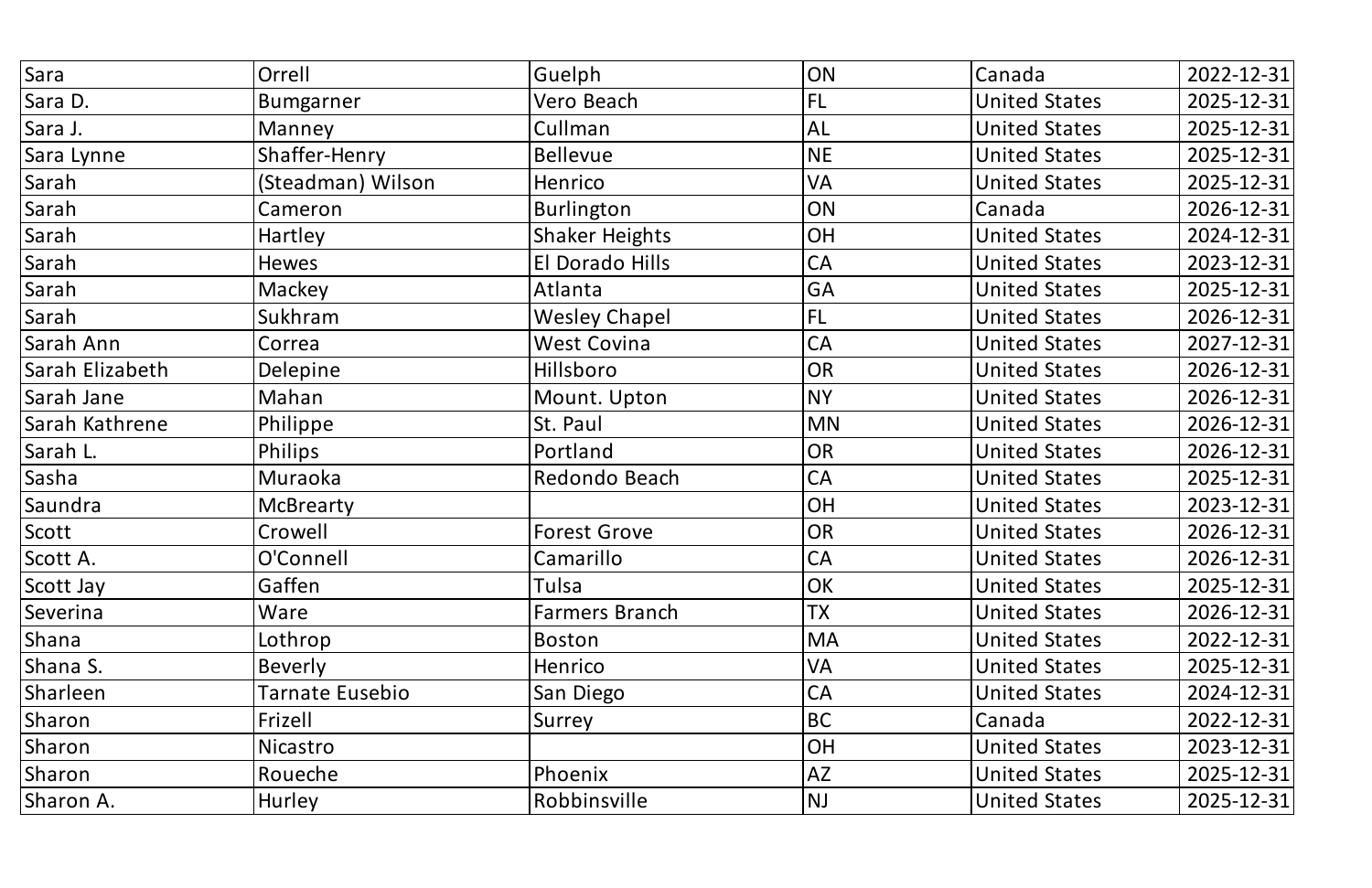| <b>Bradford</b> | <b>Cedar Hill</b>  | <b>TX</b>              | <b>United States</b> | 2026-12-31 |
|-----------------|--------------------|------------------------|----------------------|------------|
| Digel           | Wynnewood          | PA                     | <b>United States</b> | 2022-12-31 |
| Hunter          | Lansing            | $\mathsf{M}\mathsf{l}$ | <b>United States</b> | 2023-12-31 |
| Reid            | Virginia Beach     | <b>VA</b>              | <b>United States</b> | 2025-12-31 |
| <b>Williams</b> | St. Louis          | MO                     | <b>United States</b> | 2022-12-31 |
| <b>Bradley</b>  | Indianapolis       | IN                     | <b>United States</b> | 2023-12-31 |
| Squier          | Ithaca             | NY                     | <b>United States</b> | 2023-12-31 |
| Orloski         | Akron              | OH                     | <b>United States</b> | 2024-12-31 |
| <b>Beck</b>     | South St. Paul     | MN                     | <b>United States</b> | 2026-12-31 |
| Brown           | Frankfort          | KY                     | <b>United States</b> | 2023-12-31 |
| Halloran        | Philadelphia       | PA                     | <b>United States</b> | 2022-12-31 |
| Kaiser          | Marshfield         | WI                     | <b>United States</b> | 2023-12-31 |
| Karnz           | Green Bay          | WI                     | <b>United States</b> | 2023-12-31 |
| Garcia          | Lewisville         | <b>TX</b>              | <b>United States</b> | 2027-12-31 |
| Helsdingen      | <b>Barrie</b>      | ON                     | Canada               | 2025-12-31 |
| <b>Martens</b>  | Holland            | $\mathsf{M}\mathsf{l}$ | <b>United States</b> | 2025-12-31 |
| Meehan          | Danvers            | MA                     | <b>United States</b> | 2024-12-31 |
| Schuttrow       |                    |                        |                      | 2026-12-31 |
| Johnston        | Buffalo            | NY                     | United States        | 2025-12-31 |
| Behr            | <b>Fort Meyers</b> | $ {\sf FL}$            | <b>United States</b> | 2025-12-31 |
| Yeasayer        | Louisville         | <b>KY</b>              | <b>United States</b> | 2026-12-31 |
| Ricke           | <b>Saint Cloud</b> | <b>MN</b>              | <b>United States</b> | 2026-12-31 |
| Nabers-Mckenzie | Portland           | OR                     | <b>United States</b> | 2024-12-31 |
| Luhring         | Tacoma             | <b>WA</b>              |                      | 2023-12-31 |
| Lucas           | <b>Glenn Dale</b>  | $\sf M\rm D$           | <b>United States</b> | 2026-12-31 |
| Iden            | Winchester         | <b>VA</b>              | <b>United States</b> | 2025-12-31 |
| Graham          | Atlanta            | <b>GA</b>              | <b>United States</b> | 2024-12-31 |
| Holt            | Comfort            | TX                     | <b>United States</b> | 2026-12-31 |
|                 |                    |                        |                      |            |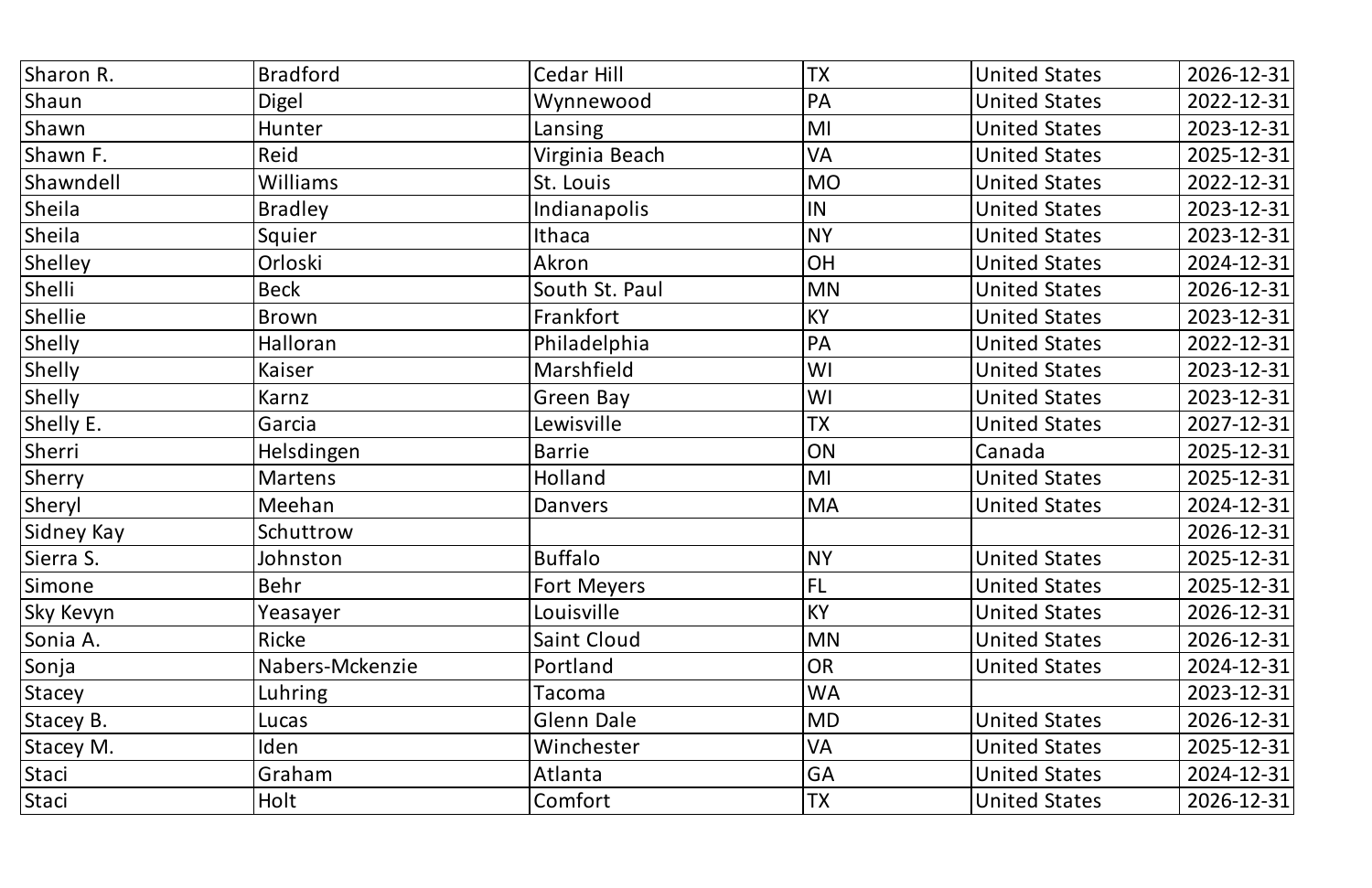| Staci             | Sutton                | Portland            | OR                     | <b>United States</b> | 2022-12-31 |
|-------------------|-----------------------|---------------------|------------------------|----------------------|------------|
| Stacia            | Miller                | Seattle             | <b>WA</b>              | <b>United States</b> | 2025-12-31 |
| Stacie            | Moody                 |                     |                        |                      | 2023-12-31 |
| Stacy             | Dertien               | San Diego           | <b>CA</b>              | <b>United States</b> | 2023-12-31 |
| Stacy             | Ridgway               | Louisville          | <b>KY</b>              | <b>United States</b> | 2023-12-31 |
| Stephanie         | Bolson                | Portland            | <b>WA</b>              | <b>United States</b> | 2022-12-31 |
| Stephanie         | Canfield              | Keller              | <b>TX</b>              | <b>United States</b> | 2025-12-31 |
| Stephanie         | Chan                  | <b>Morton Grove</b> | L                      | <b>United States</b> | 2022-12-31 |
| Stephanie         | Chee                  | Surrey              | <b>BC</b>              | Canada               | 2026-12-31 |
| Stephanie         | Chong                 | Vancouver           | BC                     | Canada               | 2026-12-31 |
| Stephanie         | Drzymala              | <b>Buffalo</b>      | <b>NY</b>              | <b>United States</b> | 2025-12-31 |
| Stephanie         | Huston                | Bixby               | OK                     | <b>United States</b> | 2023-12-31 |
| Stephanie         | Montgomery            | Kent                | OH                     | <b>United States</b> | 2027-12-31 |
| Stephanie         | Pietras               | Seattle             | <b>WA</b>              | <b>United States</b> | 2024-12-31 |
| Stephanie         | <b>Sparrow Hughes</b> | Columbus            | OH                     | <b>United States</b> | 2026-12-31 |
| Stephanie         | Theriault             | Halifax             | <b>NS</b>              | Canada               | 2027-12-31 |
| Stephanie (Boles) | <b>Sykes</b>          | Ypsalinti           | MI                     | <b>United States</b> | 2024-12-31 |
| Stephanie A.      | <b>Beall</b>          | <b>Forest Grove</b> | <b>OR</b>              | <b>United States</b> | 2026-12-31 |
| Stephanie E.      | Smith                 | Surprise            | <b>AZ</b>              | <b>United States</b> | 2026-12-31 |
| Stephany          | Hessler               | Providence          | R                      | <b>United States</b> | 2027-12-31 |
| Suellen           | Edelman Ford          |                     |                        |                      | 2024-12-31 |
| Susan             | Bryan                 | Ann Arbor           | $\mathsf{M}\mathsf{I}$ | <b>United States</b> | 2026-12-31 |
| Susan             | Connolly              | St. Louis Park      | <b>MN</b>              | <b>United States</b> | 2022-12-31 |
| Susan             | Leonard               | Atlanta             | GA                     | <b>United States</b> | 2027-12-31 |
| Susan             | <b>Ness</b>           | Parma               | ID                     | <b>United States</b> | 2024-12-31 |
| Susan             | Nusall                | Phoenix             | <b>AZ</b>              | <b>United States</b> | 2024-12-31 |
| Susan             | Palmer                | Portland            | <b>OR</b>              | <b>United States</b> | 2023-12-31 |
| Susan             | Reckinger             | Phoenix             | AZ                     | <b>United States</b> | 2022-12-31 |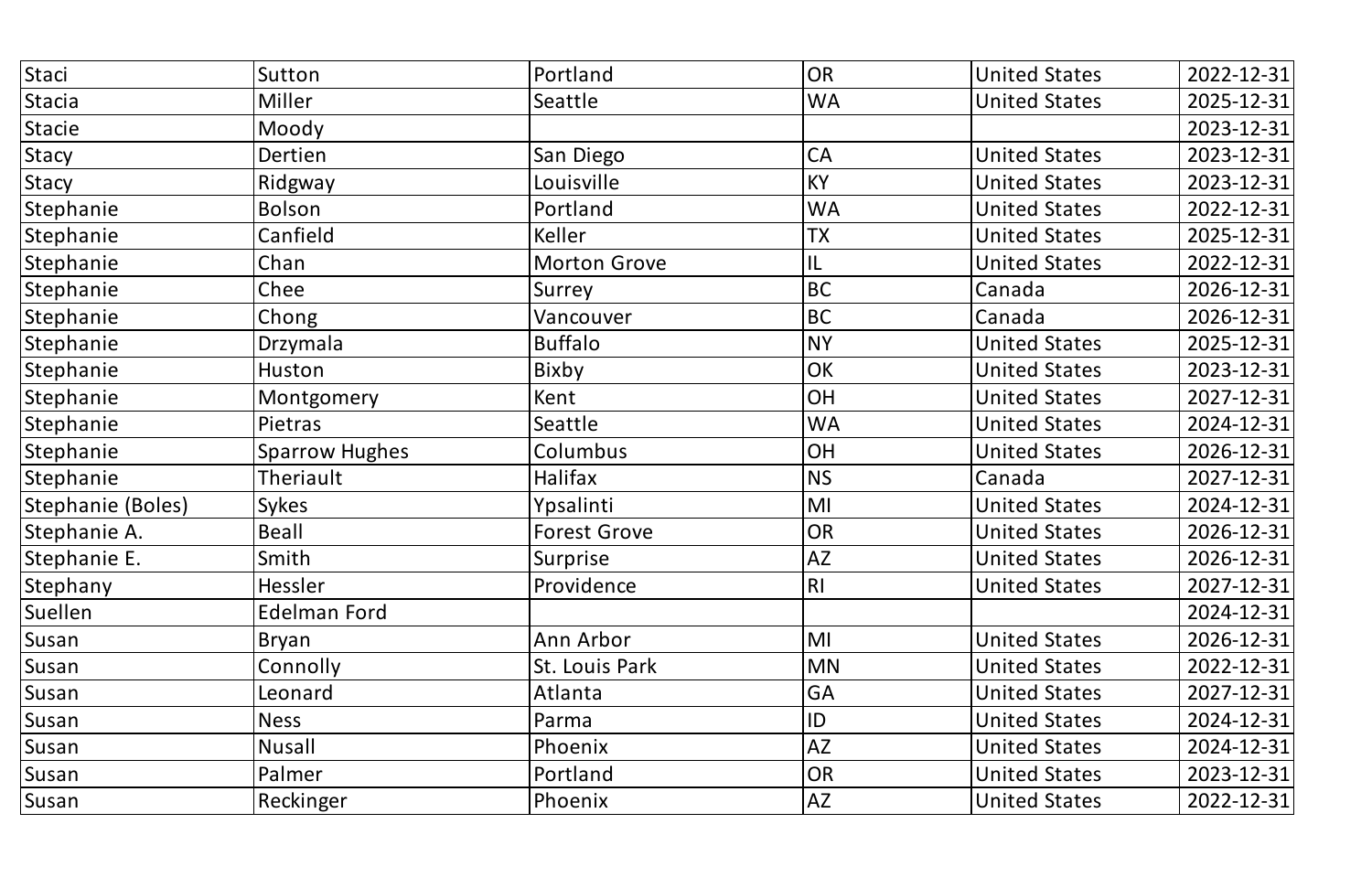| Susan                 | Ryks              | Garretson                    | SD                       | <b>United States</b> | 2026-12-31 |
|-----------------------|-------------------|------------------------------|--------------------------|----------------------|------------|
| Susan                 | Sanow             | Springfield                  | <b>VA</b>                | <b>United States</b> | 2025-12-31 |
| Suzanne               | Cervi             | <b>Buffalo</b>               | NY)                      | <b>United States</b> | 2023-12-31 |
| Suzanne               | Hand              | <b>Brunsiwck</b>             | ME                       | <b>United States</b> | 2025-12-31 |
| Suzanne               | Hogue             | Avondale                     | AZ                       | <b>United States</b> | 2027-12-31 |
| Suzanne               | Hough             | <b>Burke</b>                 | <b>VA</b>                | <b>United States</b> | 2026-12-31 |
| Suzanne               | Lawson            | Cobourg                      | ON                       | Canada               | Legacy     |
| Suzanne               | Staron            | Friendswood                  | <b>TX</b>                | <b>United States</b> | 2026-12-31 |
| Suzie                 | McLeod            | Winnipeg                     | $\overline{\mathsf{MB}}$ | Canada               | 2025-12-31 |
| <b>Sydney Nai-Lun</b> | Kuo               | Richmond                     | BC                       | Canada               | 2027-12-31 |
| Tamara                | <b>Steffens</b>   | Sherwood                     | OR                       | <b>United States</b> | 2026-12-31 |
| Tami                  | Richter           | <b>JBSA Fort Sam Houston</b> | <b>TX</b>                | <b>United States</b> | 2026-12-31 |
| Tammy                 | Rideout           | Mississauga                  | ON                       | Canada               | 2026-12-31 |
| Tara                  | Gilroy-Scott      | Sidney                       | BC                       | Canada               | 2026-12-31 |
| Tarynn                | <b>Brewer</b>     | Spring                       | 'TX                      | <b>United States</b> | 2023-12-31 |
| Tawn                  | Hinze             | Ann Arbor                    | M                        | <b>United States</b> | 2026-12-31 |
| Taylor                | Woodcock          | <b>State Center</b>          | IA                       | <b>United States</b> | 2025-12-31 |
| <b>Teresa</b>         | Gardner-Williams  | Greenbelt                    | <b>MD</b>                | <b>United States</b> | Legacy     |
| $ \textsf{Teri} $     | Schmitchen        | <b>Flat Rock</b>             | M                        | United States        | 2022-12-31 |
| Teri                  | <b>Simonis</b>    | Huntington Beach             | <b>CA</b>                | <b>United States</b> | 2026-12-31 |
| Tessa                 | (Murray) Hettrick | Thunder Bay                  | ON                       | Canada               | 2026-12-31 |
| Tessa Lynn            | Barnard           | Indianapolis                 | IN                       | <b>United States</b> | 2027-12-31 |
| Theresa               | Blondin           | Windsor                      | ON                       | Canada               | 2024-12-31 |
| Theresa               | Maguire           | Santa Ana                    | <b>CA</b>                | <b>United States</b> | 2022-12-31 |
| Theresa               | McKenzie          | <b>Grand Junction</b>        | <b>CO</b>                | <b>United States</b> | 2022-12-31 |
| Theresa               | Price             | Rockwell                     | IA                       | <b>United States</b> | 2025-12-31 |
| Tia                   | Miller            | <b>Colorado Springs</b>      | <b>CO</b>                | <b>United States</b> | 2025-12-31 |
| Tierra Rena           | Fair              | Wilmington                   | DE                       | <b>United States</b> | 2025-12-31 |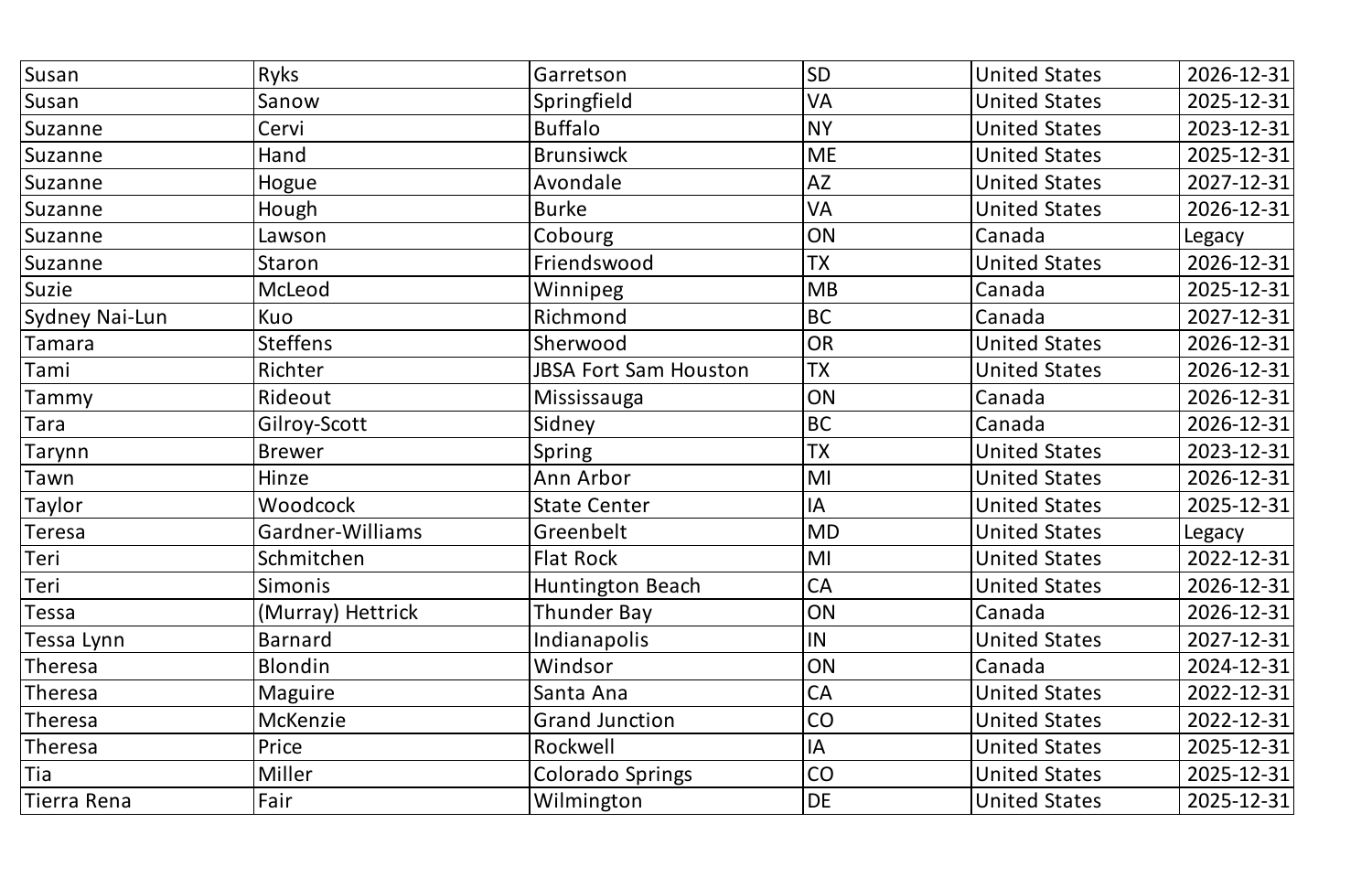| Tiffany          | <b>Bennett</b>  | Hainesport                            | <b>NJ</b> | <b>United States</b> | 2024-12-31 |
|------------------|-----------------|---------------------------------------|-----------|----------------------|------------|
| Tiffany          | Thrift          | Calgary                               | AB        | Canada               | 2022-12-31 |
| Timothy          | <b>Bothe</b>    | Denver                                | CO        | <b>United States</b> | 2022-12-31 |
| Timothy          | Suda            | Griffin                               | GA        | <b>United States</b> | 2025-12-31 |
| <b>Tina</b>      | Barzo           | Canmore                               | AB        | Canada               | 2024-12-31 |
| Tina             | Coc             | Decatur                               | AL        | <b>United States</b> | 2023-12-31 |
| Tina (Christien) | Lowery          | Victoria                              | <b>BC</b> | Canada               | 2024-12-31 |
| Ting-chung       | Lau             | Cho Yiu Chuen, Kwai Chung   Hong Kong |           | China                | 2026-12-31 |
| Tinora (Tina)    | Sweeten         | Winter Haven                          | FL        | <b>United States</b> | 2026-12-31 |
| TJ (Dyer)        | Gaudelli        | Phoenix                               | <b>AZ</b> | <b>United States</b> | 2024-12-31 |
| Tobi             | Johnson         | Knoxville                             | <b>TN</b> | <b>United States</b> | 2023-12-31 |
| Todd             | Lawrence        | Vancouver                             | <b>WA</b> | <b>United States</b> | 2026-12-31 |
| Tomekia L.       | Rush            | Auburn                                | <b>AL</b> | <b>United States</b> | 2026-12-31 |
| <b>Tracey</b>    | (Brown) O'Neill | Montmorency                           | Victoria  | Australia            | 2024-12-31 |
| Traci            | Lato-Smith      | Lakewood                              | CO        | <b>United States</b> | 2026-12-31 |
| Tracie           | Brown           | <b>Spruce Pine</b>                    | <b>NC</b> | <b>United States</b> | 2027-12-31 |
| Tracy A.         | <b>Hemsath</b>  | Olathe                                | <b>KS</b> | <b>United States</b> | 2026-12-31 |
| Trina            | Mayhan-Webb     | Manassas                              | VA        | <b>United States</b> | 2027-12-31 |
| Tsai Ho Helen    | Kwan            | Vancouver                             | <b>BC</b> | Canada               | 2027-12-31 |
| Valerie          | Moore           | <b>Frederick</b>                      | MD        | <b>United States</b> | 2026-12-31 |
| Valerie          | Pighin          | Thorold                               | ON        | Canada               | 2023-12-31 |
| Valerie          | Sanders         |                                       | <b>CA</b> | <b>United States</b> | 2023-12-31 |
| Valerie A.       | Mercadante      | <b>Rochester Hills</b>                | MI        | <b>United States</b> | 2025-12-31 |
| Valerie Linda    | Rodrigues       | Cambridge                             | ON        | Canada               | 2025-12-31 |
| Valery           | Ross            | Vancouver                             | <b>BC</b> | Canada               | 2025-12-31 |
| Vanessa          | Edwards         | <b>Inver Grove Heights</b>            | <b>MN</b> | <b>United States</b> | 2022-12-31 |
| Vanessa          | Santiago        | Winchester                            | VA        | <b>United States</b> | 2023-12-31 |
| Vanessa          | Welz            | Edmonton                              | AB        | Canada               | 2026-12-31 |